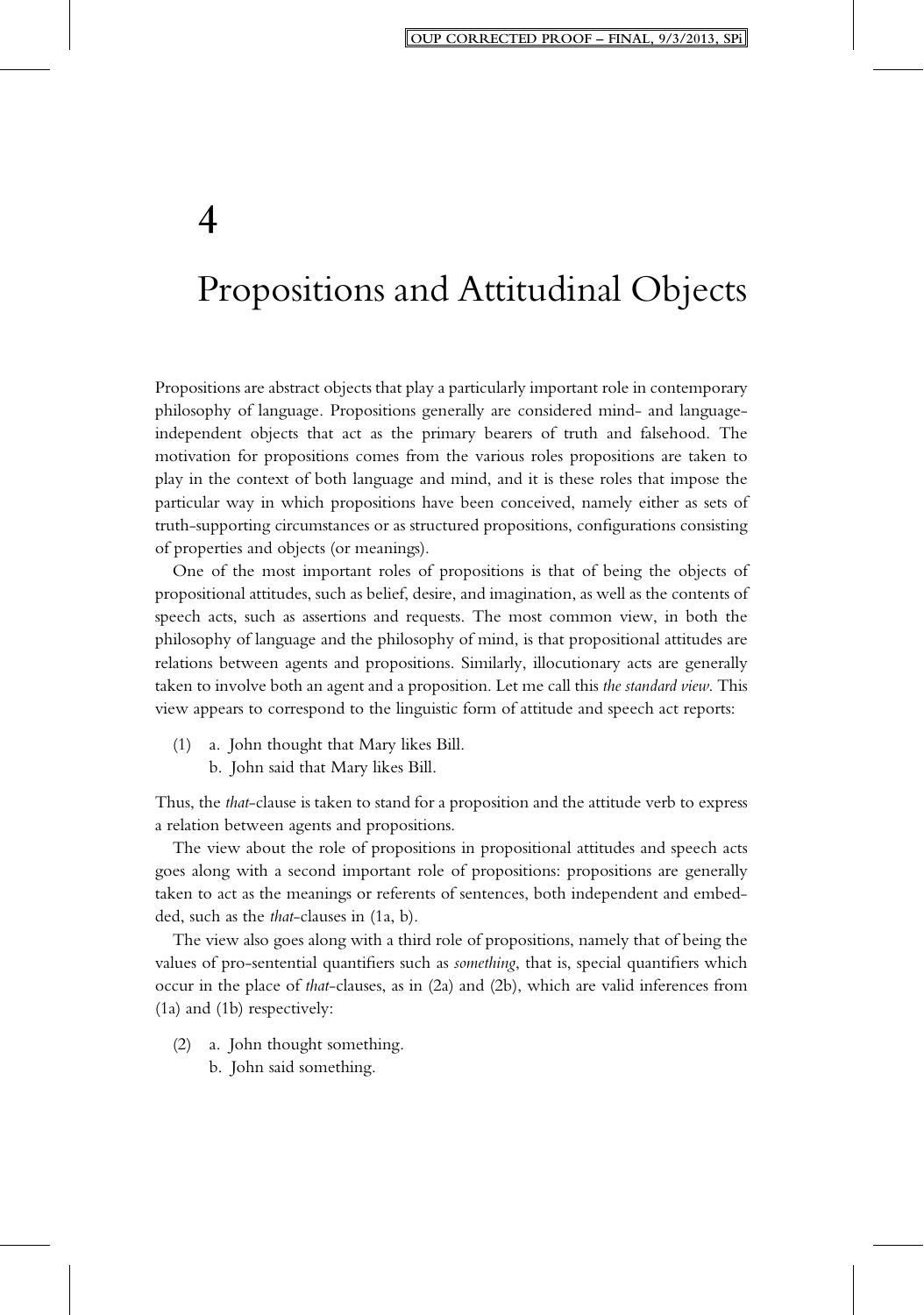The view that special quantifiers such as *something* in the position of clausal complements range over propositions is generally considered inevitable (at least once a substitutional analysis of such quantifiers has been rejected).

Pro-sentential special quantifiers also display other important properties of propositions, such as their ability to bear truth values, as in (3), and their mind-independence and language-independence, as in the valid inference in (4) (assuming that John and Bill do not speak the same language):

- (3) John said something that is true.
- (4) John thinks that S. Bill thinks that S. John and Bill think the same thing.

If for these reasons propositions are attributed a central status in the semantics of natural language, propositions viewed as objects also carry a range of serious conceptual and empirical problems, as has been pointed out in some of the more recent philosophical literature.

In this chapter, I would like to show that propositions do not in fact play the role of objects of reference as the standard view maintains. That-clauses, I will argue, do not act as proposition-referring terms; in fact, they do not act as referential terms at all. Moreover, I will argue that special quantifiers taking the place of that-clauses do not range over propositions.

Propositions may be the referents of explicit proposition-referring terms such as the proposition that S, but what plays a more important role in the semantics of natural language are entities that I will call attitudinal objects. Attitudinal objects are for example "John's thought that S," "John's imagination that S," or "John's hope that S." They also include illocutionary objects of the sort "John's claim that S" and "John's question whether S." Attitudinal objects are not propositions in the sense of mind-independent, abstract objects. Rather they are concrete entities that depend on a particular intentional act and a particular agent. Yet like propositions, they have truth conditions or more generally satisfaction conditions (in the case of a desire, a hope, or a request, for example). Attitudinal objects are the referents of nominalizations of the sort John's thought that S, John's hope that S, or John's imagination that S. To clarify our intuitions about attitudinal objects, it will in fact suffice to pay close attention to the semantic behavior of such nominalizations.

There are also corresponding nominalizations for *kinds* of attitudinal objects, such as the thought that S, the hope that S, and the imagination that S. Kinds of attitudinal objects have as their instances particular attitudinal objects. Unlike the latter, kinds of attitudinal objects can be shared by different agents.

Attitudinal objects and kinds of attitudinal objects are not only the referents of certain de-verbal nominalizations. A closer look at the properties of special quantifiers in place of that-clause complements of attitude verbs indicates that special quantifiers in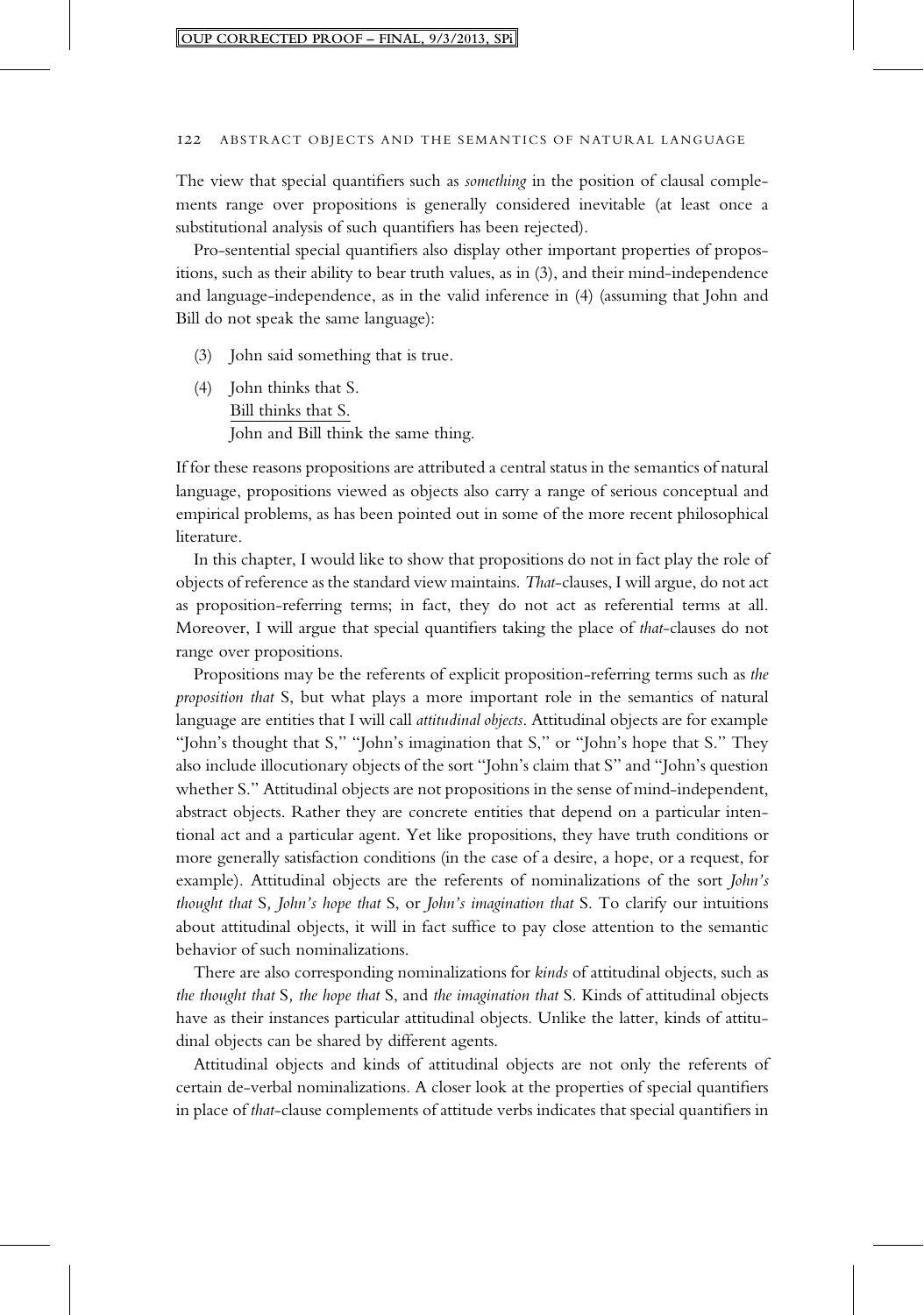fact range over attitudinal objects or kinds of them, rather than propositions. This constitutes an important further piece of support for the Nominalization Theory of special quantifiers.

Attitudinal objects as entities are distinct from events, even though they bear all the features of concreteness of events and may be spatio-temporally coincident with mental events or speech acts. What distinguishes attitudinal objects from events is, most importantly, their ability to bear truth or satisfaction conditions as well as the particular way they enter similarity relations to each other. I will argue that attitudinal objects are best conceived of as tropes of a particular complex sort. While events themselves may be viewed as tropes, events need to be viewed as complex tropes of a very different sort.

Attitudinal objects arguably also act as the primary bearers of truth and falsehood and should in general take the place of propositions. However, pursuing an approach to sentence meaning and clausal complements based on attitudinal objects will go far beyond the scope of this book. I will rather restrict myself to focusing on the ontology of attitudinal objects, their status as being introduced by nominalizations, and a sketch of the semantics of that-clauses that naturally goes along with them. The latter will consist in a neo-Russellian account of attitude reports, which is based on an intentional notion of predication.

I will first discuss the standard notion of a proposition together with the Relational Analysis of attitude reports. After pointing out the conceptual and empirical problems for propositions, I will turn to a range of arguments in favor of attitudinal objects and present a neo-Russellian analysis of attitude reports that goes along with the notion of an attitudinal object. Finally, I discuss some similarities between measure constructions and attitude reports and their implications, in particular in view of the Measurement Theory of propositional attitudes (Matthews 2007).

# 1. Semantic motivations for propositions and the Relational Analysis of attitude reports

The notion of a proposition itself goes along with a particular semantic account of attitude reports and with a particular view of the nature of propositional attitudes. The latter is the view that propositional attitudes are relations between agents and propositions. This view seems to be reflected in the linguistic form of attitude reports. Thus, attitude reports such as (5a) seem to have the same logical form as sentences with noun phrases acting as ordinary singular terms such as (5b), and quantification over both sorts of objects seems possible in the same way as well, as in the inferences from (5a) and (5b) to (6a) and (6b) respectively:

(5) a. John believes that Mary is happy. b. John likes the book.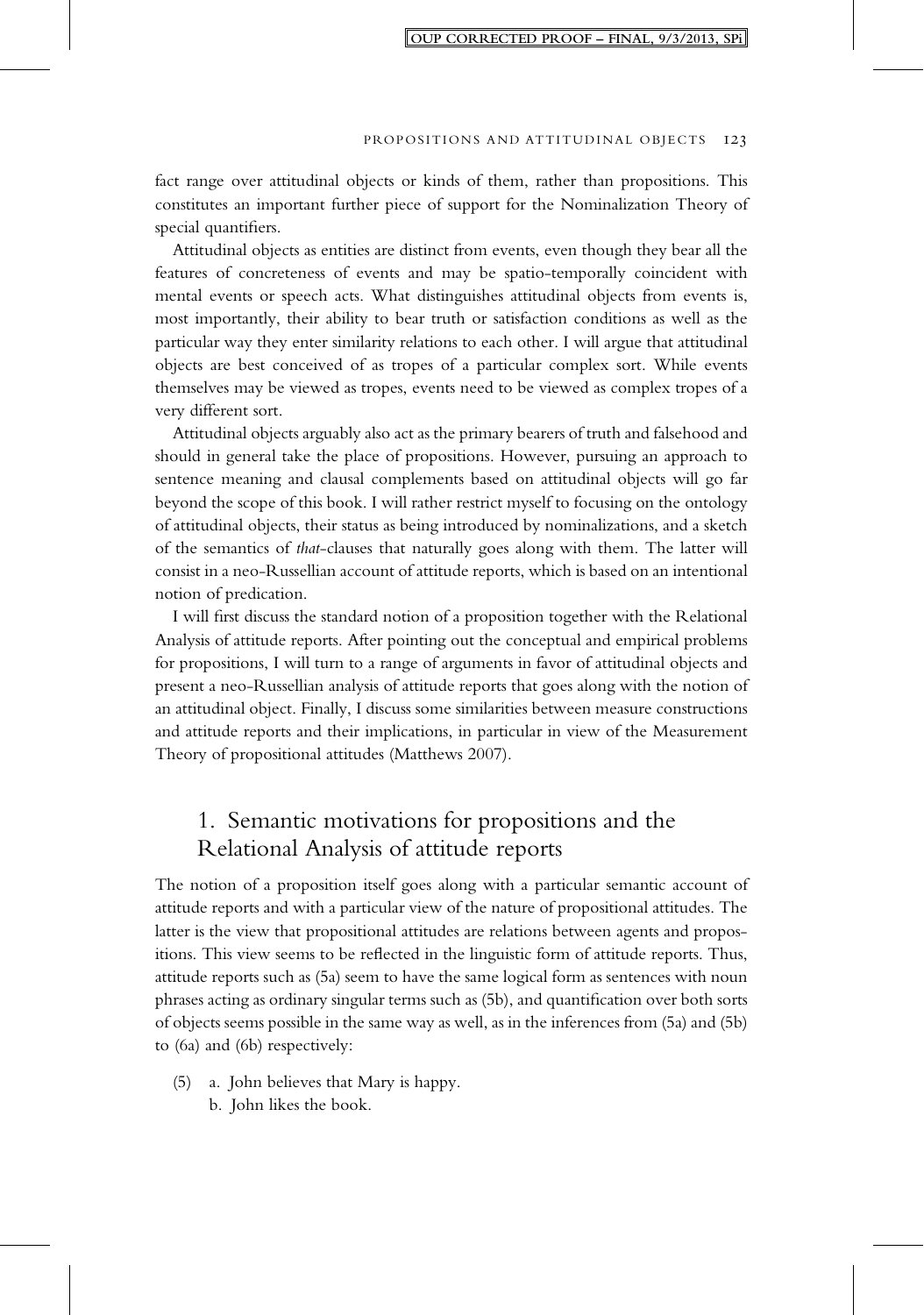- (6) a. John believes something.
	- b. John likes something.

In (5a) and (5b), the clause that Mary is happy and the noun phrase the book seem to stand for entities—propositions in the first case and objects in the second case—which function as arguments of the relations expressed by the verbs believe and like. I will call the view that takes clausal complements and the embedding attitude verbs to play those semantic roles the Relational Analysis. In its most general form (as far as it is relevant for the purpose of our discussion), the Relational Analysis is based on the following two assumptions:<sup>1</sup>

- (7) The Relational Analysis of attitude reports
	- [1] A that-clause embedded under an attitude verb stands for a proposition that acts as an argument of the attitude verb.
	- [2] An attitude verb taking a that-clause as complement expresses a relation between agents and propositions.

On the Relational Analysis, (5a) will have the logical form given in (8), where [that Mary is happy], the denotation of that Mary is happy, is the proposition that Mary is happy:

(8) believe( John, [that Mary is happy])

On the Relational Analysis, moreover, special quantifiers are naturally considered objectual quantifiers ranging over propositions.

There is another version of the Relational Analysis, which I will call the Modified Relational Analysis. On that version, the arguments of a that-clause-taking attitude verb need not all be propositions, but may be other, proposition-like objects of various sorts, such as facts and possibilities. $2$  This would account for the observation that some attitude verbs do not allow for an inference such as from (9a) to (9b), whereas others allow for inferences such as from (10a) to (10b) or (11a) to (11b):

(9) a. John believes that S.

b. John believes the proposition that S.

- (10) a. John noticed that S.
	- b. John noticed the fact that S/??? the proposition that S.
- (11) a. John imagines that S.
	- b. John imagines the possibility that S/??? the proposition that S/??? the fact that S.

 $1$  There are also variants of the Relational Analysis on which attitude verbs take natural language sentences or sentences of a language of thought as arguments. What follows more or less holds for these views as well, though I will restrict myself to the view on which *that*-clauses stand for propositions.<br><sup>2</sup> Such an analysis makes sense, of course, only if propositions are ontologically distinguished from facts

and possibilities. For an ontological distinction between facts and true propositions, see Vendler (1972), Fine (1982a), and Asher (1993).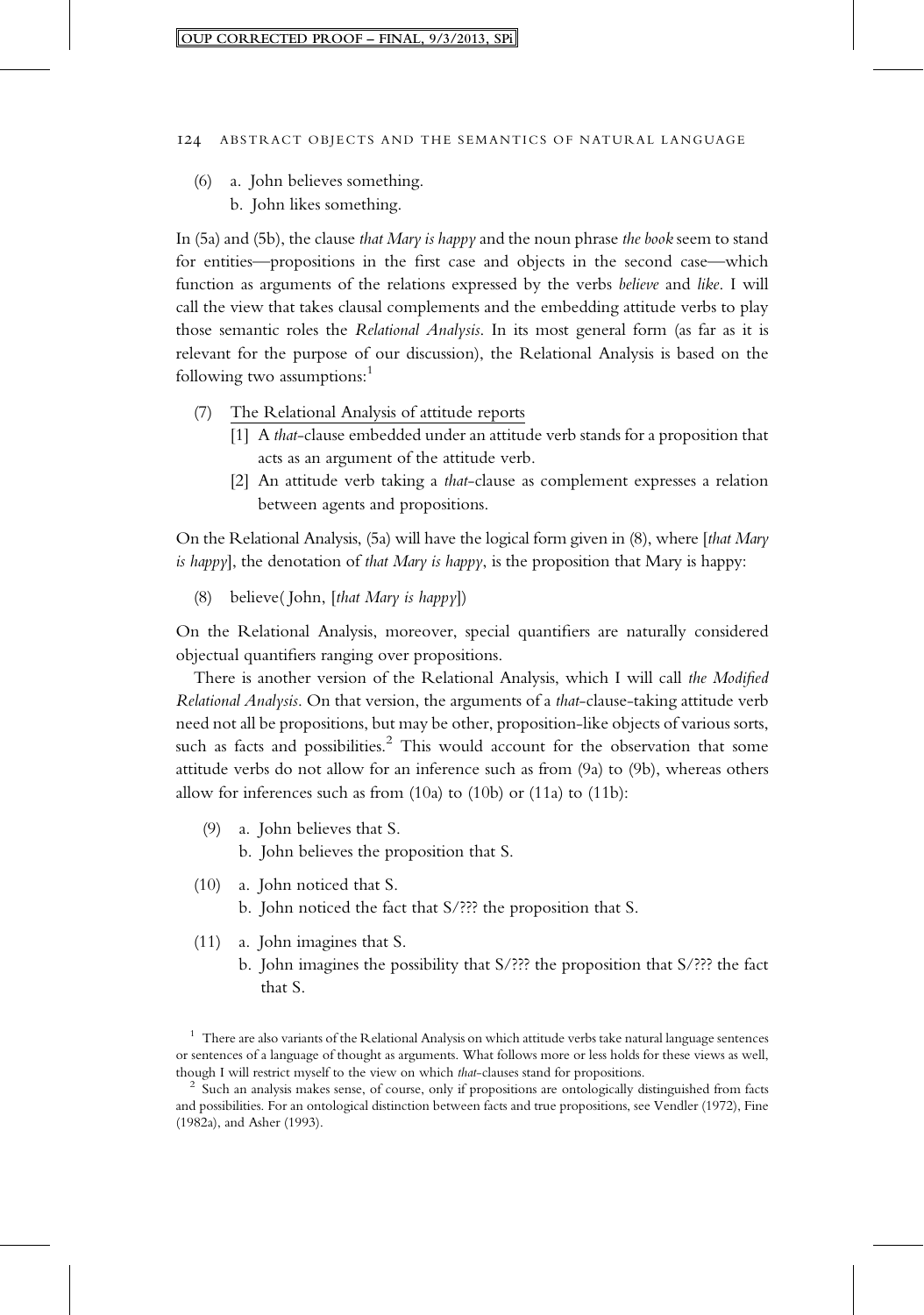On the Modified Relational Analysis, believe takes propositions as arguments, but notice facts, and imagine possibilities. The Modified Relational Analysis will also play an important role in the discussion to follow. One major problem for the Relational Analysis and the Modified Relational Analysis will be that inferences such as those in (9)–(11) are not generally valid.

# 2. Conceptual problems for propositions

The standard notion of a proposition is that of a mind- and language-independent object that has truth conditions essentially. Two kinds of conceptions of propositions have been most influential. On the first conceptions, propositions are sets of circumstances (possible worlds or situations) in which the proposition is true, or equivalently functions from circumstances to truth values, mapping a circumstance to the truth value true just in case the proposition is true in that circumstance. On the second conception, propositions are structured propositions, which are most often taken to be sequences of the meanings of elementary constituents, such as concepts or properties and individuals. In a simple case, a structured proposition is a sequence like <LIKE, Mary, Bill> for the sentence *Mary likes Bill*. A more refined version might add modes of presentation  $m_1$  and  $m_2$  for John and Mary as constituents of a structured proposition, yielding a proposition of the sort <LIKE, <Mary,  $m_1$ >, <Bill,  $m_2$ >> (Schiffer 1987).<sup>3</sup> The first conception is associated with notorious problems in that it identifies propositions that are necessarily true or necessarily false.<sup>4</sup> The second conception avoids such problems by reflecting (to an extent) in the meaning of the sentence itself the syntactic structure of the sentence as well as the way the truth value of the sentence is compositionally obtained.<sup>5</sup>

There is a range of problems for both conceptions, however, that have been discussed in the philosophical literature, in particular by Jubien (2001) and more recently Soames (2010). Let me only briefly mention those problems without going into an in-depth discussion. The first problem is the problem of arbitrary identification (see also Moore 1999). This is a problem familiar from Benacerraf 's (1965) discussion of natural numbers in the context of the philosophy of mathematics. The problem consists in that the choice of a formal object to be identified with a proposition is, to an extent, arbitrary. The problem arises for the first as for the second conception of

 $3$  For the individuation of attitudinal objects, the actual modes of presentation need not matter, but rather only the objects themselves. This is the case in (i), given that John and his son will have different modes of presentation of the numbers five and ten (cf. Schiffer 1990):

<sup>(</sup>i) John believes what his five-year-old son believes, namely that five plus five is ten.

 $4$  See Soames (2010) for a recent critique of that view.<br>  $5$  There is a third conception of propositions, namely as primitives. On Thomason's (1980) account, propositions taken as primitives are the basis for construing properties (as functions from individuals to propositions). On Bealer's (1982) account, primitive propositions are algebraically related to properties and their arguments as well as to other propositions.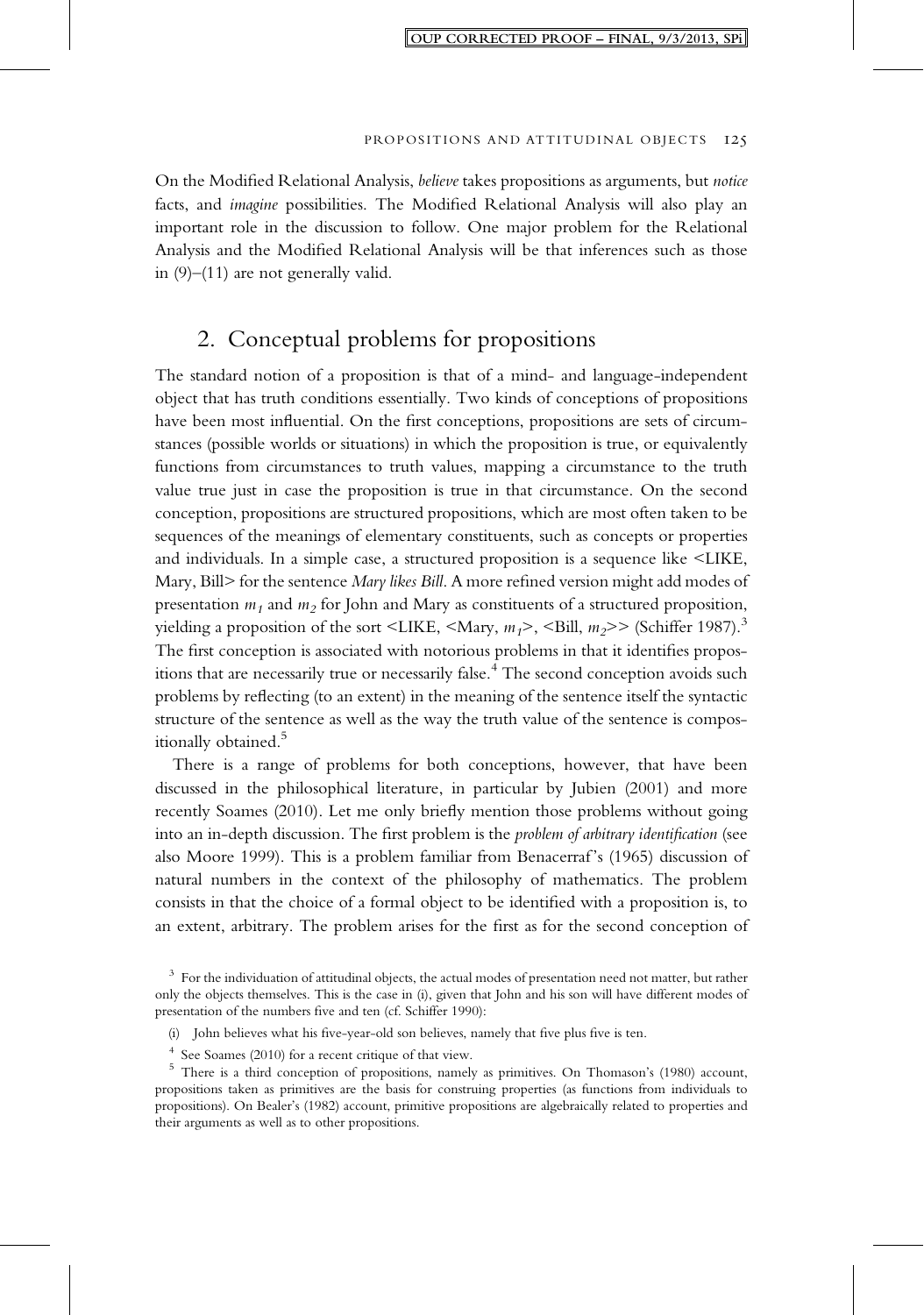propositions. Given the first conception, nothing in the general conditions that propositions need to fulfill could decide between identifying propositions as sets of circumstances or as functions from circumstances to truth values. Given the second conception, the problem is that a proposition such as, for example, the proposition that John is happy could be represented either as <HAPPY, John> or as <John, HAPPY>, the choice between which appears arbitrary: either pair could fulfill the relevant conditions.

Two further, related problems arise for structured propositions. One of them concerns the truth-directedness of propositions. The problem is that nothing in a mere sequence of entities could qualify it as a bearer of truth or falsehood. However, propositions were meant to be entities that have their truth conditions essentially. The second problem is known as *the problem of the unity of propositions.*<sup>6</sup> The problem arises specifically for the structured-propositions conception of propositions. It is the problem of what distinguishes a mere sequence of properties and objects from a proposition, an entity with particular truth conditions. The problem of the unity of propositions, like the problem of the truth-directedness of propositions, is a problem of the interpretation of a structured proposition, namely how to interpret the relation among the propositional constituents. A structured proposition simply does not have inherent truth conditions; rather the truth conditions of the structured proposition need to be externally imposed.

Thus, there are fundamental problems with propositions when they are identified with abstract formal objects of whatever sort. The problem would not go away if a proposition was not actually identified with a formal object, but just taken to be represented by it and the formal object considered a "model" for the proposition. A model of an object should allow deriving the essential properties of the object. The truth-directedness and truth conditions of a proposition are part of the proposition's essential properties, but they could not possibly be derived from the kinds of entities proposed as structured propositions.

# 3. Empirical problems for propositions

#### 3.1. The Substitution Problem

The Relational Analysis of attitude reports gives rise to two problems: the Substitution Problem and the Objectivization Effect, as I will call them. The substitution problem is the following. If that-clauses denote propositions, then they should share their denotations with NPs of the sort the proposition that S (at least given a philosopher's use of proposition aimed at describing the kinds of things denoted by that-clauses). However, it is not generally possible to replace a that-clause by the proposition that S (for philosophers and non-philosophers alike).<sup>7</sup> There are in fact only very few verbs that allow for a

<sup>&</sup>lt;sup>6</sup> See Gaskin (2008) for a recent discussion of the problem, also in its historical context.<br><sup>7</sup> This observation has first been made by Prior (1971) and again more recently by Asher (1987) and Bach (1997).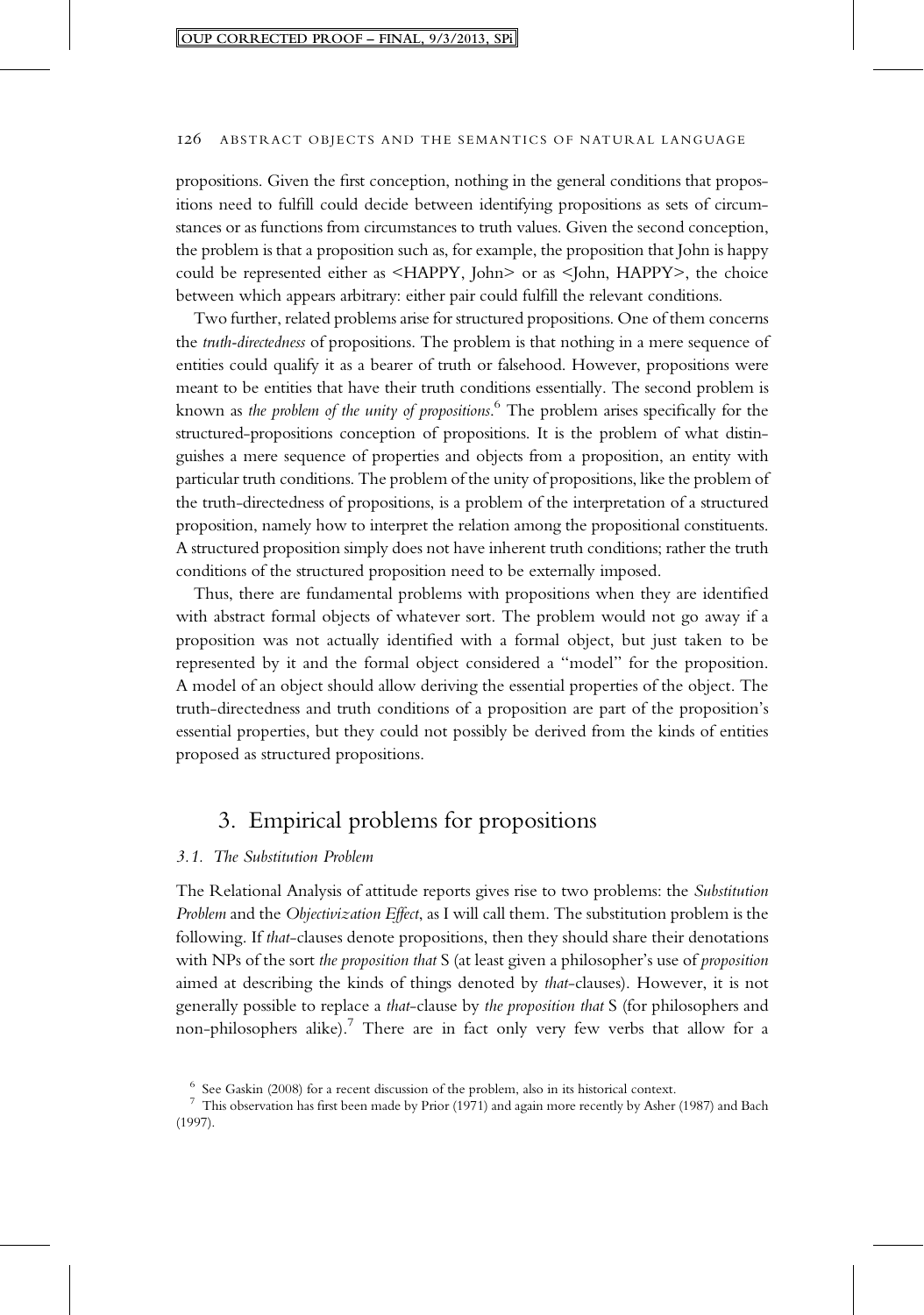#### OUP CORRECTED PROOF – FINAL, 9/3/2013, SPi

#### PROPOSITIONS AND ATTITUDINAL OBJECTS 127

replacement of a that-clause complement by the proposition that S. The list more or less consists of believe, prove, infer, accept, assume, establish, and assert. Thus, even though the inference in  $(12a)$  is valid, the ones in  $(12b-d)$  are not:<sup>8</sup>

- (12) a. John believes/proves/infers/accepts/assumes/establishes/asserts that S. John believes/proves/infers/accepts/assumes/establishes/asserts the proposition that S.
	- b. John thought that S. John thought the proposition that S.
	- c. John wishes that he will win. John wishes the proposition that he will win. d. John hopes that S.
		- John hopes the proposition that S.

In fact, the conclusions of (12b–d) are semantically unacceptable.

In contrast to that-clauses, referential noun phrases allow for unlimited substitution in extensional contexts. If a particular tree is the referent of the utterance of the tree, then the inference below is valid for any predicate  $P$  that holds only of the tree:

(13) John saw the tree. John saw the P.

The conclusion of (13) is acceptable (if perhaps pragmatically deviant) even with P being is the referent of the utterance of "the tree."

The reason why the proposition that S in the conclusions of (12b-d) is unacceptable cannot be a syntactic one, such as that the predicates would not admit NP complements. The same predicates do allow for special quantifiers and pronouns, expressions that behave like NPs in all purely syntactic respects:

(14) John thought/wishes/hopes something.

There are, however, attitude verbs that take *that*-clause complements, but resist any NP complement whatsoever, including special quantifiers. These include remark, complain, care, and reason:<sup>9</sup>

(15) a. John remarked/complained/cared/reasoned that S.

b. \* John remarked/complained/cared/reasoned something.

<sup>&</sup>lt;sup>8</sup> Note that these intuitions hold with whatever special meaning the speaker might have in mind when using the word *proposition*. They hold when *proposition* is used in what seems to be the colloquial sense, describing a content that has been maintained by someone to be true; and they hold when proposition is used in a technical philosopher's or semanticist's sense, referring to whatever the semantic content of a *that*-clause is or is taken to be.

<sup>&</sup>lt;sup>9</sup> In the case of *complain* and *care*, the insertion of the preposition "about" makes the b-examples acceptable, but not so in the case of remark and reason.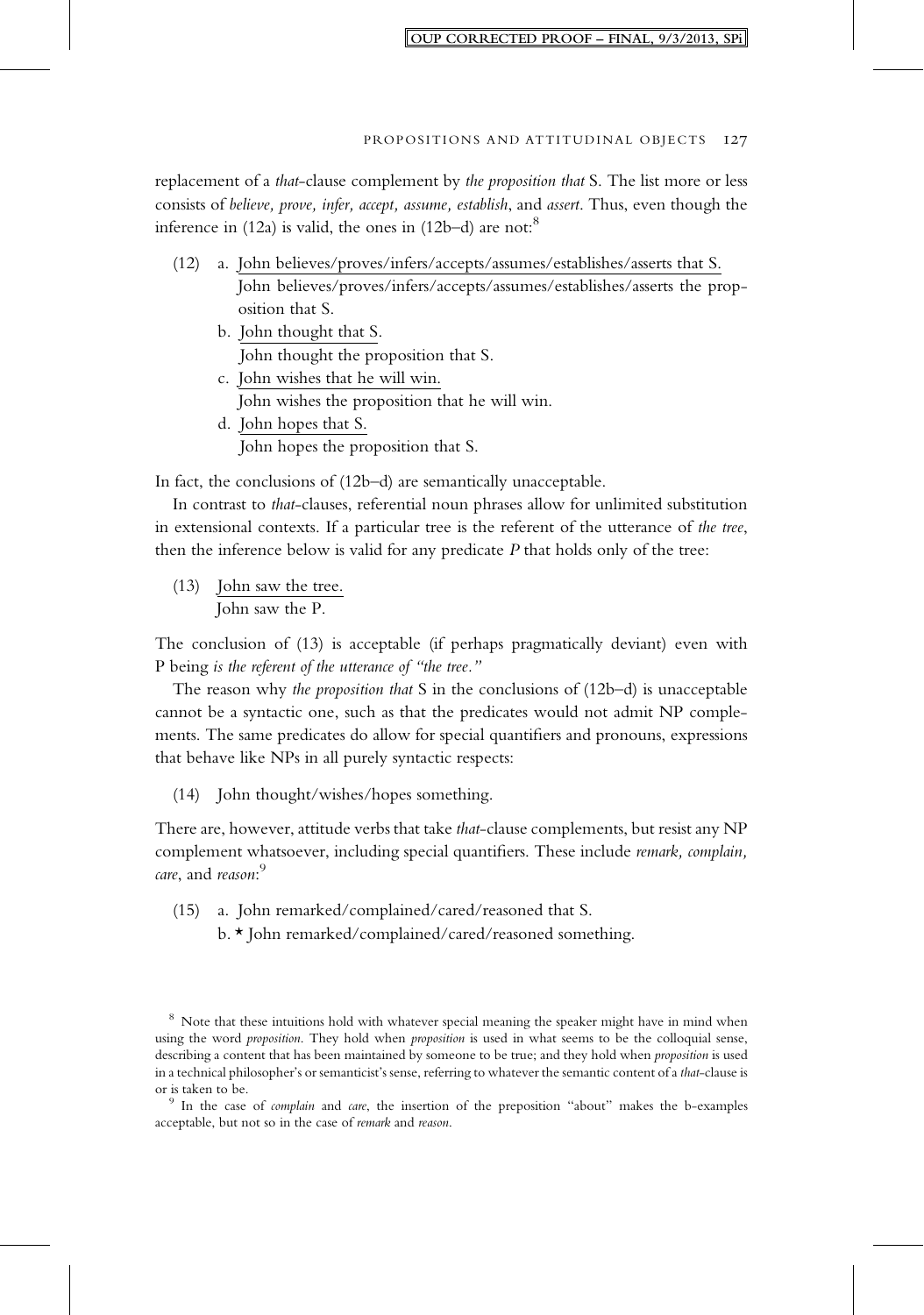However such syntactic resistance to NP complements is to be accounted for, this class of verbs needs to be sharply distinguished from the one giving rise to the semantic substitution problem illustrated in (12b–d).

Sometimes that-clauses can be replaced by full NPs other than the proposition that S. For example, past-oriented factive verbs such as remember generally allow for a replacement by the fact that S, as in (16a) (but not by the proposition that S, with the same reading of the verb). Moreover, negative future-oriented verbs like *fear* (with some effort) tolerate a replacement by the possibility that S, as in (16b), but neither by the proposition that S nor the fact that S, with the same reading of the verb:

- (16) a. John remembered that it was raining. John remembered the fact that it was raining.
	- b. John fears that it might be raining. John fears the possibility that it might be raining.

This would motivate the Modified Relational Analysis, the analysis on which thatclauses may denote different kinds of proposition-like objects and that-clause-taking verbs differ in what kinds of propositional arguments they take: some verbs take propositions, others take facts, and yet others take possibilities as arguments. Setting aside what the differences between propositions, facts, and possibilities may be, the Modified Relational Analysis faces serious difficulties.

First, the Modified Relational Analysis can apply to only some of the cases exhibiting the semantic problem of substitution. Many attitude verbs do not allow any NPs other than special quantifiers to replace the that-clause complement. For example, the verbs in (12b-d), think, wish, and hope, do not allow for a replacement by the fact that S, the possibility that S, or any other full NP. Other verbs of this type are *conclude* and imagine. Not only do these verbs resist nominal constructions of the sort the proposition that S, but also most carefully chosen descriptions such as the object that is also the object of Mary's claim or most general and "innocent" quantifiers such as some entity. Thus, none of the following inferences is valid:

(17) John claimed that S.

John claimed the proposition that S/the content of the sentence S/the object that is also the object of Mary's claim/some entity.

In addition, epistemic factive verbs tend to resist replacement by an ordinary, that is, non-special, NP. Examples are know, realize, notice, and see. The following inference, to my ears, is hardly acceptable:

(18) John knows that he lost the game. John knows the fact that he lost the game/some entity.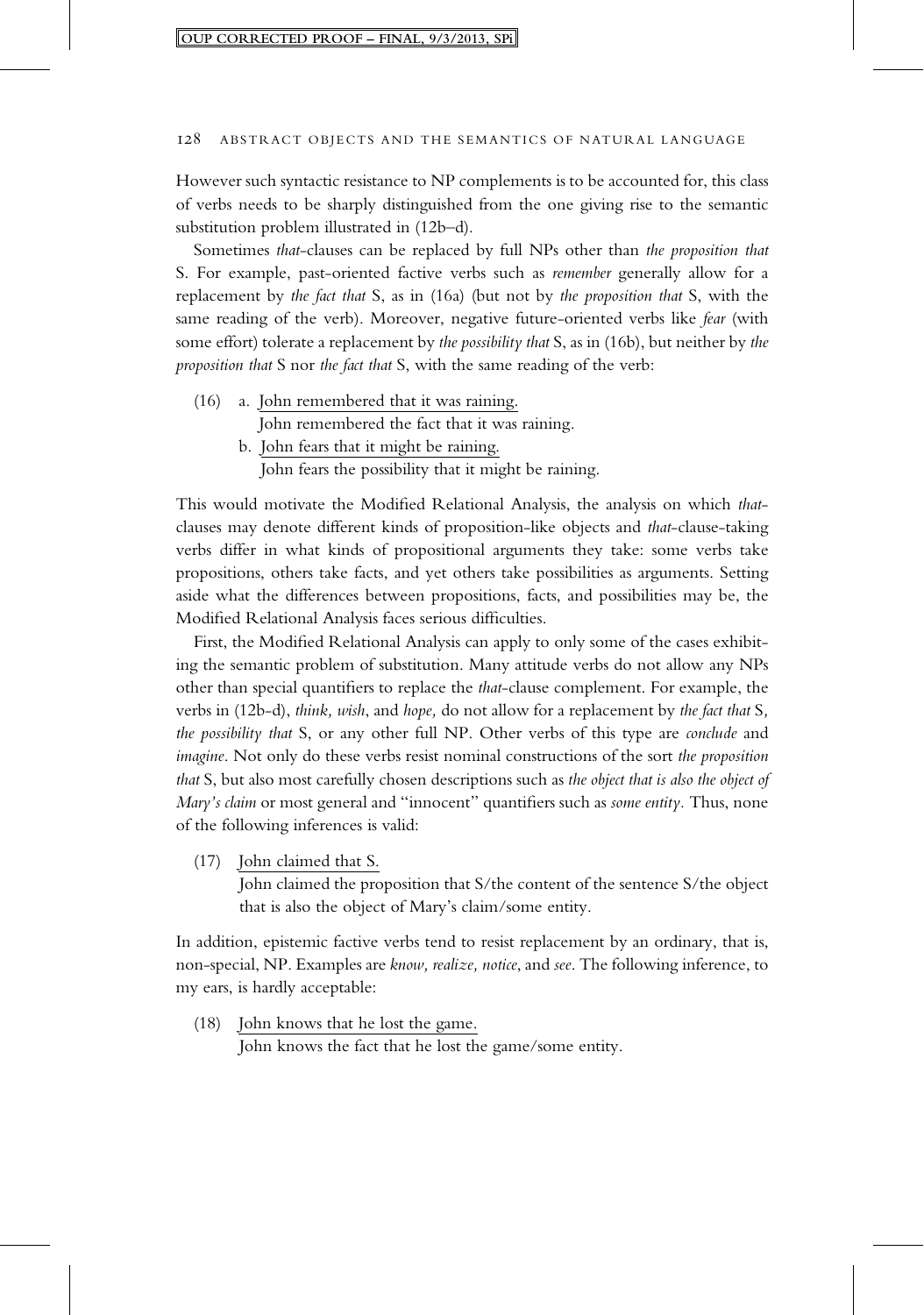Special quantifiers and pronouns, though, can replace the clausal complement of those verbs, which means that those verbs do not resist NPs for syntactic reasons:

(19) John claimed/knows something.

The second difficulty for the Modified Relational Analysis is that it will have to deviate significantly from the original Relational Analysis. On the Modified Relational Analysis, that-clause complements could not have the semantic role of referential terms, being able to stand for some entity that would be a suitable argument of the embedding predicate. That-clauses cannot stand for different kinds of propositional arguments on their own (by either being ambiguous or somehow referring to propositional objects indirectly, via the proposition they refer to directly). Even if the predicate could in principle take different sorts of proposition-like objects as arguments when they are described by full NPs, the predicate determines how a clausal complement is to be understood. This is illustrated by the sentences below:

(20) a. John remembered that Mary has left. b. John fears that Mary might leave.

The that-clause in (20a) can only be understood as standing for the fact, not the proposition or the possibility, that Mary left. Similarly, the that-clause in (20b) can only be understood as standing for the possibility, not the proposition, or the fact, that Mary might leave.

This Unique Determination Property of clausal complements, as I will call it, means that a that-clause stands for a particular kind of propositional object only in the presence of a particular embedding predicate and thus is referentially dependent. The that-clause therefore cannot act as an ordinary referential term, as the Modified Relational Analysis would have it.

Possible explanations of the Substitution Problem that might save the Relational Analysis or its modified version do not seem to go very far. First, a purely syntactic explanation is not available, since special quantifiers and pronouns, as mentioned, behave just like ordinary noun phrases in all syntactic respects.

Another explanation might draw an ontological distinction between "contents" on the one hand (denotations of that-clauses) and "objects" on the other hand (denotations of noun phrases), a distinction evocative of the Fregean distinction between objects and concepts. On this view, only objects could be referents of ordinary noun phrases, contents by nature eluding any access by description or (ordinary) quantification, since they are tied to the semantic function of a sentence.

One problem for such an explanation is like the one for the distinction between concepts and objects discussed in Chapter 3. If an entity is an argument of a true relation, whatever the category of the expression describing it, then it should be possible to describe that entity or quantify over it by using an ordinary noun phrase. Certainly, a philosopher or linguist appears to be able to refer to a mere content, and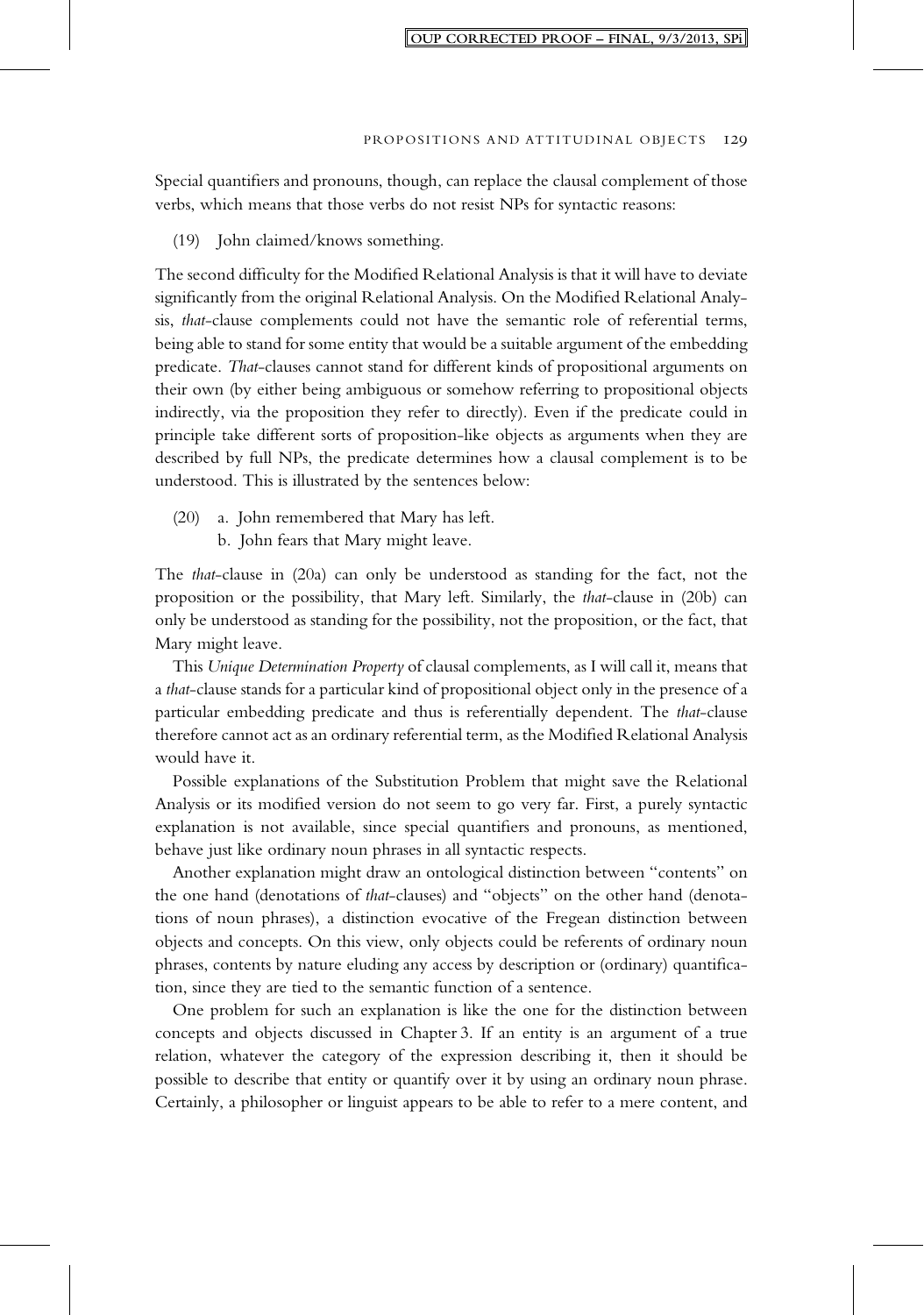since his descriptive or quantificational means are also part of the object language (or an extension of it), it is hard to see why such reference should fail when the contentreferring term acts as a complement of the attitude verb. An ontological distinction between contents and propositional objects is less appealing anyway than the distinction between concepts and objects. The distinction between concepts and objects corresponds to an intuitive distinction between unsaturated and saturated entities, which the distinction between contents and objects lacks.

A potential type-theoretic explanation of the Substitution Problem with that-clauses faces the same problems as a type-theoretic explanation of the Substitution Problem with predicative complements discussed in Chapter 3. On a type-theoretic account, as proposed by Rosefeldt (2006), clausal complements and referential NPs, including the proposition that S, would be associated with different types: type  $\leq s$ ,  $t$  > (which corresponds to a denotation that is a function from circumstances to truth values) and type e (which corresponds to a denotation that is an element of the domain of "objects"). Special quantifiers would have to be of the same type as sentences, and predicates would be specified for the type of the arguments they take. That-clauses on that account could not be substituted by referential NPs because the embedding verb requires arguments of type  $\leq s$ ,  $t$  rather than type  $e$ .

The problem with the type-theoretic explanation of the Substitution Problem is that the distinction between the domain of individuals (of type  $e$ ) and the domain of other types (e.g. type  $\langle s, t \rangle$ ) simply reflects the role of syntactic categories that take their denotations from those domains in the semantic composition of the sentence. Nothing prevents an expression of type e, that is, a referential NP, from taking an object as its denotation that also happens to be a function in the domain  $D_{\leq s}$ . The Substitution Problem, on the type-theoretic account, is simply traced to the fact that some predicates take only sentences or special NPs as complements, but not ordinary NPs.<sup>10</sup>

- (i) a. The Italian singer Pavarotti never sings Wagner.
	- b. \* The Italian singer the greatest tenor never sings Wagner.

But the reason why substitution is not allowed in (ia) is that the second NP in close apposition is mentioned, rather than used (see Chapter 6). This is not the case for that-clause-complements of the relevant attitude verbs. Schiffer also compares the Substitution Problem with that-clauses to the impossibility of substitution of near-synonymous verbs in the dative shift construction:

- (ii) a. Betty gave the donation her tiara.
	- b. \* Betty donated the donation her tiara.

However, as Schiffer himself notes, this is because certain verbs resist the dative shift construction for formal reasons, reasons that would be irrelevant for constructions with that-clauses. Schiffer gives no indication what the formal reasons should be that prevent substitution of *that*-clauses by explicit proposition-referring terms.

 $10$  Schiffer (2003) also suggests a syntactic explanation of the Substitution Problem. Schiffer compares the substitution problem with that-clauses to the impossibility of replacing the second NP in a close apposition as in (ia) by a co-referential description as in (ib):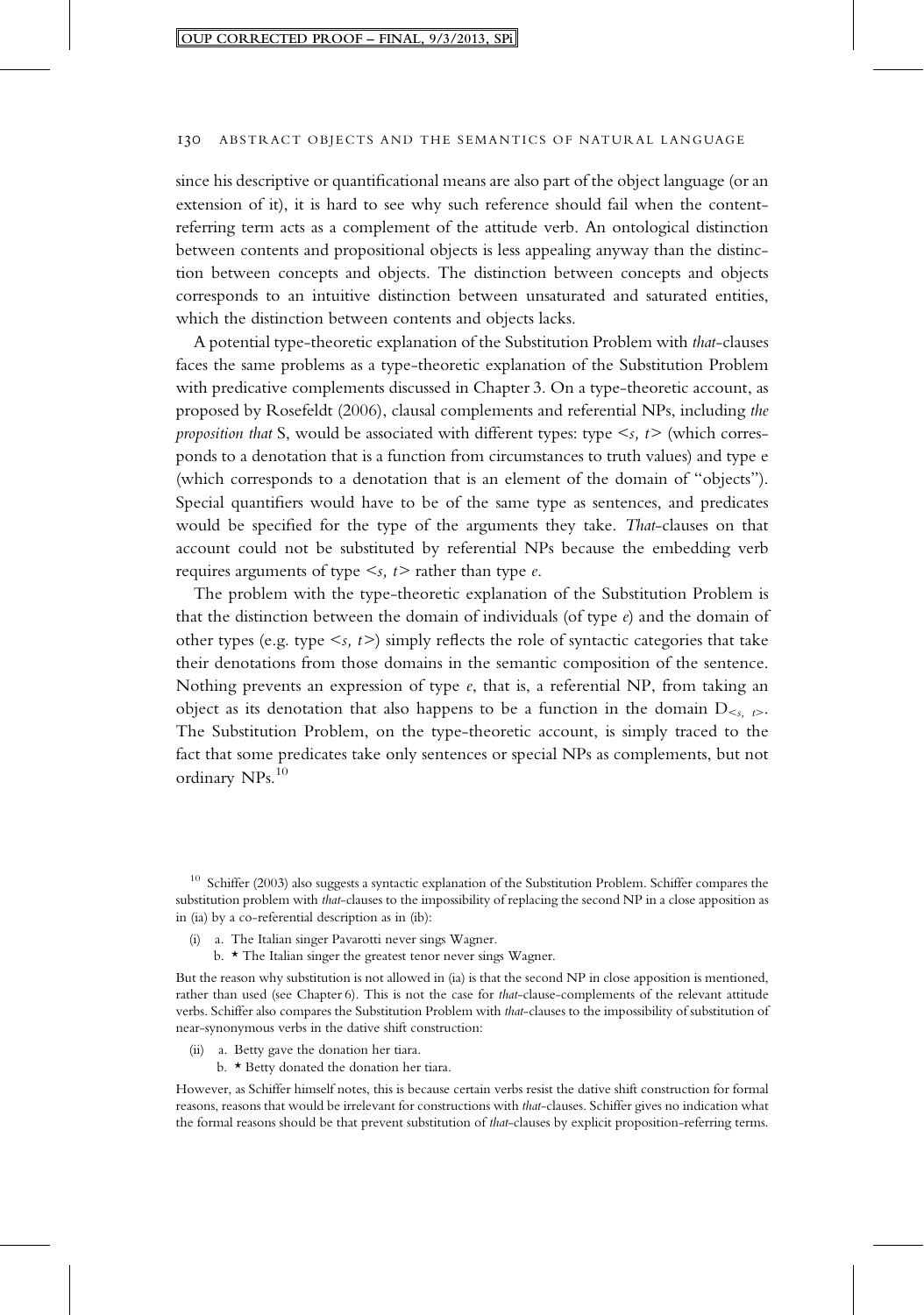#### 3.2. The Objectivization Effect

The second problem for the Relational Analysis, the Objectivization Effect, is related to the first. The Objectivization Effect consists in that in many cases a replacement of a that-clause by a noun phrase triggers a different kind of reading of the predicate—and this happens in a way sufficiently systematic for it to be traced to the semantics of the constructions themselves. The invalid inferences below illustrate the Objectivization Effect:

- (21) a. John expects that Mary will win. John expects the proposition that Mary will win.
	- b. John imagined that Mary was alive. John imagined the proposition that Mary was alive. c. John remembers that Mary won.
	- John remembers the proposition that Mary won.

The invalidity of such inferences indicates that as soon as a clause *that* S is replaced by the construction the proposition that S, the content expressed by S comes to play a very different role in the meaning of the sentence. The content now plays the same role as ordinary objects acting as arguments of the verb, as in (22):

(22) a. John expects Mary.

b. John imagined Mary.

c. John remembers Mary.

The conclusion of (21a) means that John expects an abstract object (a proposition) and the conclusions of  $(21b)$  and  $(21c)$  that John's imagination or memory is that of an abstract object, just as (22a), (22b), and (22c) are about Mary. By contrast, the premises of (21a, b, c) report John's expectation, imagination, or memory as being only about Mary.

The fact that S also displays the Objectivization Effect, its value often acting like an object the attitude is directed toward rather than the attitude's content. Thus, the following inference is invalid:

(23) John heard that Mary entered the room. John heard the fact that Mary entered the room.

The conclusion of (23) could be true only in a metaphysical fantasy in which facts are concrete objects of perception.

The Objectivization Effect cannot simply be traced to the presence of an NP as opposed to a that-clause as complement of the attitude verb. This is because the content-related reading is preserved when a special quantifier or pronoun replaces a that-clause complement:

(24) a. John expects (imagined/observed/heard/recognized) something.

b. John expects (imagined/observed/heard/recognized) that.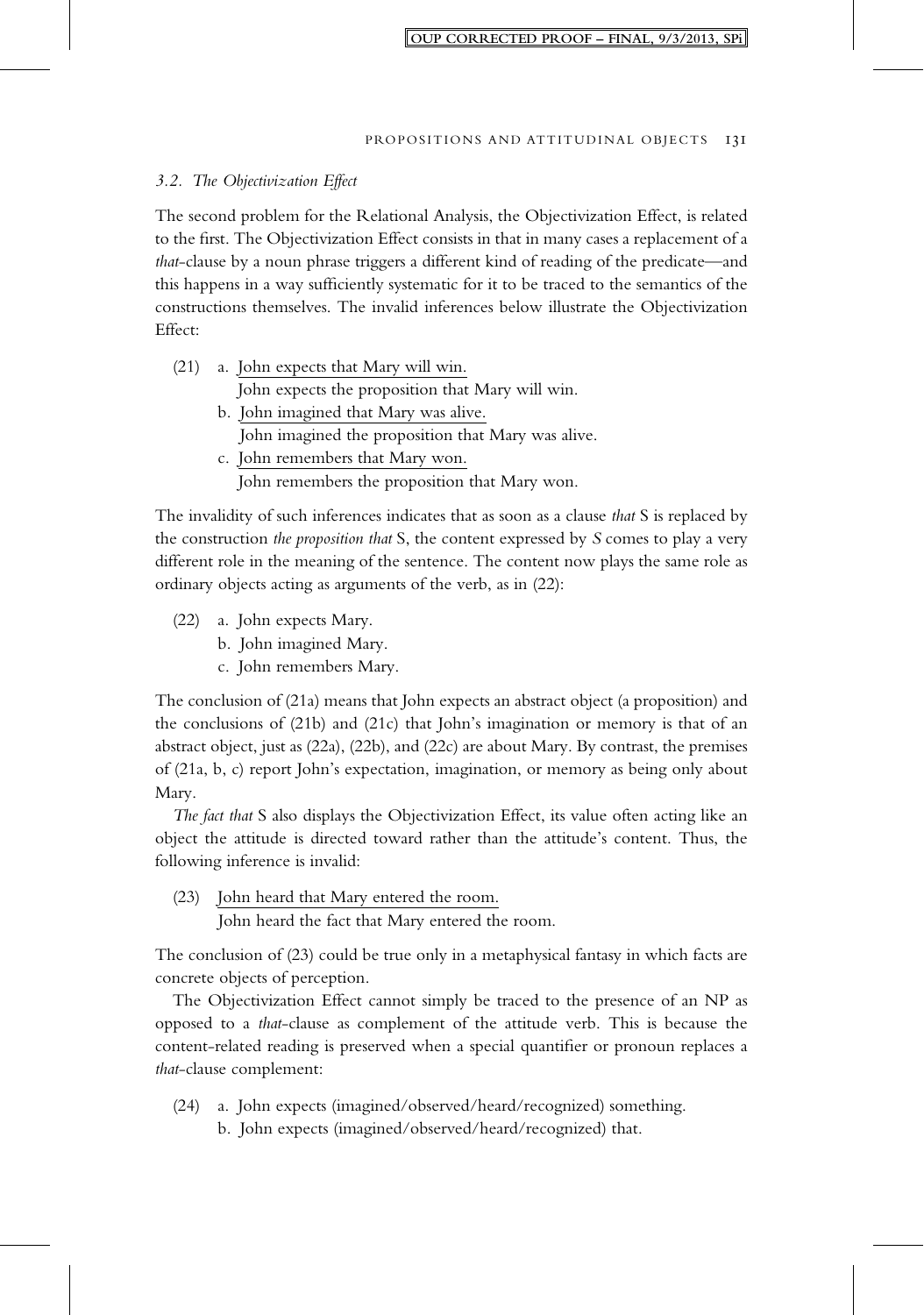That-clauses and NPs of the sort the proposition that S thus display the following fundamental semantic distinction: the semantic value of a that-clause in general acts as a mere content of the attitude, whereas the semantic value of an NP like the proposition that S generally acts as an object the described propositional attitude is about or directed toward. The corresponding semantic shift that takes place when a that-clause is replaced by a non-special NP is what the Objectivization Effect consists in:

(25) The Objectivization Effect

Substitution of a that-clause by a (non-special) NP results in a reading the predicate exhibits when taking ordinary objects as arguments, so that in the case of an attitude verb, the complement specifies not the mere content of the attitude, but the object the attitude is about or directed toward.

The Objectivization Effect arises rather systematically with attitude verbs that accept referential complements. The semantic difference between the constructions of nominal and of sentential complementation that underlies it appears part of the knowledge of language of competent speakers and thus needs to be accounted for by a semantic theory. The Objectivization Effect indicates that reporting the mere content of a propositional attitude is precisely the purpose of the sentential construction and, moreover, that the primary means for reporting the mere content of a propositional attitude is the sentential construction.<sup>11</sup>

We can thus conclude that the Substitution Problem and the Objectivization Effect are serious problems for the Relational Analysis of attitude reports and the notion of a proposition that goes along with it.

# 4. Attitudinal objects

Before giving an account of the Substitution Problem and the Objectivization Effect, let me first introduce the notion of an attitudinal object, as a notion to be contrasted with the standard notion of a proposition as well as the more familiar notion of an event or state. While the notion of a proposition naturally goes along with the Relational Analysis of attitude reports, attitudinal objects naturally go along with a non-relational analysis of attitude reports as well as the Nominalization Theory of special quantifiers.

The present section serves to introduce attitudinal objects with their most important properties. Later, I will propose a formal ontological account of attitudinal objects based

<sup>&</sup>lt;sup>11</sup> King (2007) proposes a syntactic account of the Objectivization Effect. For King, attitude verbs displaying the Objectivization Effect are polysemous: one of their meanings is triggered by CP-complements, the other by NP-complements. This account does not really explain the effect. It simply states what the effect corresponds to syntactically without saying why. Moreover, the syntactic correlation with NP-complements or CP-complements is not really what is at stake, since special quantifiers are also NPs.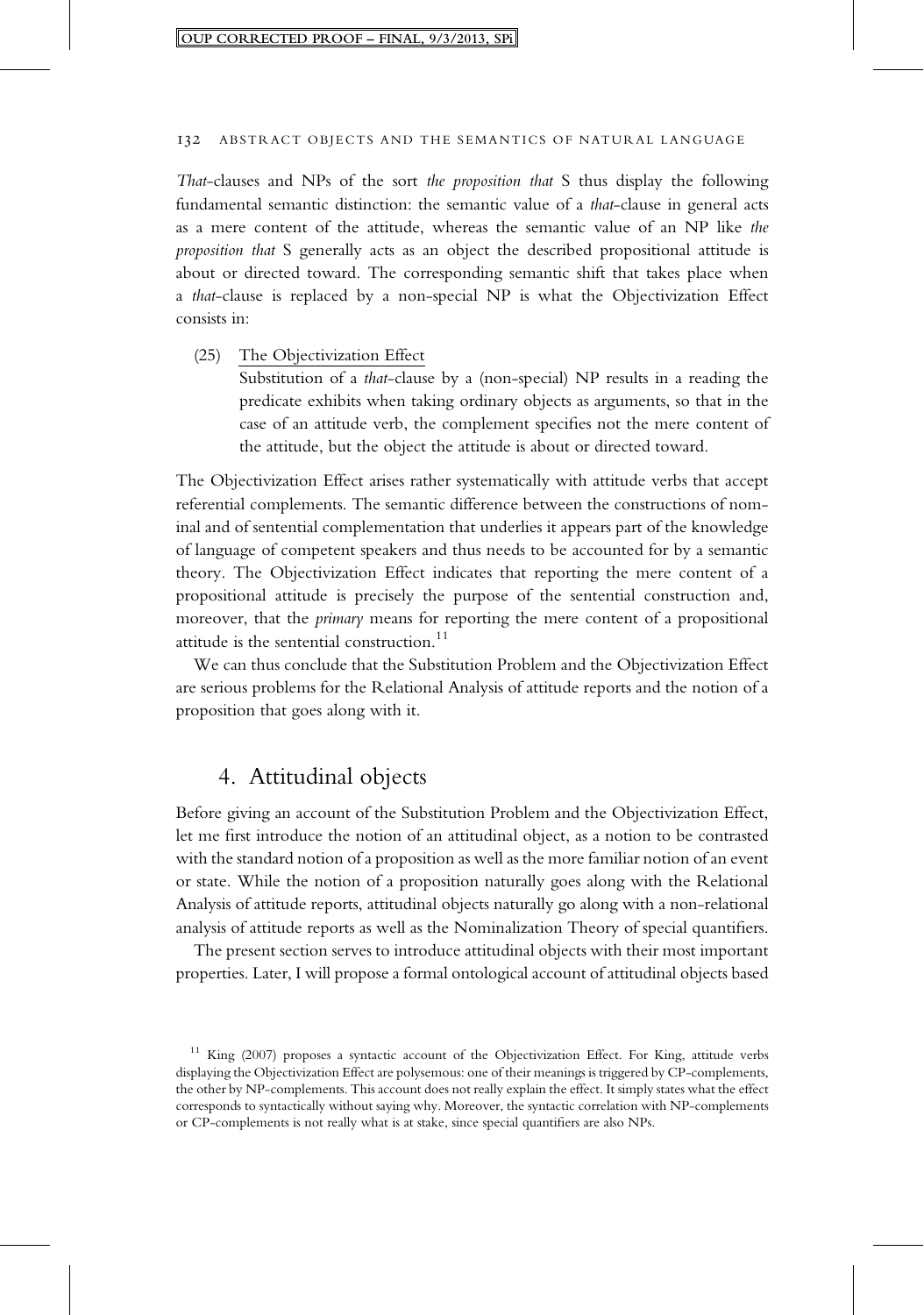OUP CORRECTED PROOF – FINAL, 9/3/2013, SPi

#### PROPOSITIONS AND ATTITUDINAL OBJECTS 133

on a particular notion of intentional predication, which will play a central role in the non-relational analysis of attitude reports that I will propose.

Attitudinal objects can best be approached by looking more closely at the semantic behavior of the relevant nominalizations referring to them, such as John's thought that Mary likes Bill, John's claim that Mary likes Bill, John's hope that it will rain, or John's imagination of being a king.

Attitudinal objects in first approximation are entities in between events and propositions. Like propositions, attitudinal objects of the doxastic or assertive sort intuitively have truth conditions:

(26) John's belief/claim is true/false/correct.

Moreover, they may be true even in worlds in which the attitudinal object does not exist:

- (27) a. John's thought that S would be true even if he had not thought that.
	- b. John's claim that S would be true even if John had never made that claim.

Attitudinal objects thus involve a notion of being true "at" a world (which does not require the attitudinal object to exist in that world), rather than "in" a world (which would require the attitudinal object to exist in that world).<sup>12</sup>

Other attitudinal objects may not have truth conditions, but related sorts of conditions. "Bouletic" and "directive" attitudinal objects have conditions of fulfillment:

- (27) c. John's desire to become a king was fulfilled.
	- d. John's request that he be invited was fulfilled.

Similarly, attitudinal objects that are decisions or alike have conditions of implementation or execution:

- (27) e. John's decision to postpone the meeting was implemented.
	- f. John's command that people leave the building was executed.

Even imaginations may have corresponding conditions, let us say conditions of representational correctness. I will call such more general conditions the satisfaction conditions of attitudinal objects. The attitudinal or illocutionary force ensures the attitudinal object's aim for truth, fulfillment, implementation, or representational correctness.

Attitudinal objects obviously have truth or satisfaction conditions inherently. They are not externally imposed, as they would be if propositions were identified with sets or abstract formal structures.

<sup>&</sup>lt;sup>12</sup> See Iacona (2003) for a recent discussion of the notion of truth at a world. Iacona argues that that notion undermines the need for mind-independent and language-independent propositions.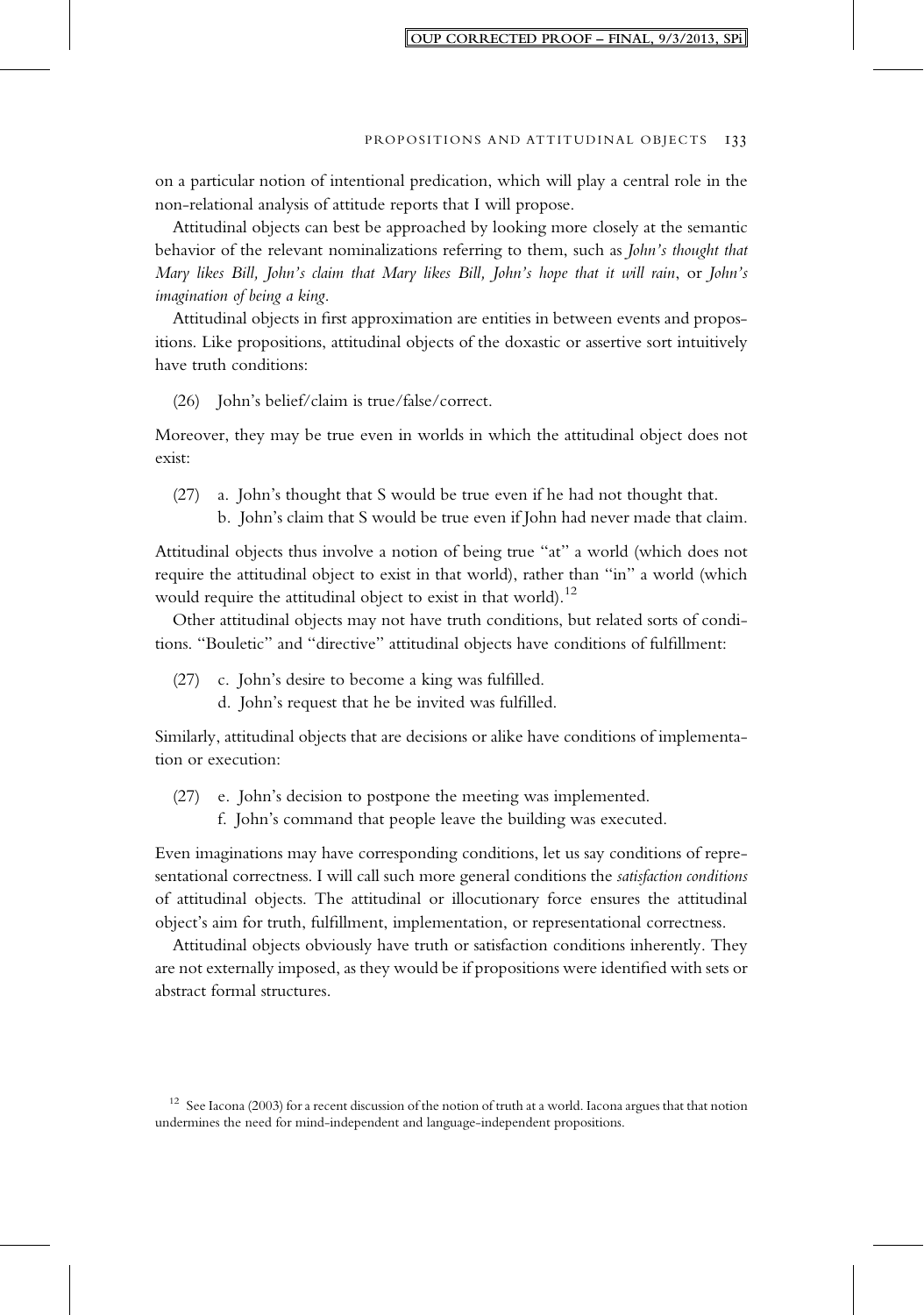#### 4.1. Characteristic properties of attitudinal objects

4.1.1. Involvement of force Attitudinal objects share truth (or satisfaction) conditions with propositions. However, they differ from propositions in many ways. Attitudinal objects, unlike propositions, are contingent: they exist only if the agent has in fact the relevant attitude or engages in the relevant attitudinal act in relation to the propositional content.

Furthermore, unlike propositions, attitudinal objects depend for their identity on a particular attitudinal or illocutionary force. This is reflected in the fact that identity statements such as the following are generally not judged true:

- (28) a. ??? John's thought that it will rain is also his remark that it will rain.
	- b. ??? John's discovery that it will rain is his hope that it will rain.
	- c. ??? John's desire to leave is his decision to leave.
	- d. ??? John's claim that it will rain is his hope that it will rain.

This is in contrast to (28e), which is of course trivially true:

(28) e. John's thought that it will rain is John's thought that it will rain.

Thus, attitudinal objects are identical only if they share both content and force.

4.1.2. Similarity relations Attitudinal objects that are dependent on different acts can enter relations of similarity. Two attitudinal objects that depend on distinct acts, but have the same content and involve at least very similar attitudinal or illocutionary forces, intuitively count as "the same":

- (29) a. John's thought is the same as Mary's.
	- b. John's desire is the same as Mary's.
	- c. John's claim was the same as Mary's assertion.

As was discussed in Chapter 2, the same as in natural language does not express numerical identity, but rather exact or close similarity. By contrast, the is of identity does express numerical identity and would be inapplicable to distinct attitudinal objects. Thus, the sentence below appears false:<sup>13</sup>

(29) d. ?? John's thought is Mary's thought.

4.1.3. Properties of concrete objects Attitudinal objects differ from propositions also in that they may have properties of concrete objects. First, predicates of perception are applicable to suitable attitudinal objects such as remarks or screams, but such predicates are not applicable to propositions:

- <sup>13</sup> As was discussed in Chapter 2, the predicate is identical to can also express exact similarity:
- (i) John's thought is identical to Mary's thought.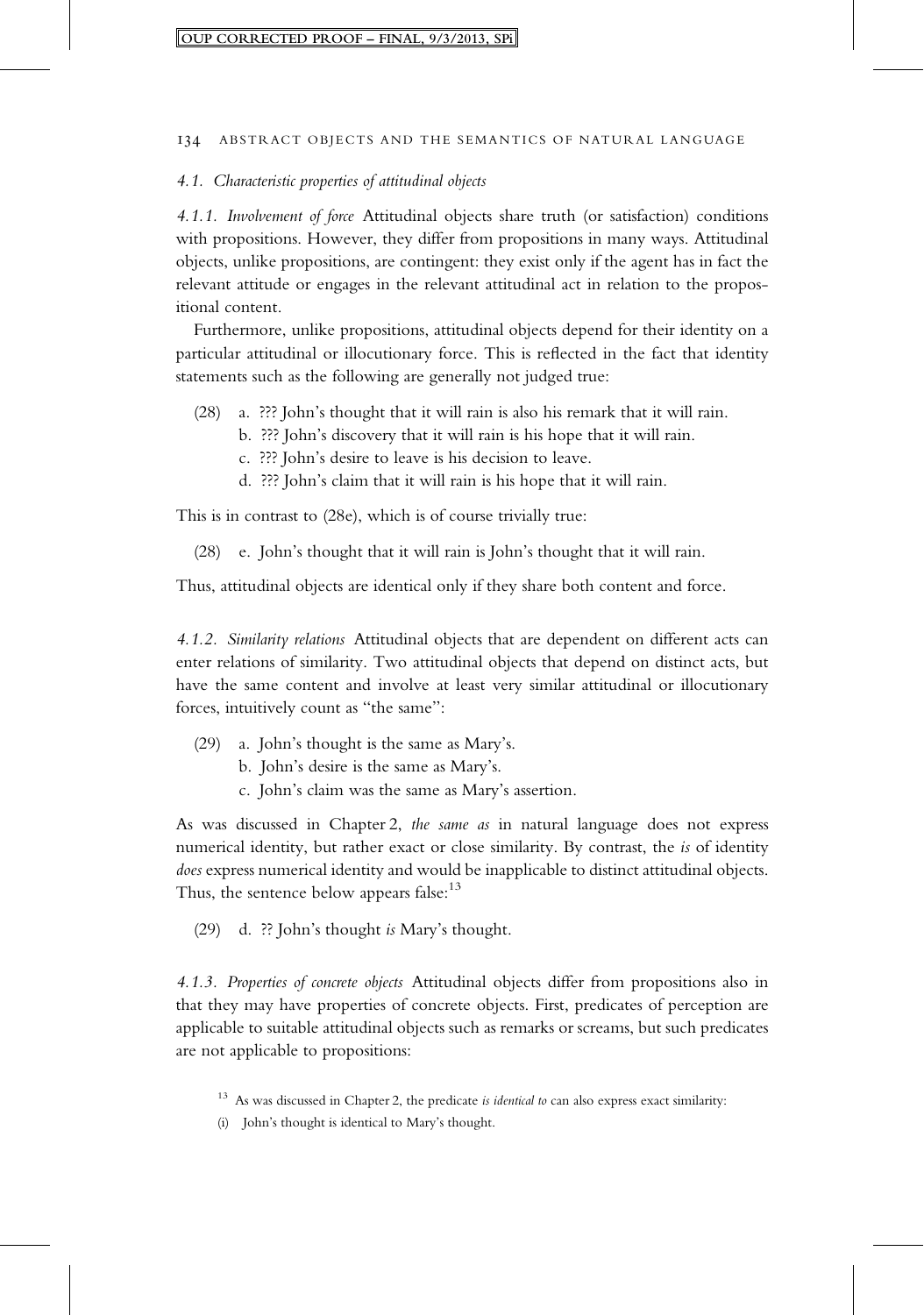- (30) a. John heard Mary's remark/scream that she needs help.
	- b. ??? John heard the proposition that Mary needs help.

Note that (30a) implies both the perception of the speech event and the comprehension of its content.

Attitudinal objects classify as concrete objects moreover in that they may enter causal relations. While it is not uncontroversial whether abstract objects fail to be causally efficacious, certainly causal predicates are problematic with propositions, but not with attitudinal objects, as illustrated by the contrasts below:

- (31) a. John's claim that Mary won the race caused astonishment.
	- b. ?? The proposition that Mary won the race caused astonishment.
- (32) a. The thought she might fail frightened Mary.
	- b. ?? The proposition that she might fail frightened Mary.

(31) and (32) make clear that propositional contents can be causally efficacious only in connection with an attitudinal or illocutionary force and an agent, not as pure propositions.

Attitudinal objects share their ability of entering causal relations with events, and as such, they will involve a particular agent. However, attitudinal objects do not play the very same causal roles as the corresponding events. For their causal role for mental states, not only the eventive aspect of attitudinal objects matters, but also their content:

- (33) a. John's speaking delighted Mary.
	- b. John's speech delighted Mary.

Whereas (33a) can easily describe a case in which it is the manifestation of John's ability to speak that delighted Mary, (33b) strongly suggests that the content of John's speech was also the cause of Mary's delight.<sup>14</sup>

There is another sense in which attitudinal objects are concrete. Like tropes and events, attitudinal objects are generally more specific than the content of their description, that is, a term of the sort John's belief that S. In that respect, attitudinal objects differ from abstract objects that are facts or states, entities entirely constituted by the content of their canonical description, as was discussed in Chapter 2. The applicability of comparative predicates to attitudinal objects but not states is illustrated below:

<sup>14</sup> The following sentence sounds all right, even though it seems to state the possible sharing of an attitudinal object by different agents:

(i) John's thought that S might have occurred to Mary.

However, John's thought that S may in fact refer to a kind of attitudinal object, "the thought that S," with the specifier John's specifying that John "has" the thought that S.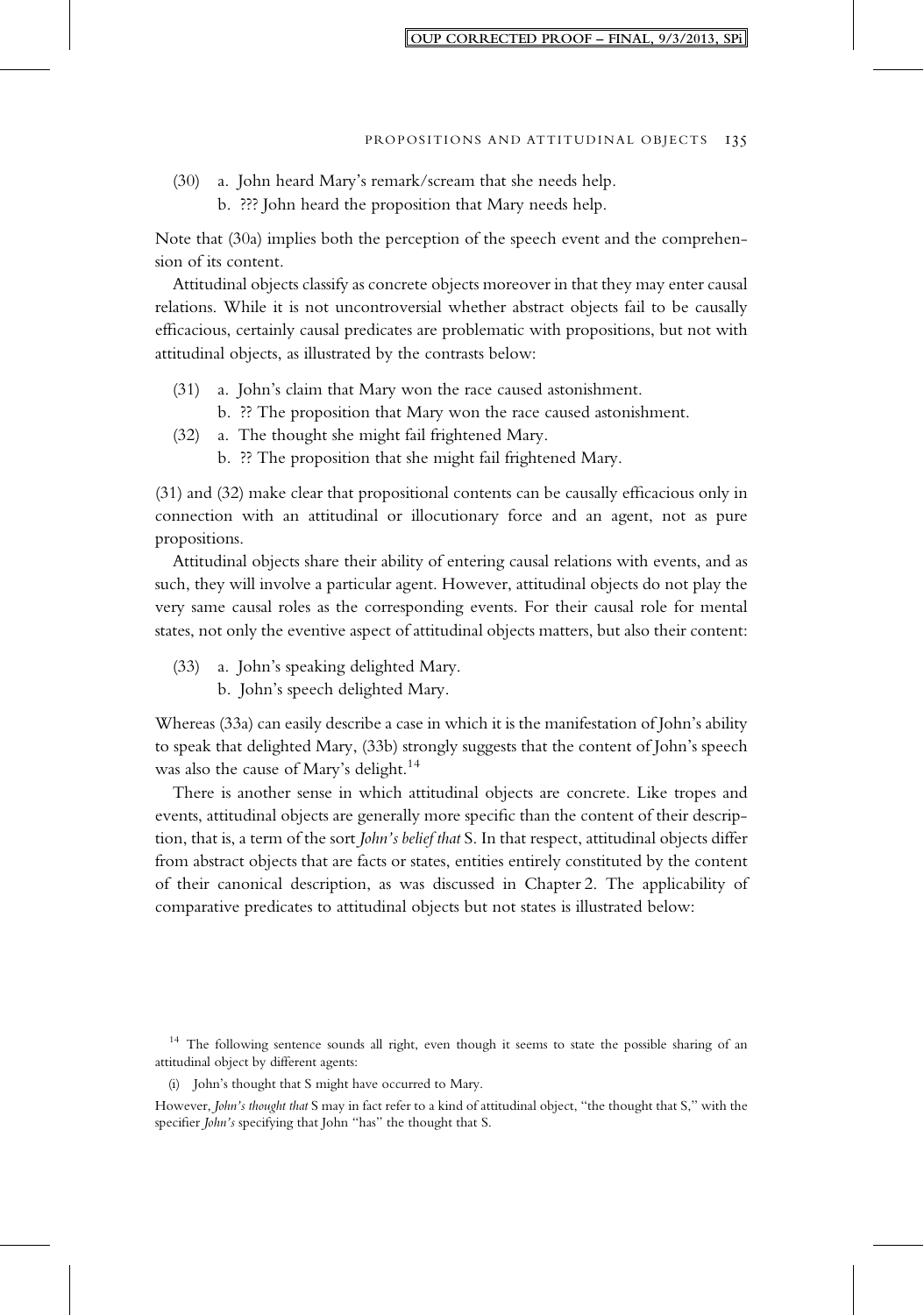- (34) a. John's belief that it will rain is stronger than Mary's belief that it will not. b. ??? John's believing that it will rain is stronger than Mary's believing that it won't.
	- c. ??? John's belief state is stronger than Mary's.

"John's belief that S" involves a particular degree of belief, but not so for "the fact that John believes that S" or "the state of John's believing that S," which are entities whose nature is "exhausted" by what is contributed by the content expressed by those terms. "John's belief that S" is concrete, in the sense that it is fully specific and involves a particular manifestation and thus a particular degree of belief.

The attitudinal or illocutionary force involved in attitudinal objects also influences the way evaluative predicates are understood. Evaluative predicates when applied to attitudinal objects are not understood as they would be with propositions; rather they also evaluate the attitudinal or illocutionary mode with which the propositional content is sustained. An illustration is the following contrasts:

- (35) a. John's thought that nothing exists is unusual.
	- b. ?? The proposition that nothing exists is unusual.
- (36) a. John's claim that Bill is incompetent is mean. b. ?? The proposition that Bill is incompetent is mean.

(35a) says that the content of thought entertained by John is unusual, not an abstract semantic object, as in  $(35b)$ .<sup>15</sup> Similarly,  $(36a)$  predicates meanness of a content claimed by John, not of an abstract object as in (36b).

A common view about terms for attitudinal objects is that they are ambiguous: they stand sometimes for propositions, sometimes for mental events or illocutionary acts.<sup>16</sup> However, given the observations presented so far, this view cannot be right. First, terms for attitudinal objects simply do not allow for the readings of predicates that the latter display with explicit proposition-referring terms. Thus, evaluative predicates with the terms in (35a) and (36a) cannot be understood as with explicit proposition-referring terms, and so for identity is or the same as. Moreover, readings of predicates that are typical with event-denoting terms are not freely available with terms for attitudinal objects, as we will see later. Finally, predicates typical of events and predicates typical of propositions can apply simultaneously to one and the same term:

- (i) a. That it is raining is unusual.
	- b. The proposition that it is raining is unusual.
	- c. The thought that it is raining is unusual.
	- d. The fact that it is raining is unusual.
- <sup>16</sup> This view can be found, for example, in Pustejovsky (1995).

<sup>&</sup>lt;sup>15</sup> A simple that-clause with unusual can refer to neither a proposition nor an attitudinal object. (ia) cannot be understood as (ib) or as (ic), but rather requires a factive reading as in (id):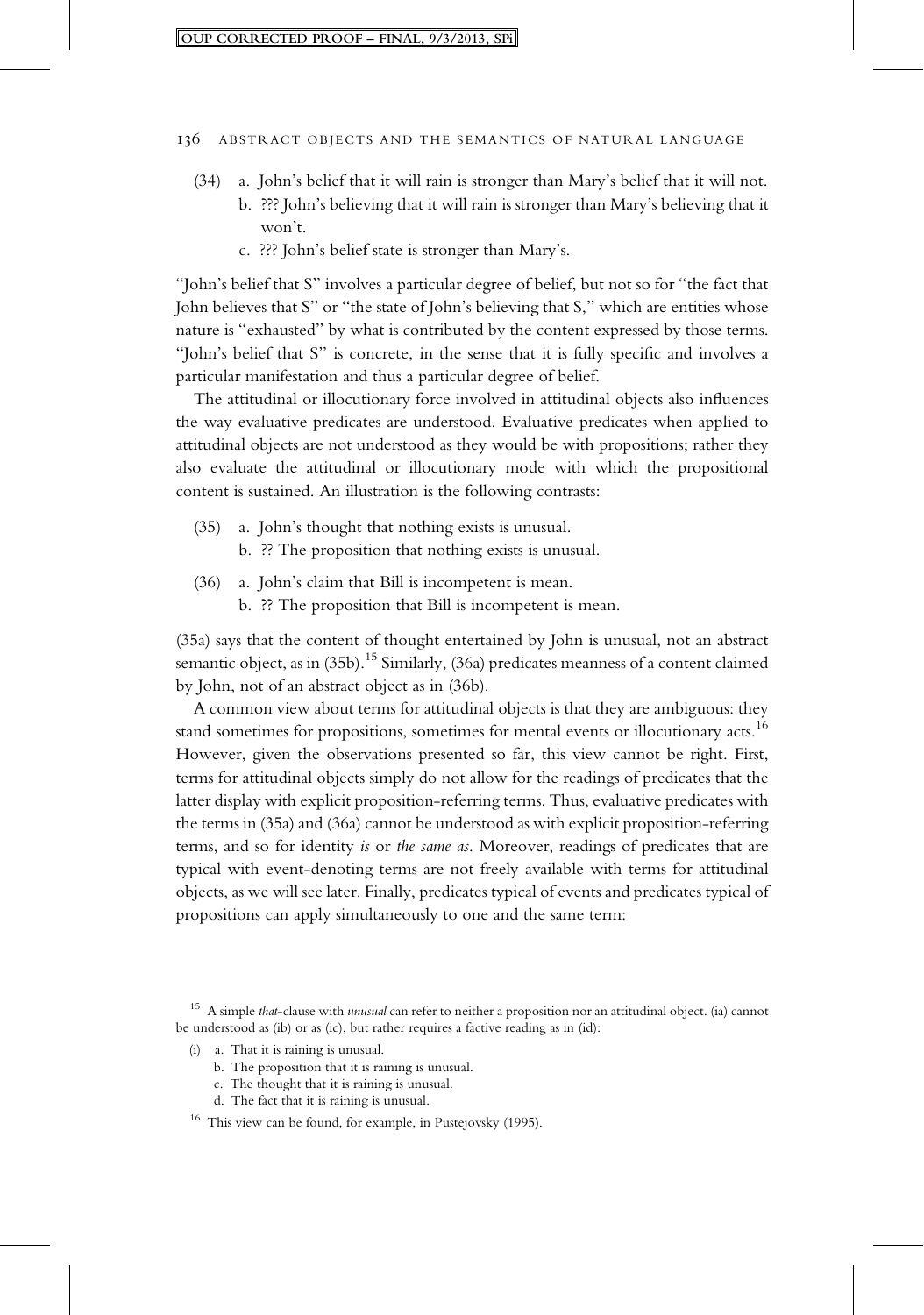- (37) a. John heard Mary's false remark that S.
	- b. John's obviously false claim that S caused astonishment.

We should rather conclude that the familiar ontology of propositions and events is simply insufficient to account for the semantic behavior of terms such as *John's thought* that S or John's claim that S. Rather these terms stand for objects of another category, namely attitudinal objects.

#### 4.2. Differences between attitudinal objects and mental or illocutionary events

Attitudinal objects share causal properties as well as their dependence on an agent with mental events or states and speech act. However, attitudinal objects are not events, states, or acts.

A first linguistic indication of that is that NPs like the event of John's thought that S and the event of John's claim that S are in fact unacceptable, as opposed to the event of John's thinking that S or the event of John's claiming that S.

Events, states, and actions are the more familiar ontological categories in contemporary semantics and philosophy. They typically form referents of gerundive nominalizations such as John's thinking, John's believing, John's claiming, or John's desiring, but of course, they also fall under the corresponding sortals event, state, and action.

There are three major ontological differences between attitudinal objects and mental events or illocutionary acts. First, events, states, and actions cannot be true or false or more generally have satisfaction conditions. The lack of truth or satisfaction conditions of events, states, and actions is reflected in the inapplicability of the relevant predicates both to gerundive nominalizations and to event sortals:

- (38) a. ??? John's thinking/claiming/believing that S is true.
	- b. ??? John's desiring/requesting/hoping is fulfilled.
	- c. ??? John's belief state is true.
	- d. ??? John's action (of claiming) is true.
	- e. ??? John's action (of requesting) was fulfilled.
	- f. ??? John's action of deciding was implemented/executed.

Not mental events or illocutionary acts, but particular mental or psychophysical products are the bearers of truth or satisfaction conditions. Such products have the status of bearers of truth or satisfaction in virtue of the truth-directedness of the corresponding predicational acts. But the fact that with an act an agent aims at truth or satisfaction does not mean that such an act is itself a bearer of truth or satisfaction conditions.

Another important difference between attitudinal objects and events concerns the way the two kinds of entities behave with respect to similarity relations. Attitudinal objects are treated as exactly similar if they share the same content as well as their attitudinal or illocutionary mode. For events involving different agents to be exactly similar, they have to share a lot more than just their content; they need to involve the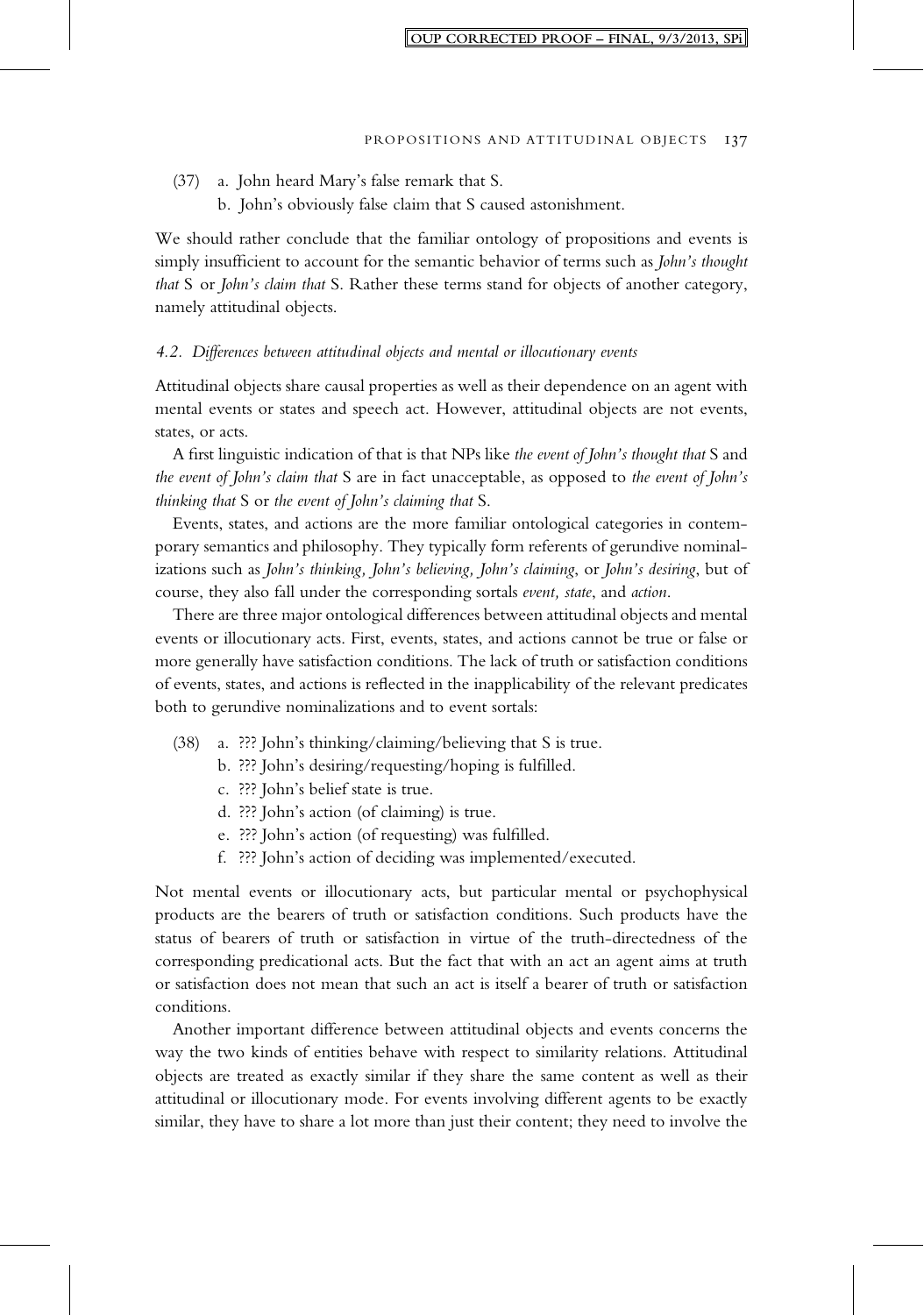very same way of performing the activity. This is illustrated in the contrast between (39a) and (39b):

- (39) a. John's speech was the same as Mary's.
	- b. ?? John's speaking was the same as Mary's.

For (39a) to be true, the content of John's speech needs to be the same as Mary's. However, (39b) would be true only if the way John spoke was the same as the way Mary spoke.

The same conditions are reflected in the difference in the understanding of similar:

(40) a. John's thought was similar to that of Mary. b. John's thinking was similar to that of Mary.

(40a) expresses similarity of thought content, (40b) similarity of thought process.

There is a third major difference between attitudinal objects and events, which concerns their relation to time. It appears that the time of occurrence is accidental to attitudinal objects, but not so for the time of occurrence of mental events. For events in general, their temporal location is essential. Thus, while (41a) is perfectly natural, (41b) does not sound quite right:<sup>17</sup>

(41) a. John's thought might have occurred to him earlier than it did. b. ?? John's thinking might have occurred earlier than it did.

The distinction between attitudinal objects and mental events or speech acts is in fact a more general one. At the beginning of the twentieth century, the Polish philosopher Twardowski (1912) argued for a fundamental ontological distinction between what he called *actions* and what he called *products*.<sup>18</sup> There are mental actions and products, physical actions and products, as well as psychophysical actions and products. Thinking and desiring are mental actions, thoughts and desires are mental products. Claiming and requesting are psychophysical actions, claims and requests psychophysical products. Thoughts, desires, claims, and requests are non-enduring products that exist only as long as there is the corresponding mental event. The distinction between actions and products also applies in the physical realm: walkings and screamings are physical actions, walks and screams are physical products. While observing that actions and products differ in the kinds of properties they have (including truth or satisfaction conditions), Twardowski characterizes nouns describing products as nouns "that do not bring to force the aspect of action, but bring to force a different aspect, the

<sup>&</sup>lt;sup>17</sup> The attribution of counterfactual temporal properties appears possible with certain kinds of events. Wars could have taken longer than they did, demonstrations could have taken place at different times than they did, and a death might have occurred earlier than it did. Note, however, that all these cases may involve events as "products," not as "actions." Certainly, demonstration and death are product nominalizations, contrasting with *demonstrating* and dying.<br><sup>18</sup> For a presentation of Twardowski's view in its historical context, see Bobryk (2009), Betti (2010),

Dubucs and Miskiewicz (2010), and van der Schaar (2006).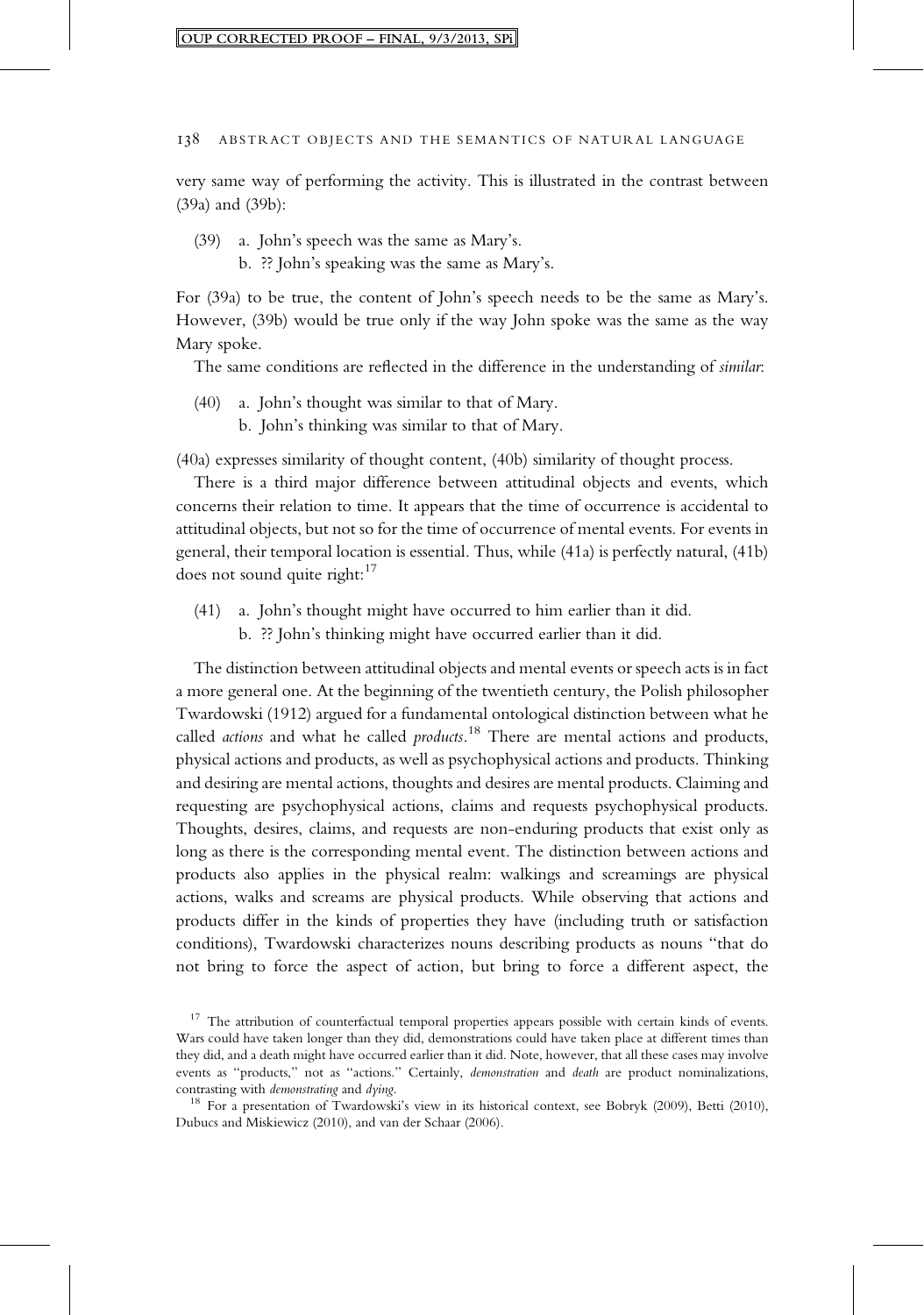'phenomenal' or 'static' aspect" (Twardowski 1912, pp. 104–5). In the particular case of a shout, as opposed to a shouting, he says "in speaking of the shout, we do in fact abstract from the activity of shouting, treating the shout as an acoustic phenomenon" (Twardowski 1912). $19$ 

In view of Twardowski's general distinction between actions and products, a further property can be added that distinguishes particularly physical actions from physical products. These are "gestalt" properties, or more generally properties that evaluate an entity as a whole. Physical products have gestalt properties but physical actions do not. Gestalt properties form the basis of the application of certain evaluative predicates. Evaluative predicates apply differently to physical actions and products: they can evaluate the former as a whole in the way they could not evaluate the latter. Consider the contrast between (42a) and (42b):

- (42) a. Mary's dance was unusual.
	- b. Mary's dancing was unusual.

The evaluative predicate unusual in (42b) evaluates all the various "small" temporal parts of the dancing, but in (42a) it evaluates the dance as a whole and allows Mary's dance to have been unusual just because of the very beginning and the very end, a situation that could not be described by (42b).

An action and its product (as long as it is not a physical product) exist under the very same circumstances: a product exists as long as the corresponding action is taking place, and in any possible world in which there is an action, there will also be the product of the action. Moreover, an action and its product share their spatio-temporal location. Thus, if the distinction is an ontological distinction, this requires recognizing distinct spatio-temporally coinciding entities. That the distinction is an ontological one is plausible in view of the four distinguishing characteristics of actions and products, concerning satisfaction conditions, similarity relations, the relation to time, and gestalt properties.<sup>20</sup> Only an ontological account of the distinction should be able to explain those differences.

Attitudinal objects as the "products" of attitudes obviously are not suited as "objects" of attitudes. Attitudinal objects are entities that involve what the attitude verb would contribute itself: an attitudinal or illocutionary force. The only objects of propositional attitudes there will be are the entities the attitudes are about. The status of attitudinal objects is that of "products of attitudes" rather than "objects of attitudes." This corresponds well to their semantic role as introduced by nominalizing expressions.

<sup>&</sup>lt;sup>19</sup> The distinction between actions and products that Twardowski draws obviously does not match the distinction that is common in linguistics between event and result nominalizations. Linguists generally take

result nominalizations to refer only to the physical products of events. <sup>20</sup> Note that actions and products are not necessarily spatio-temporally coincident, since the time of occurrence is essential for an action, but not for a product. A product could occur at a different time than it actually did, but not so for an action.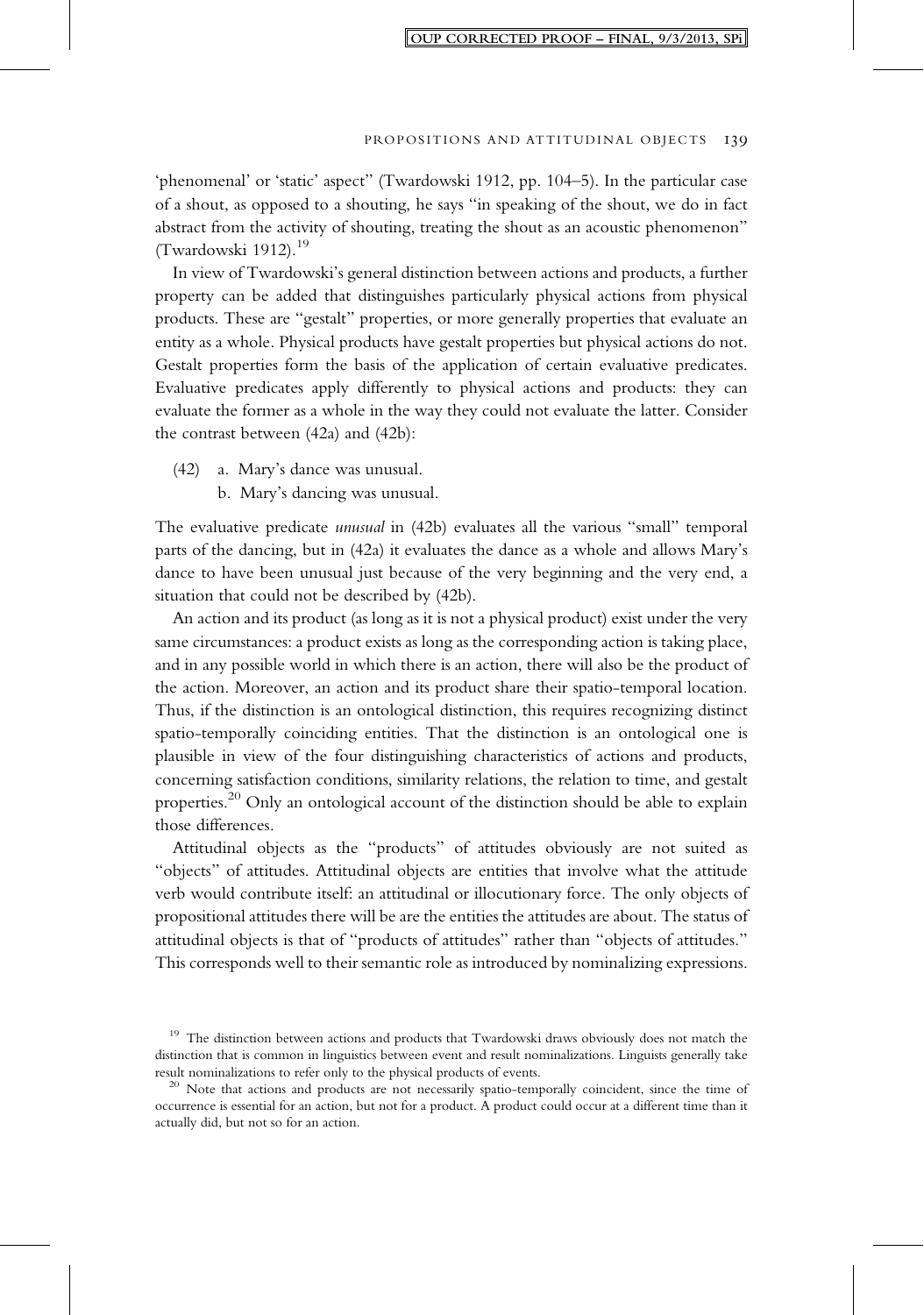# 4.3. Kinds of attitudinal objects

Attitudinal objects as mind-dependent propositional objects raise an obvious problem, originally brought up by Frege, namely how it is possible that two agents could share the same propositional content. There are two potential solutions to this problem within the theory of attitudinal objects, and it appears that both solutions are needed for different purposes.

The first one is that when two agents share a propositional content, they are involved in attitudinal objects that are similar or even very similar. This is reflected in the use of the same when applied to different attitudinal objects:

- (43) a. John's thought was the same as Mary's.
	- b. John's claim was the same as Mary's.

Attitudinal objects stand in the similarity relation expressed by the same as just in case their attitudinal mode and their propositional content (the propositional constituents in the relevant roles) are the same. Recall from Chapter 2 that this is just how the same as applies to distinct, though qualitatively identical or very similar, tropes.

However, it is necessary to make sense of the sharing of propositional contents by different agents in yet another way. What is shared may also be a kind of attitudinal object, a kind whose instances are particular attitudinal objects. This is the sort of entity that nominalizations of the sort the thought that S or the claim that S stand for. Such objects obviously can be shared by different agents:

- (44) a. John and Mary share the thought that S.
	- b. The thought that S occurred to both John and Mary.
	- c. The thought that S was both John's and Mary's.

Kinds of attitudinal objects are the values of definite NPs of the sort the thought that S, but the latter show the same "kind term behavior" as bare plurals and mass nouns (Chapter 1):

- (45) a. The thought that S is strange.
	- b. John has never encountered the claim that S.
	- c. John needs the insight that S.
	- d. The thought that S has never occurred to anyone.
	- e. The belief that S is widespread.

(45a) displays a generic reading with an individual–level predicate (an evaluative predicate), (45b) an existential reading with an episodic predicate, (45c) a reading involving quantification over possible instances with intensional predicates, (45d) a reading triggering existential quantification over instances with existential predicates, and finally (45e) involves an instance-distribution predicate.

Kinds of attitudinal objects account not only for the sharing of propositional objects in sentences such as (44a, b, c). They also play a role in a range of sentences with special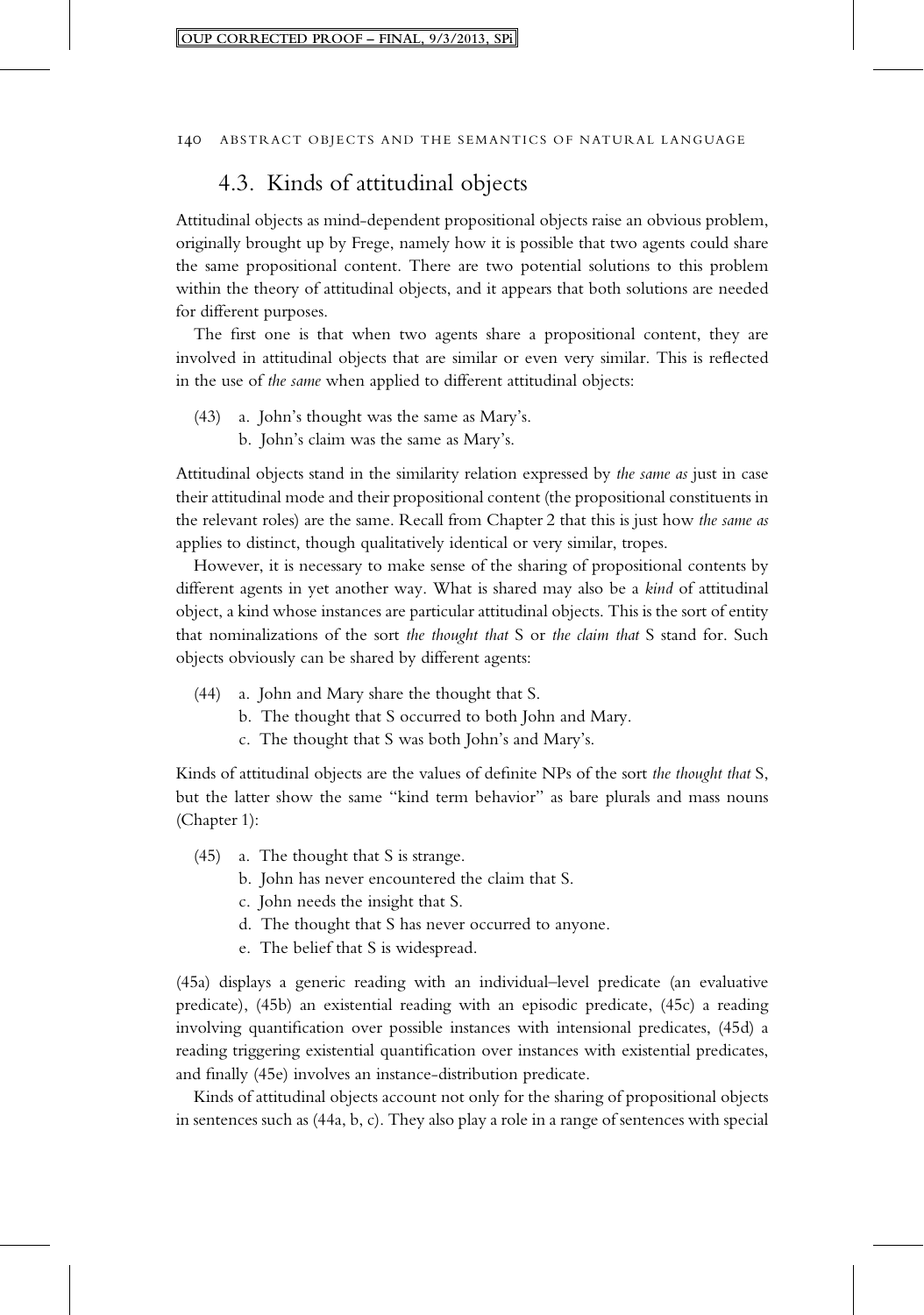quantifiers, as we will see in the next section. The terms for kinds of attitudinal objects are of the form of definite NPs (the N' that S), but they behave like bare plurals and mass nouns that have the status of terms.

Attitudinal objects that are mere "entertainings" allow for a reconstruction of the notion of a proposition, in one particular semantic role.<sup>21</sup> Propositions obviously do play a limited semantic role, as referents of noun phrases of the sort the proposition that S. The semantic value of such terms can now be identified with a kind of attitudinal object, namely the one whose force is that of "entertaining."

# 5. Attitudinal objects and special quantifiers in sentential position

Special quantifiers when they occur in the place of clausal complements have been one of the motivations for propositions: such quantifiers seem to range over propositions as mind- and language-independent entities that are bearers of truth and falsehood. However, a closer look at the semantic behavior of special quantifiers in sentential position indicates that such quantifiers in fact range over attitudinal objects or kinds of them, rather than propositions.

Let us start with the observation that just like special pro-predicative quantifiers (Chapter 3), special pro-sentential quantifiers cannot be substitutional. Special quantifiers in sentential position can relate, in the very same sentence, to a position that would not allow for that-clauses:

- (46) a. John said something Mary had never thought about, namely that S. b. John said something Mary did not like, namely that S.
- (47) a. John imagined something I never thought about. b. John promised everything I ever dreamed of (namely that S, that S', that  $S'', \ldots$ ).

In (47a) something relates to a sentential position and a referential position that would not allow that-clauses ( $\star$  Mary never thought about that S) and similarly for (47b) ( $\star$  Mary did not like that S), (47a) ( $\star$  I never thought about that S), and (47b) ( $\star$  I never dreamt of that S). If what John imagined and what I never thought about is that I would become a dancer, then for (47a) to be true, the truth of the following would be required: John imagined that I would become a dancer and I never thought about that I would become a dancer. This sentence, however, is ungrammatical: about does not take clausal complements (though it may take as arguments entities like "the possibility that I might become a dancer"). Thus, something cannot be substitutional, requiring one and the same expression to fill in the two positions to which something relates. Quantifiers like everything

<sup>&</sup>lt;sup>21</sup> The term "entertaining" for an attitudinal object with the most general force was chosen for lack of a better term in English. As a gerund, "entertaining" describes an "action" rather than a "product." In its application to products in the present context, "entertaining" should therefore be understood as a technical term.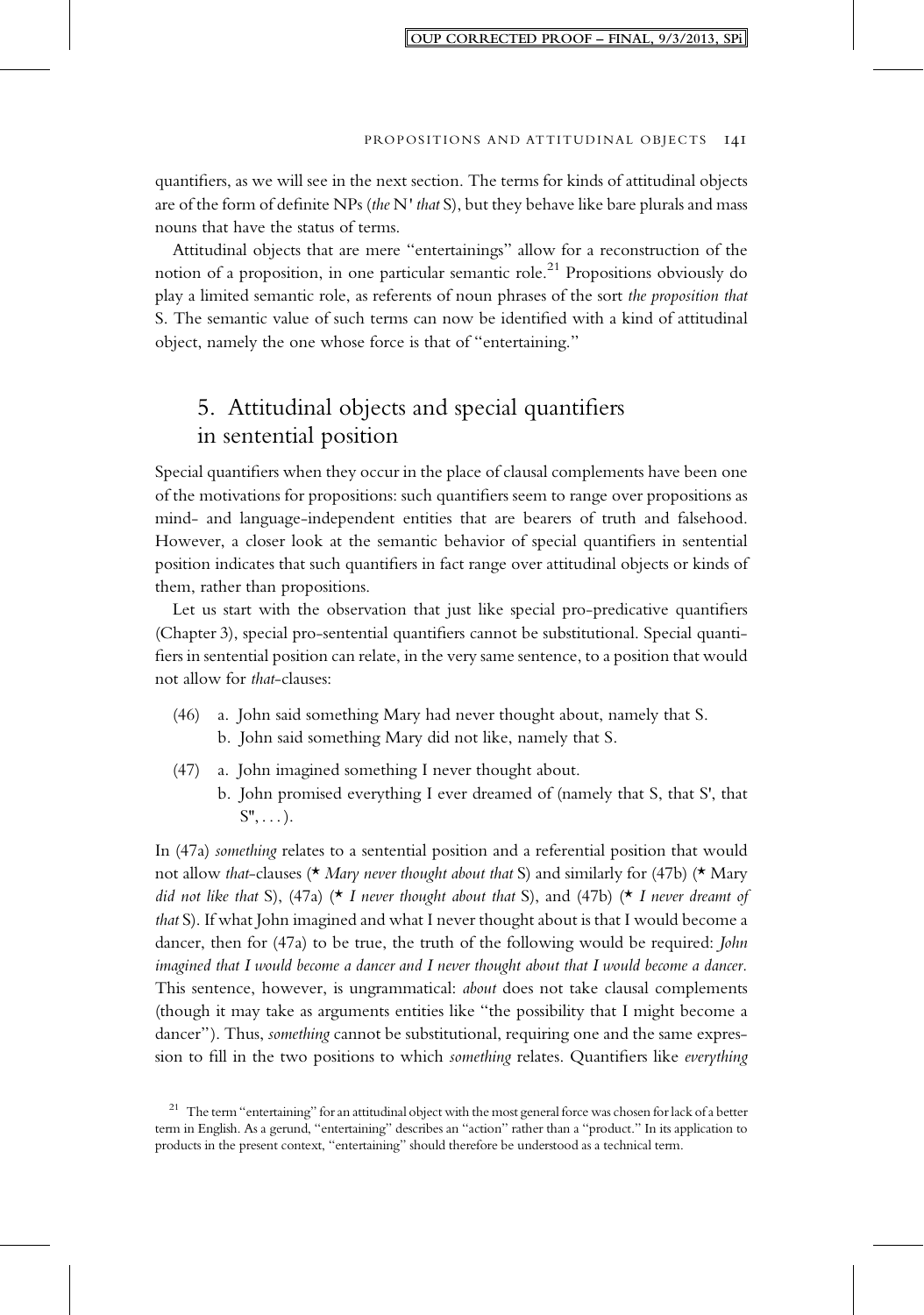#### OUP CORRECTED PROOF – FINAL, 9/3/2013, SPi

#### 142 ABSTRACT OBJECTS AND THE SEMANTICS OF NATURAL LANGUAGE

and something care about objects only and not syntactic categories, and hence they must be objectual in nature.

Similarly, "propositional anaphora" like that need not respect the syntactic category of the antecedent. Thus, that in (47c) is acceptable even though about does not take thatclauses as complements:

(47) c. John believes that he might have Swedish ancestors. Mary never thought about that.

That is, special pronouns that are anaphoric to a that-clause may occur in referential positions. This means that such anaphora do not get their value by being replaced by the antecedent, but rather stand for objects closely related to the semantic value of the antecedent.

As mentioned, special quantifiers are usually considered support for the Relational Analysis. Special quantifiers, given that they are not substitutional, range, it seems, precisely over the potential arguments of attitudinal relations—either propositions or, on the Modified Relational Analysis, a variety of proposition-like objects. However, a number of further linguistic facts about special quantifiers show that what special quantifiers range over are in fact just the kinds of things the corresponding nominalizations stand for, that is, attitudinal objects or kinds of attitudinal objects.

First, special quantifiers allow for restrictions that express perceptual or causal properties:

- (48) a. John said something Bill has never heard before.
	- b. John said something that made Mary very upset.

What Bill never heard before according to (48a) is not a proposition, but rather John's claim that S or better the claim that S (as something that John made). What made Mary upset according to (48b) is not a proposition, an abstract object, but whatever John said, John's claim. What something ranges over in (48a, b) thus is not propositions, but the kinds of things nominalizations such as John's claim stand for—that is, attitudinal objects, concrete objects that include the attitudinal mode expressed by the verb.

Furthermore, the reading that evaluative predicates display as restrictions of special pro-sentential quantifiers is just the kind of reading we had with attitudinal objects:

- (49) a. John said something nice (namely that S).
	- b. John thought something very daring (namely that S).
	- c. John imagined something exciting.

An evaluative predicate such as nice as a special-quantifier restriction as in (49a) is not understood as a predicate of propositions (or a proposition-like object on the Modified Relational Analysis). Rather it is understood as a predicate of the kind of thing that a nominalization such as John's claim that S or the claim that S refers to. Nice in (49a) says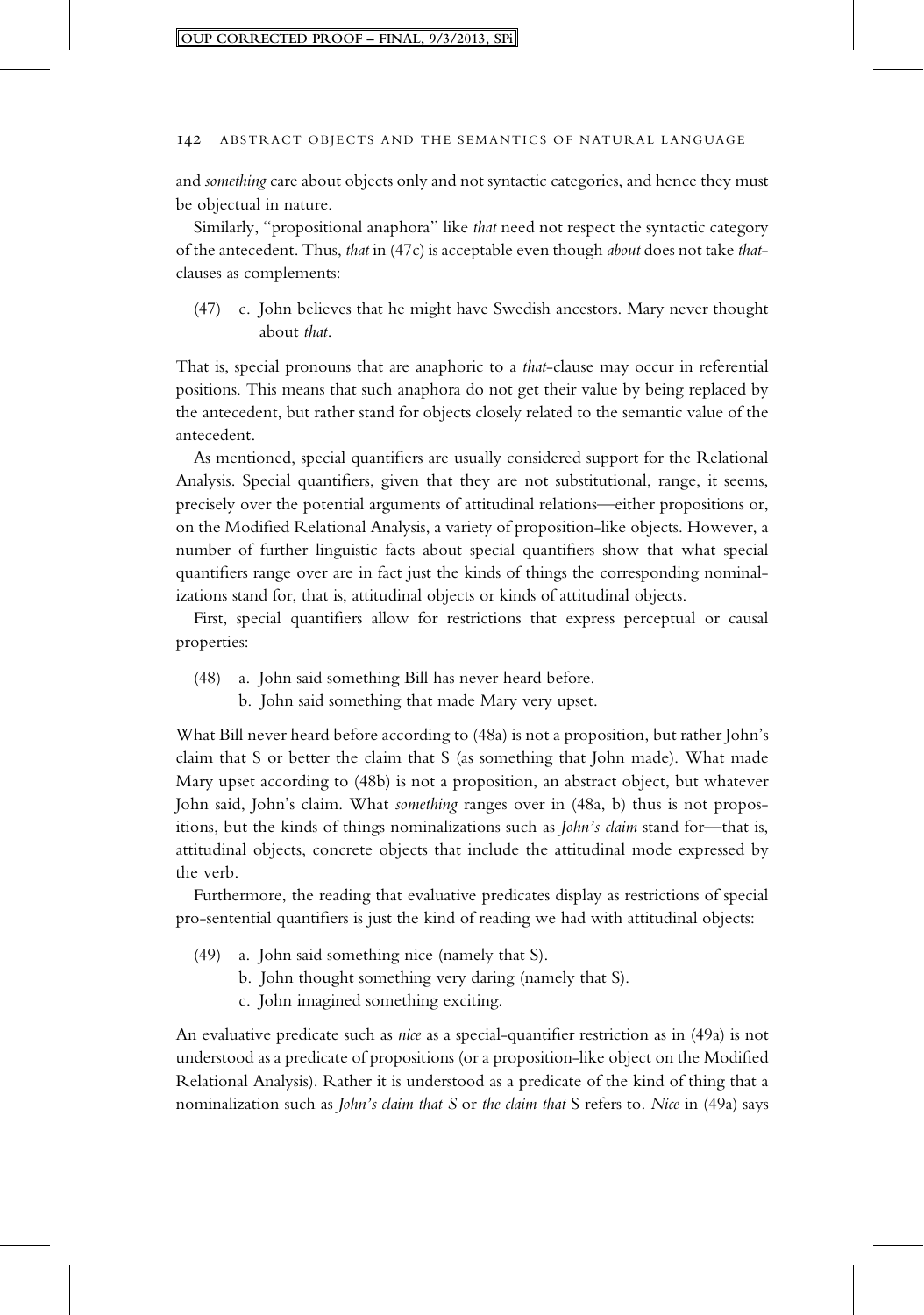either that John's claim that S is nice or that the claim that S (which is also being made by John) is nice. What nice in (49a) does not and cannot mean is that the proposition that S, a semantic object, is nice (the latter could be nice even if what John said is not). Thus, nice in (49a) is predicated not just of a content, but a content "sustained" by the particular attitudinal mode (or perhaps some more general attitudinal mode) expressed by the predicate (and possibly a particular agent). Similarly, daring in (49b) is not predicated of the proposition that S, but rather either of John's thought that S or the thought that S (which is shared also by John). Finally, what is said to be exciting in (49c) is not a proposition, a semantic object, but rather John's imagination or the imagination of a content (or a content as imagined by John or "as one can imagine it").

There is a second set of data involving special quantifiers—more surprising, though somewhat less secure—that point in the same direction. These are sentences with a free relative clause expressing the sharing of a propositional content:

(50) John believes what Mary believes, namely that it will rain.

On the Relational Analysis, what Mary believes would stand for a proposition which is both an argument of the first and of the second occurrence of believes.

There is the following problem for the view that *what Mary believes* stands for is a proposition (or any of the proposition-like objects that a Modified Relational Analysis might postulate). With sufficiently different attitude verbs, speakers generally evaluate the construction in (50) as hardly acceptable or at least as a decidedly funny way of expressing the intended state of affairs. Thus, a number of speakers, at some stage at least, judge the following examples as unacceptable:

- (51) a. ?? John remembers what Mary believes, namely that Bill was elected president.
	- b. ?? John wants what Mary believes, namely that Sue will study harder.
	- c. ?? John said what Mary believes, namely that it will rain.
	- d. ?? John believes what Mary imagined, namely that she would be a princess.

On the relevant reading, two independent states of affairs are described by a single sentence, for example in (51a) the state of affairs in which John remembers that Bill was elected president and the state of affairs in which Mary believes that Bill was elected president.

It is important to distinguish this reading from the indirect-question reading. On the latter reading, (51a) would be entirely acceptable, describing the state of affairs in which John remembers that Mary believes that Bill was elected president. It is also important to distinguish the relevant reading from the one available in (52a) on which it is equivalent to (52b):

- (52) a. John believes what Mary said.
	- b. John believes Mary's claim.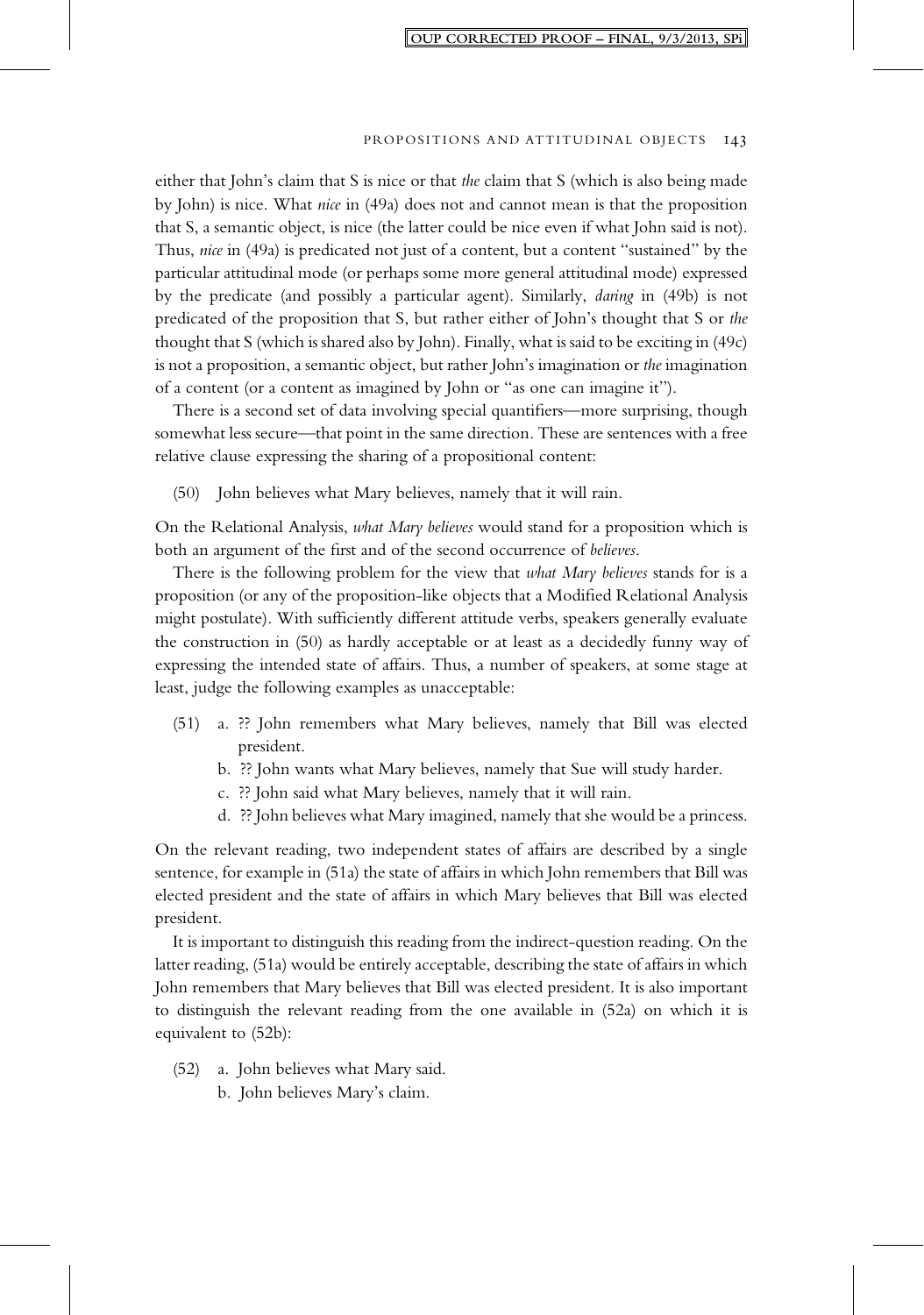In (52a), on the relevant reading, believe occurs as a two-place relational predicate, expressing a relation between agents and propositions ( John believes the proposition that S) or objects like claims, as in (52b).

The data in (51) still fit with the Modified Relational Analysis, since believe, remember, want, say, and imagine would take different proposition-like objects as arguments. However, consider the predicates in (53a, b):

- (53) a. ?? John believes what Bill asserted, namely that S.
	- b. ?? John remembered what Mary noticed (namely, that Bill had shut the door).

On the Modified Relational Analysis, these predicates would take the same proposition-like arguments (propositions for believe and assert, and facts for remember and notice). Yet they are impossible in the construction in question.

The predicates below cannot occur in the relevant construction at all:

- (54) a. ??? John saw what Mary knows, namely that it is raining.
	- b. ?? John saw what Mary heard, namely that someone opened the door.

The attitude verbs in (54a, b) are epistemic in nature. Yet they cannot share a propositional content. They resist (on the relevant reading) full NP complements of the sort the proposition that S, the fact that S, or the possibility that S entirely, and thus the Modified Relational Analysis could not apply to them.

What is interesting about the data in (51) and (53) is that it is perfectly clear what the sentences would mean if they were acceptable (which might be one of the reasons why some speakers—especially those with standard philosophical training—tend to judge them acceptable).

Under what conditions is the construction in (50) possible? Strict identity of the attitude verbs is not required. At the same time, it is not sufficient that the verbs express relations of the same type, for example, epistemic relations, illocutionary relations, or doxastic relations. They also have to share their perceptual, epistemic, or communicative "mode." Attitude verbs that describe propositional attitudes of the same type with the same "mode," though with different "strengths," are in fact possible in the construction in question:

- (55) a. John has often suggested what Mary now claims, namely that Bill is a spy. b. John sometimes tended to believe what Mary is now convinced of,
	- namely that Bill is a spy.
	- c. John demanded what Mary was going to request, that the door be opened.

Thus, the data require a much finer distinction among different attitudinal objects than is captured by the distinction among propositions, facts, and possibilities. The entities that relative clauses, such as what John thought or what John claimed, stand for, are in fact attitudinal objects or rather kinds of attitudinal objects, entities of the sort "the thought that S" or "the claim that S."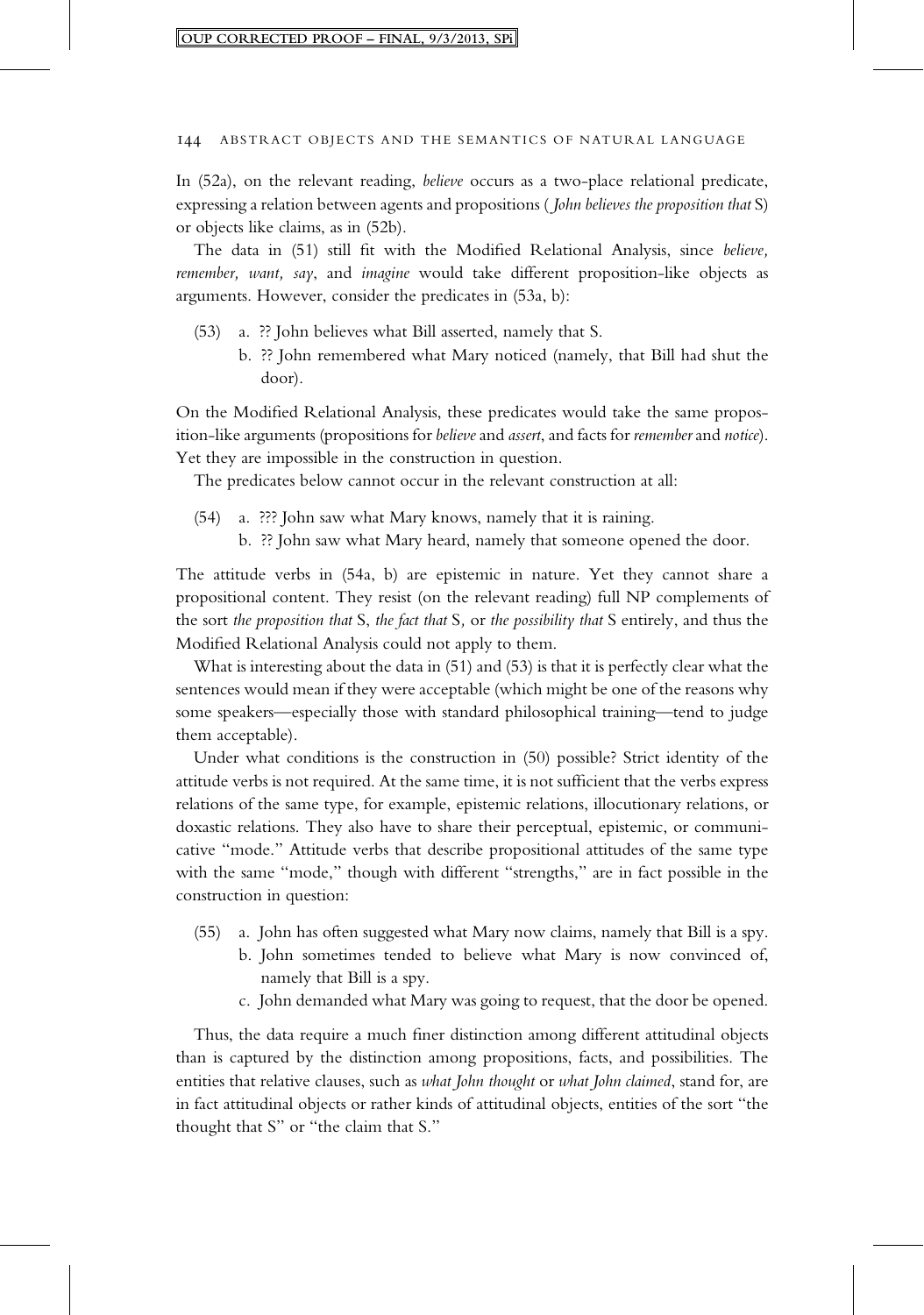#### OUP CORRECTED PROOF – FINAL, 9/3/2013, SPi

PROPOSITIONS AND ATTITUDINAL OBJECTS 145

Sharing of attitudinal objects can be expressed not just with relative clauses. Other constructions with special quantifiers or pronouns also serve that purpose and impose the same constraint:

- (56) a. ??? John wants something that Mary believes, namely that Sue will study harder.
	- b. ??? John saw something that Mary knows, namely that it is raining.
	- c. ??? John saw something that Bill just learned, namely that it is raining.
- (57) a. ?? There is something John believes and Mary remembers, namely that it will rain.
	- b. ??? There is something that John saw and Mary knows, namely that it is raining.

The expression of shared attitudinal objects thus provides further evidence for the Nominalization Theory of special quantifiers, the theory that special quantifiers and pronouns do not range over entities as potential arguments of the predicate, but rather introduce a new domain of quantification, consisting of just the kinds of things a corresponding nominalization would refer to.

Special pro-sentential quantifiers allow for a greater flexibility concerning the objects they introduce than special pro-predicative quantifiers. In particular, special pro-sentential quantifiers may introduce attitudinal objects that are more abstract or more general than the content of the attitude verb in question. In the extreme case, these attitudinal objects may be constituted just by the most general attitude, that of mere "entertaining." This is what, on the present view, underlies the peculiar status of the generalizations about the sharing of attitudinal objects. It was mentioned already that not all speakers accept the judgments given in (51), (53), and (54). Some speakers seem to accept all and some accept many of the examples after some exposure or against particular circumstances. The relevant readings become available in particular with the addition of adverbial modifiers and focusing:

- (58) a. John finally said what Mary has always believed.
	- b. John said what Mary doubts (namely that the meeting would be fruitful).

This variation is not a problem for the Nominalization Theory of special quantifiers as such. Rather the variation among available readings for different speakers can be traced to a general possibility for entities like attitudinal objects to vary as to how much of the contribution of the verb they will incorporate. Let me call this the variability of attitudinal objects.

Why are the examples in (58) acceptable? Here focus on the modifier or the predicate goes along with a more abstract attitudinal object being the topic of the sentence. That is, in (58a, b), the attitudinal objects that the special quantifier ranges over are more general than the attitudinal objects characterized by the verb. In (58a), the attitudinal object is one common to an act of saying and an act of believing.

What the nominalization function extracts in (58a) and (58b) is thus such a shared attitudinal object of entertaining. As a matter of fact, what is shared according to (58a, b) is a kind of attitudinal object. It is not John's entertaining that S or Mary's entertaining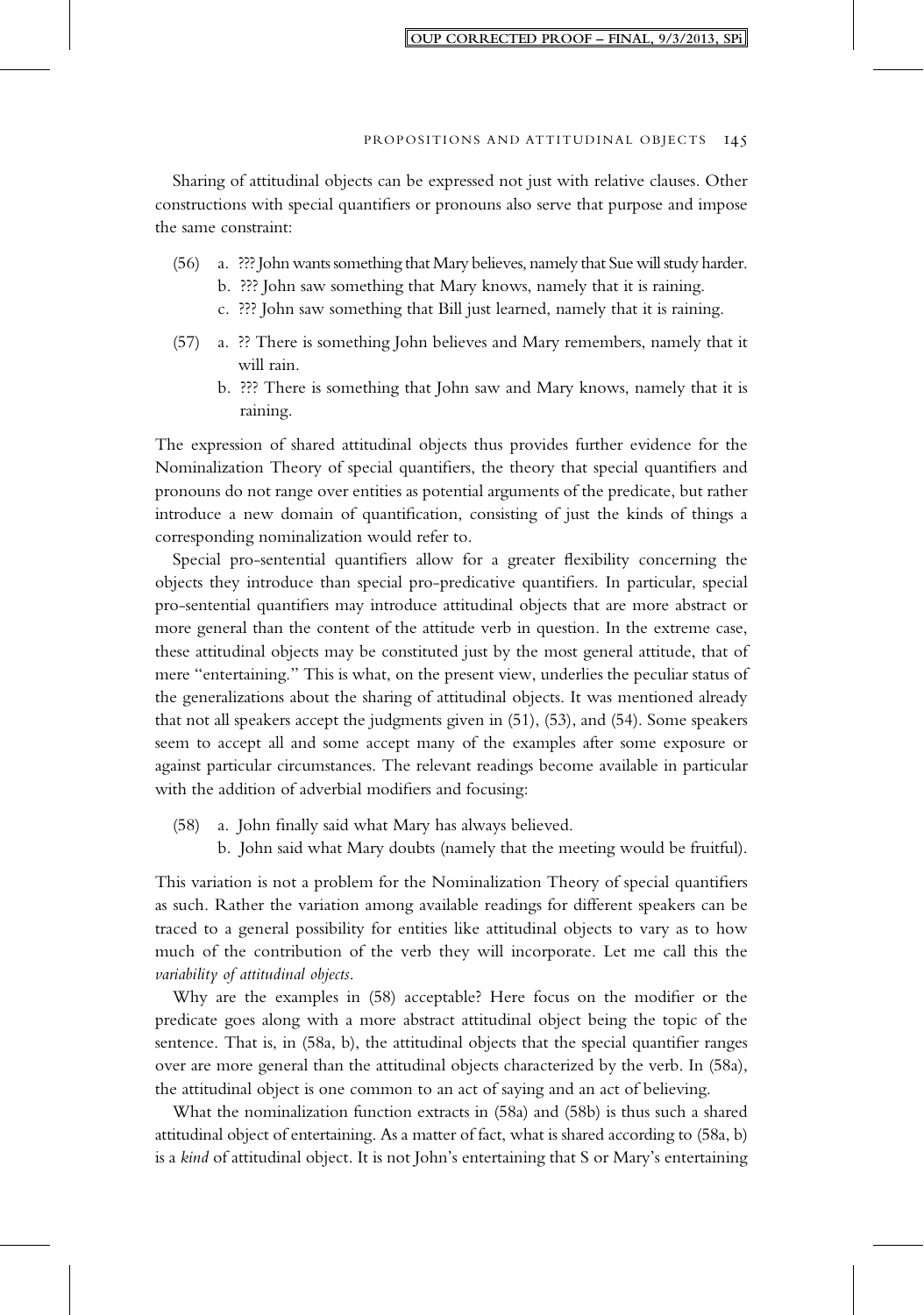that S, but the entertaining that S, that is, a "proposition" in the reconstructed sense of a proposition discussed in the preceding chapter.

The availability of a more general shared attitudinal object depends on various and variable factors, such as the information structure of the sentence (focus, presence of modifiers) as well particularities of individual speakers (such as perhaps their philosophical training). I will later propose that it formally corresponds to the availability of a semantic decomposition of an attitude verb into a more general attitudinal relation and a modifier of such a relation. The availability of a more general attitudinal object then depends on whether a speaker or the formal context allows for such a semantic reanalysis of the attitude verb or not. I will turn to the formal semantics of special quantifiers, and in particular the construction in (50), after developing the semantics of attitude reports with that-clauses in the next section.

To summarize, we have seen that special quantifiers do not provide evidence for proposition-like objects acting as arguments of attitude verbs. Rather they act as nominalizing expressions, inducing reference to attitudinal objects obtained from both the content of the attitude verb (or part of it), that is, an intentional predication relation, and a sentential content.

# 6. A neo-Russellian analysis of attitude reports

#### 6.1. Intentional predication and the Russellian Multiple Relations Analysis

A central problem with propositions was how propositions if they are structured can as such be true or false and, given their structure and components, have the particular truth conditions they have. The source of the problem is that formal objects such as sequences of properties and objects simply cannot be truth-directed without intentionality, without an agent aiming at truth.<sup>22</sup>

The problem of the truth-directedness of propositions and the problem of the unity of structured propositions have a single solution and that is to view predication itself as an intentional relation, a relation relating an agent to a property and its arguments. That is, an agent predicating a property of objects is what makes up the "glue" among the propositional constituents and the aim for truth (or satisfaction) of the proposition itself. An agent is successful in predicating an n-place property of n objects just in case the property holds of the objects. $^{23}$ 

Going along with the range of propositional attitudes, there will not be a single intentional predication relation, but a range of them. Propositional attitudes, on

<sup>&</sup>lt;sup>22</sup> This also conforms with Dummett's (1973) view according to which truth values are not considered objects assigned to propositions, but rather the outcome of successful intentional acts or states such as successful assertions or beliefs. On Dummett's view, conditions on truth should go along with conditions on assertion, namely verification conditions.<br><sup>23</sup> Recently, this approach to the problem of truth-directedness and the unity of propositions was pursued

independently by a number of philosophers of language such as Jubien (2001), Hanks (2007a), and Soames (2010). See also Moltmann (2003a).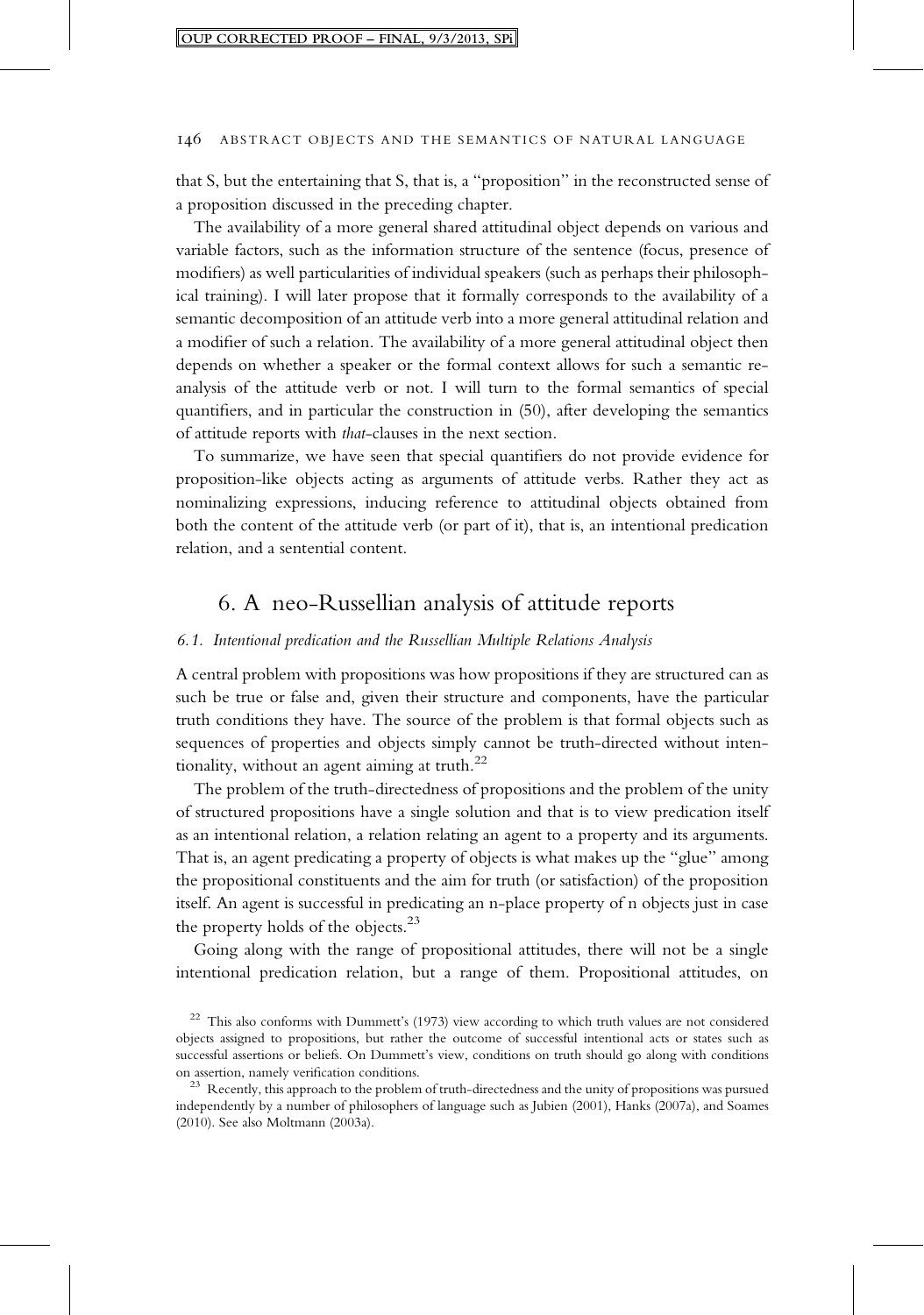this view, will fundamentally be ways of predicating a property of its arguments. Only derivatively may propositional attitudes also be relations toward attitudinal objects or kinds of them.

Propositional attitudes as intentional predication relations may be composed of simpler intentional predication relations. In fact, following the traditional view about propositional attitudes in general, all intentional predication relations will be based on the most general relation of "entertaining." With "entertaining," an agent does not aim at truth, but simply considers the property holding of the objects in question. Again, following the traditional view, the relation of judgment is the most general relation aiming at truth; it consists in entertaining while approving of the property holding of the objects. The relation of belief, on that view, involves further conditions (such as perhaps that of maintaining a disposition to judge).

Formally, the view that propositional attitudes themselves are fundamentally intentional predication relations matches well Russell's (1912, 1913, 1918) Multiple Relations Analysis of attitude reports ( Jubien 2001, Moltmann 2003b, Soames 2010). Russell (1912, 1913, 1918) argued that propositional attitudes are not binary relations between agents and propositions, but rather "multiple relations," relating an agent to the constituents of a propositional content. In the case of atomic sentences, the propositional constituents are properties and their arguments. Thus, in John believes that Mary is happy, a three-place belief relation is said to obtain among John, the property of being happy, and Mary. In the case of John believes that Mary likes Bill, the belief relation is a four-place relation, said to obtain among John, the loving relation, Bill, and Mary, as below:

(59) a. John thinks that Mary likes Bill. b. think( John, LIKE, Mary, Bill)

Thus, there is no single belief relation, but several, depending on the form of the propositional content involved.

Russell's motivations for the Multiple Relations Analysis were very different from the present ones, and an intentionalist notion of content was certainly not one of them. Russell in fact did not take his analysis to provide a solution to the problem of the unity of propositions.<sup>24</sup> Russell, moreover, did not have particular linguistic data in mind to motivate his account. His motivations rather were of a metaphysical and epistemological nature. Russell had general reservations about representations as the intermediaries between an agent and the world, be they concepts, Meinongian objects, or propositions. The relation between an agent and the world, on Russell's view, is

<sup>&</sup>lt;sup>24</sup> To the contrary, Wittgenstein convinced Russell that his analysis was in serious difficulty precisely because it appeared to face that problem. Wittgenstein's objection was the following. If attitude verbs can take any number of objects all of which have equal status, how is this to rule out propositional contents consisting just of individuals, and how does this ensure that in John thinks that Mary likes Bill the liking relation is understood so as to be predicated of Bill and Mary in a certain order? Russell later proposed a more complex solution to the problem.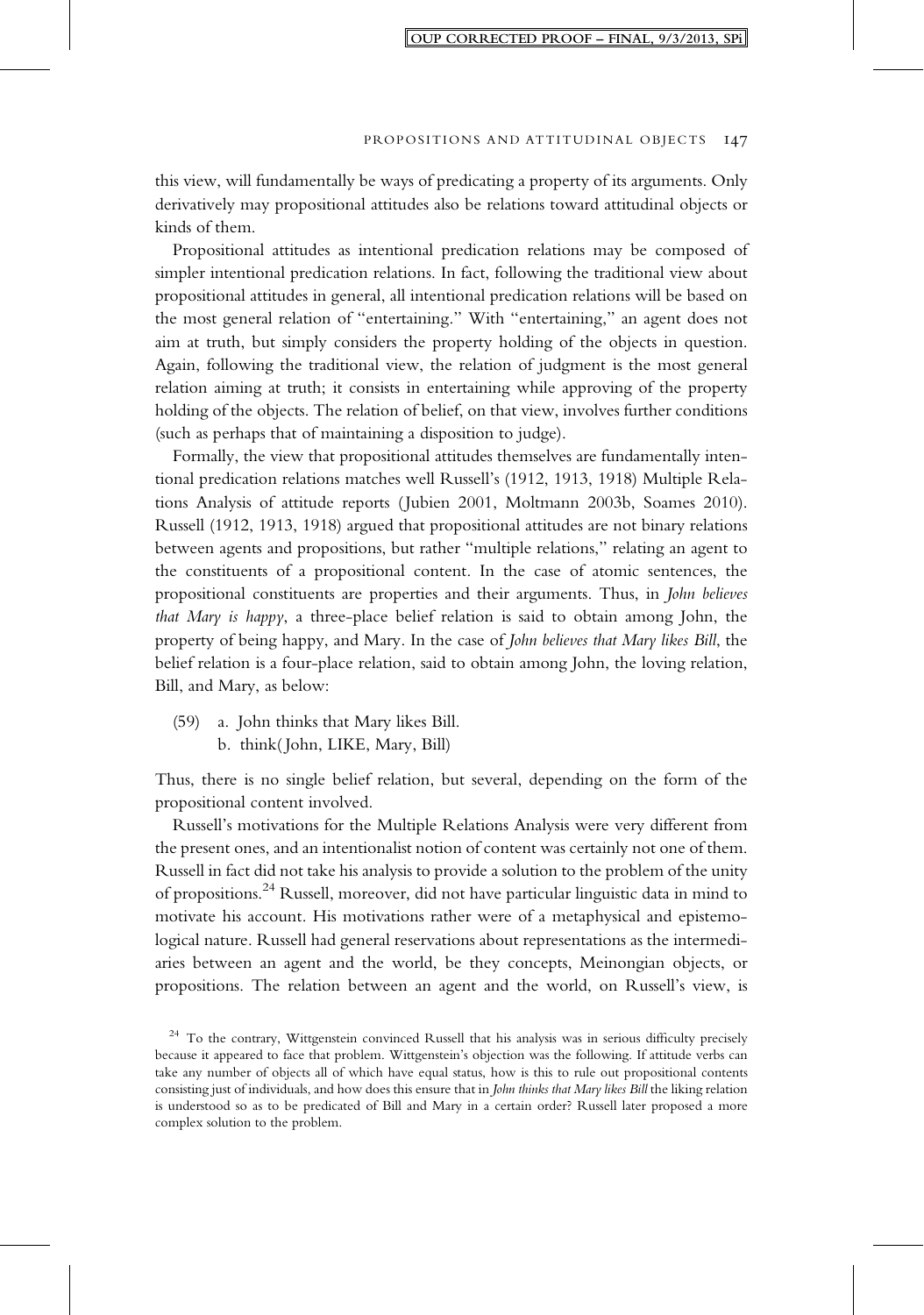direct, not mediated, and propositional attitudes ultimately relate an agent to objects he is acquainted with (particulars or universals).<sup>25</sup> For Russell, instead of propositions there were only three sorts of proposition-like objects: sentences (what Russell also sometimes called "propositions"), which are "incomplete symbols" (requiring an attitude verb for their completion), intentional acts or states (that is, multiple attitudinal relations relating a particular agent to propositional elements), and contents abstracted from intentional states (that is, those sequences consisting of a relation and its arguments for which there is an attitudinal relation relating them to an agent) (cf. Russell 1913, pp. 116 ff.).<sup>26</sup>

Russell's account of attitude reports has been subject to criticism and generally been discarded (see Sainsbury 1979). In particular, the account has been dismissed as being linguistically implausible, because attitude reports appear relational in nature, with the that-clause denoting a proposition as an argument of the relation expressed by the attitude verb. However, it appears that Russell's analysis has in fact significant linguistic plausibility once it is worked out in a certain way, relying on somewhat more sophisticated formal semantic means. In this book, I do not aim at a fully developed theory of sentence meaning within a neo-Russellian approach. Rather I have to restrict myself to indicating how such an account can be developed, so that it will not obviously run into the problems that arose for Russell's original account.

First, rather than taking attitude verbs to specify different attitudinal relations in contexts of different that-clauses, as Russell did, attitude verbs can be regarded as multigrade predicates (Oliver and Smiley  $2006$ ).<sup>27,28</sup> But the agent and the propos-

1913, Part I, Chapter V, p. 153).<br><sup>27</sup> There are two problems for the view that attitude verbs denote different fixed relations in different syntactic contexts. First, since sentences may be of indefinitely many different logical forms, infinitely many belief predicates would have to be distinguished, which is at best implausible (cf. Sainsbury 1979). Moreover, the view is untenable in the face of cases like (ia) and (ib):

- (i) a. John knows what Mary believes.
- b. John believes everything Mary believes.

Since a speaker can utter (ia) without knowing what Mary believes (and thus without knowing the logical form of her belief content), he would not know which verb believe to use. In (ib), Mary may believe various things differing in the number of propositional elements that make them up. In this case, there is not any one verb *believe* that could have been used.<br><sup>28</sup> Making use of multigrade predicates was not an option available to Russell; see Griffin (1985).

<sup>&</sup>lt;sup>25</sup> In Russell's ontology, then, there was space only for facts, individuals, and properties, but not false propositions, which, unlike true propositions, could not be identified with facts and are not needed in a full description of the world. See Sainsbury (1979) and Griffin (1985) for a discussion of Russell's Multiple Relations Theory.<br><sup>26</sup> Russell sometimes also appealed to mere intuition to motivate his account of attitude reports: "His

<sup>[</sup>Meinong's] view is that there is an entity, namely the 'proposition' ..., to which we may have the dual relation of assumption or the dual relation of belief. Such a view is not, I think, strictly refutable, and until I had discovered the theory of incomplete symbols, I was myself willing to accept it, since it seemed unavoidable. Now, however, it appears to me to result from a certain logical naïvité, which compels us, from poverty of available hypotheses, to do violence to instincts which deserve respect" (Russell 1913, Part II, Chapter I, p. 108). And "To me . . . it seems obvious, as a matter of inspection, that belief is a multiple relation, not a dual relation, so that belief does not involve a single object called a 'proposition'" (Russell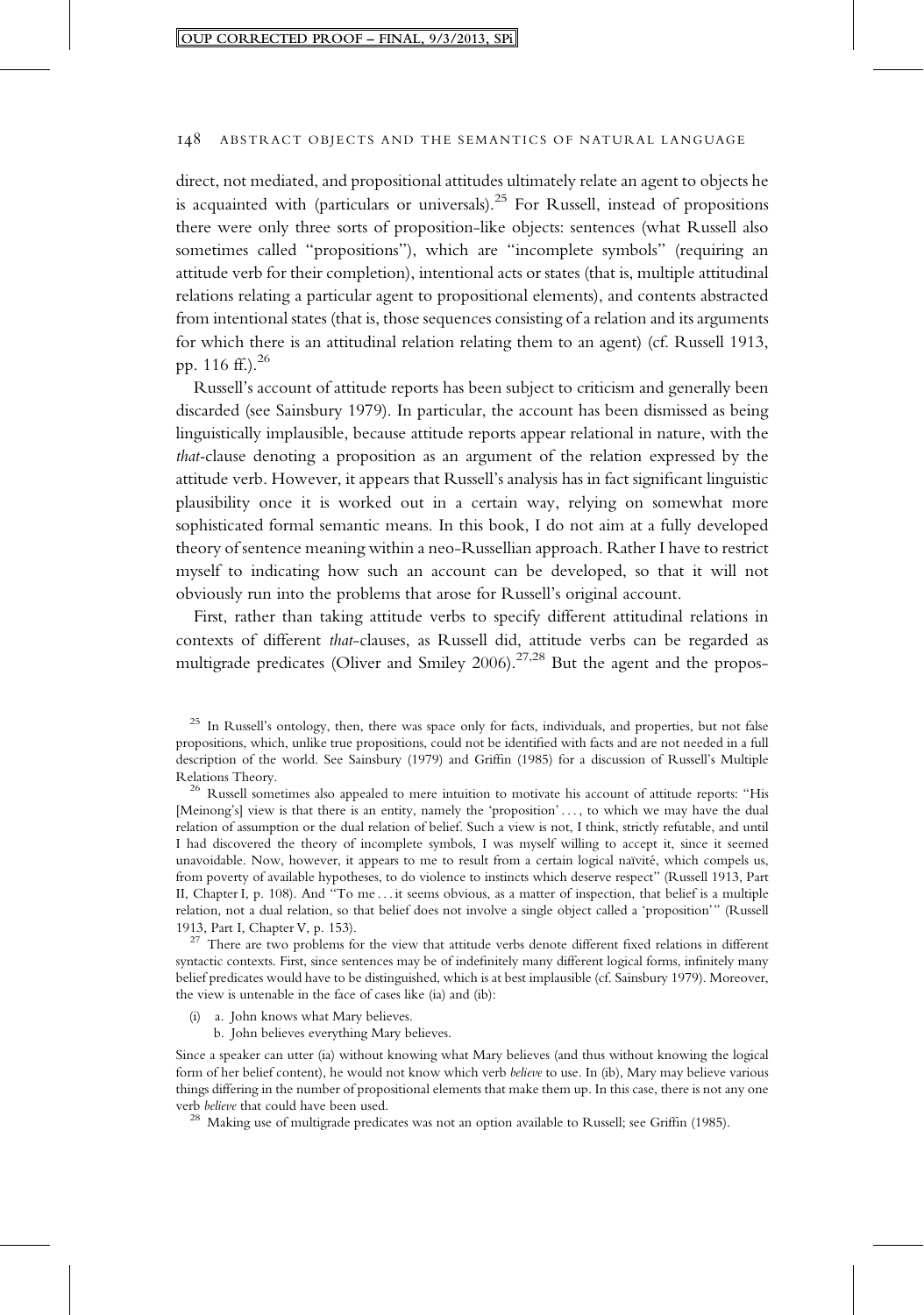itional constituents will not play the same semantic role with respect to the attitude verb. Multigrade attitudinal predicates require a distinction between places and pos*itions.*<sup>29</sup> The relation expressed by *think*, for example, will be a relation that has two places, and it is multigrade in its second place. This means that think has an unlimited number of positions in its second place. On the neo-Russellian analysis, (60a) has the logical form in (60b), which minimally differs from (59b):

- (60) a. John thinks that Mary likes Bill.
	- b. THINK( John; LIKE, Mary, Bill)

The distinction between places and positions reflects the fact that the subject argument plays quite a different role regarding the attitude verb than the propositional constituents given by the embedded sentence. $30$  The constituents of the embedded sentence violate standard linguistic constraints of argumenthood with respect to the embedding attitude verb. For example, Chomsky (1981) imposes rather restrictive conditions on the relation between a predicate and the constituents providing arguments for it (what Chomsky calls "theta-role assignment"), amounting to the constituents being sister constituents of the predicate. It is clear that such constraints do not hold for the constituents of a that-clause that are supposed to provide arguments for the embedding verb.

Within the multigrade argument place of an attitude verb, there will be different positions for different roles: one distinguished argument position for a property, meant to be predicated of the other arguments, as well as further argument positions matching the argument positions of the property. Formally, the multigrade position of an attitude verb will have the very same argument structure as the instantiation relation, which takes a universal as well as a suitable number of objects relating at their places to the relevant argument positions of the universal. The agent standing in the attitudinal relation has as his aim the property in the distinguished position holding of the arguments in the other positions.

A given place in the multigrade position of an attitude verb may itself be multigrade, containing a distinguished place for a function, for example, and others for the arguments of the function—in case of functional terms. Multiple nestings of multigrade argument positions are not a problem formally, and can be accounted for by using multiple indexing (Taylor and Hazen 1992): each index corresponds to the position within a multigrade place, for subsequently deeper nested places (or "positions"). Thus, the argument positions of *think* that are used in (60a) are  $\leq 1$  > (for John),  $\leq 2$ , 1 > (for the liking relation),  $\langle 2, 2 \rangle$  (for Mary), and  $\langle 2, 3 \rangle$  (for Bill).<sup>31</sup>

<sup>&</sup>lt;sup>29</sup> For the distinction between places and positions of multigrade predicates see Oliver and Smiley (2004). <br><sup>30</sup> Russell in (Russell 1918) criticized his (Russell 1912) view according to which *think* in (60a) would tak likes as a complement in the same way as likes takes Bill as a complement. Russell in (1913, 1918) left it open in what way exactly *believe* involves the propositional constituents.<br><sup>31</sup> The ordering among argument positions and places that such indexing establishes is not part of the

nature of the multigrade relation itself, which, like relations in general, is a neutral relation in the sense of Fine (2000).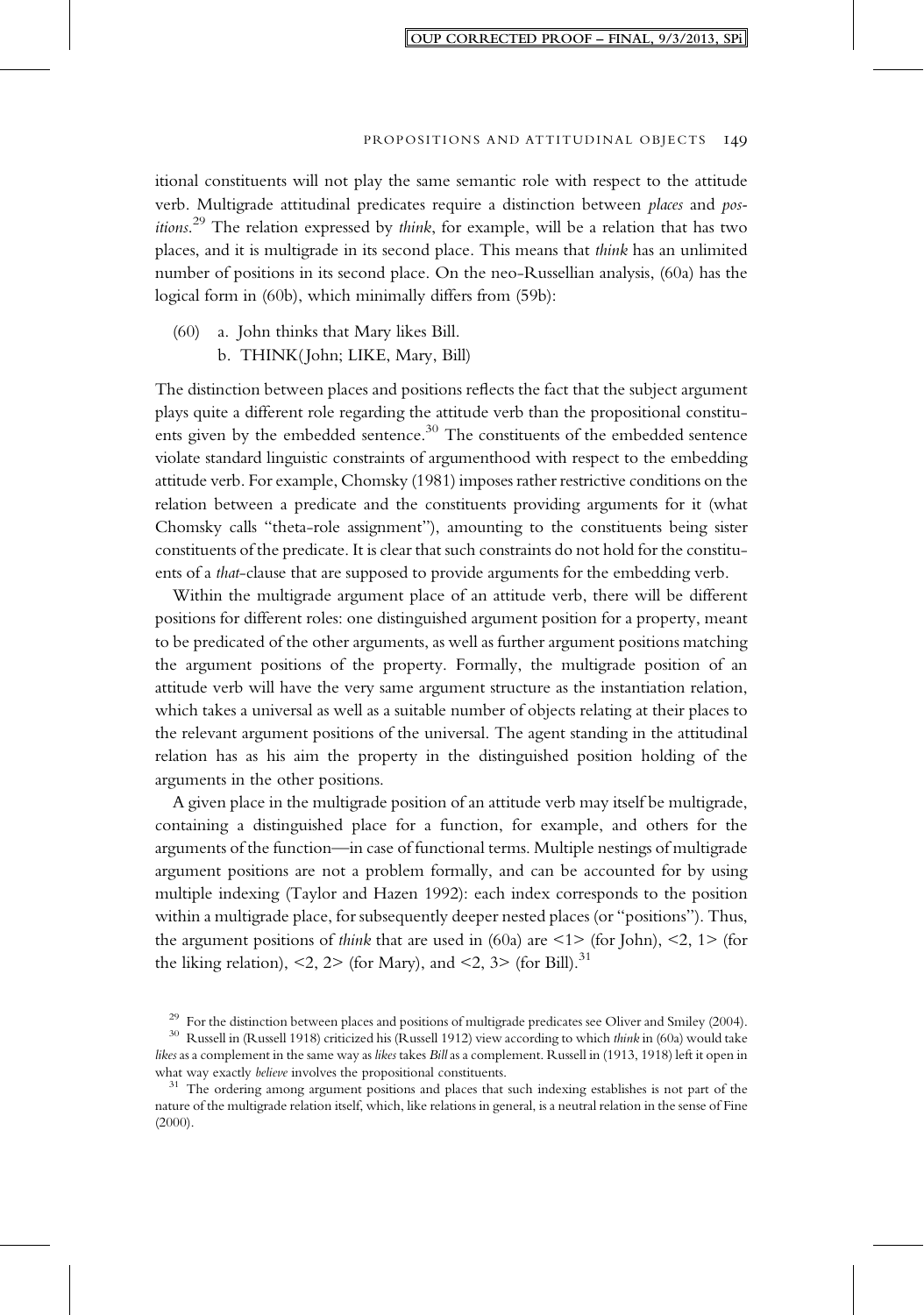Obviously, the structure of the multigrade position matches a structured proposition, on a standard conception. However, a structured proposition rather than being considered a single object should in the present context be viewed as an ordered plurality of propositional constituents, in the sense of a plurality as "many," not as "one." More correctly, it should be considered a hierarchically ordered plurality, a "configuration" of elements as "many" in order to reflect the compositional semantic structure of more complex sentences. In order to simplify things, though, I will just talk about ordered pluralities for the rest of this chapter. An ordered plurality can itself be represented as a sequence using multiple indexing (Taylor and Hazen 1992). Thus (60a) may be represented by the sequence THINK<sub><1></sub>,  $\text{John}_{\leq 2, 1>}$ ,  $\text{LIKE}_{\leq 3, 2, 1>}$ , Mary<sub> $\lt$ 4, 2, 2></sub>, Bill $\lt$ <sub>5, 2, 3></sub>, keeping track of the order of arguments as well as the depth of nesting.

Attitudinal relations do not have just an argument position that is multigrade; rather each place within that position may itself be multigrade. The reason is the possibility of multiply embedded attitude reports such as John believes that Sue thinks that Mary likes Bill. Here believe in its multigrade position takes the multigrade think-relation, Sue, and in a single position that is multigrade itself the liking-relation, Mary, and Bill. Again, formally, such complex argument structures can be represented by using in principle unlimited indexing of arguments (Taylor and Hazen 1992).

It is sharing of ordered pluralities of this sort in virtue of which attitudinal objects with different forces share the same content. Ordered pluralities of propositional constituents will also be involved in quantification with special quantifiers and in the specification of truth conditions for sentences. They can in fact be identified with the meanings of sentences, but as pluralities, not single propositions.<sup>32</sup>

The neo-Russellian Multiple Relations Analysis obviously accounts for the substitution problem for propositions since on that analysis, that-clauses do not stand for single objects, but for ordered pluralities of propositional constituents.

The neo-Russellian analysis provides a straightforward answer to the question of what it means for a *that*-clause to specify the mere content of an attitude rather than an object the attitude is about or directed toward. Specifying the mere content means that the target of the attitude is not an object, but rather the connection among propositional constituents, in particular the relation between a property and its arguments. Let us look at the examples below:

(61) a. John expects that Mary will win.

John expects the proposition that Mary will win.

b. John imagined that Mary was alive. John imagined the proposition that Mary was alive.

<sup>&</sup>lt;sup>32</sup> This would of course hold only for sentences taken apart from any "illocutionary force indicator." Together with a specific illocutionary force indicator, independent sentences can be taken to express properties of agents that represent illocutionary act types (see Section 6.2).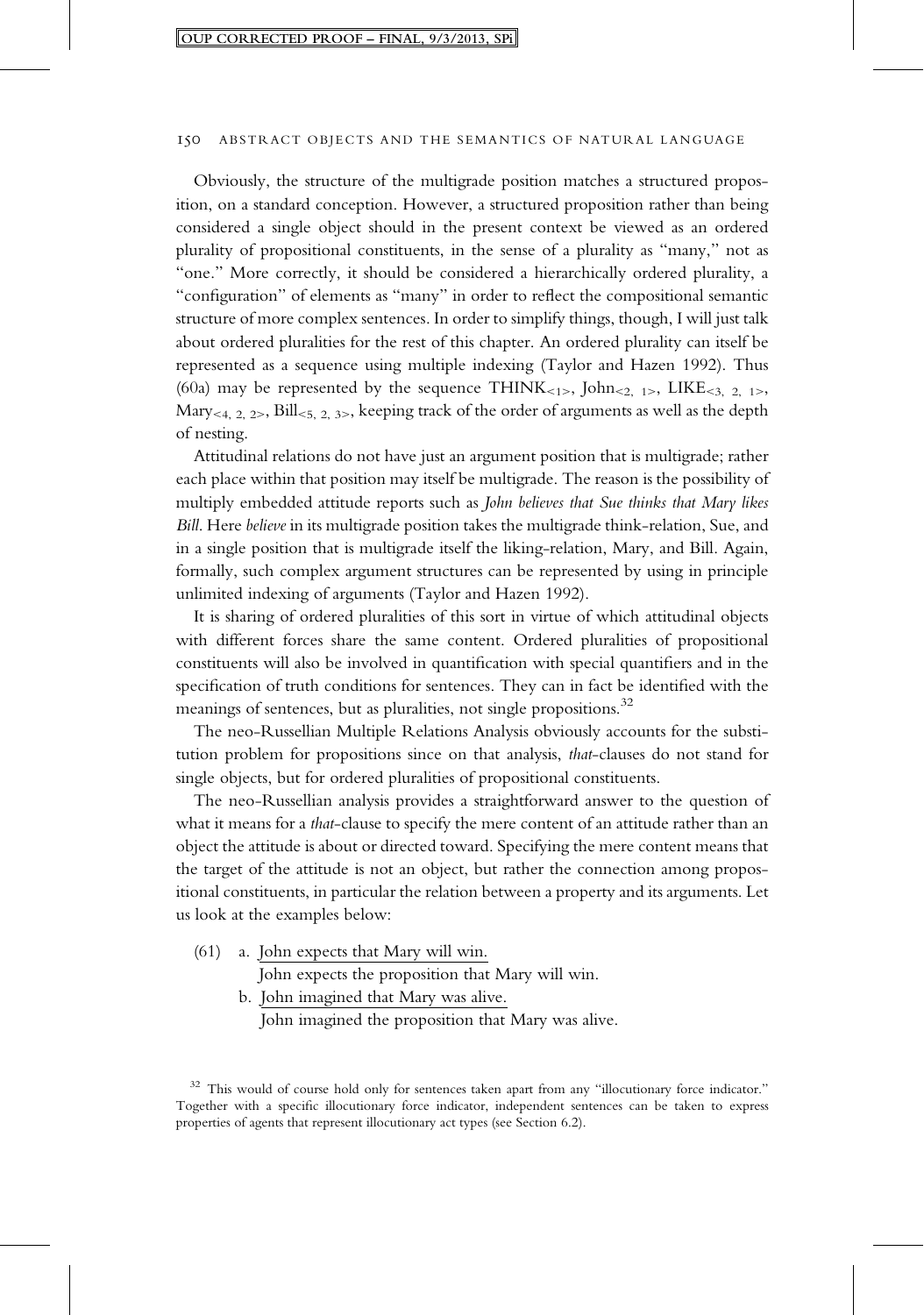c. John remembers that Mary won.

John remembers the proposition that Mary won.

In (61a, b, c), the propositional attitudes described by premise and conclusion are the same; but their target is different. Intuitively, the difference between premise and conclusion in (61a) is that the expectation is fulfilled, according to the conclusion, by the presence of an object (a proposition), but according to the premise, by the holding of a property (the property of winning) of an object (Mary). In the conclusion of (61b), John's imagination consists in a mental representation of an object (a proposition), but in the premise of (61b) in the attribution of a property (being alive) to an object (Mary). According to the conclusion of (61c), what is reactivated in John's mind is the representation of an object (a proposition), but according to the premise it is the holding of a property (the property of winning) of an object (Mary).

Propositional attitudes expressed by verbs that display the Objectivization Effect target the relation between predicate and argument on the content-related reading in just the way they target an object (or perhaps the presence of an object) on the objectrelated reading. That is, the target of such a propositional attitude in the clausal construction is the relation between the embedded predicate and its arguments. By contrast, in the nominal construction, the target of the attitude is the object that the nominal complement refers to.

Since it appears that the primary way of describing a propositional attitude in terms of its content is the sentential construction, the Objectivization Effect reveals something about the nature of propositional attitudes themselves—not just the way we happen to describe them. The Objectivization Effect supports the view that propositional attitudes are, at least primarily, not relations to propositions, but ways of combining propositional constituents—more precisely, ways of predicating properties of objects.

A final question to ask is, how should the neo-Russellian analysis account for the observation that with some verbs a clausal complement that S can be replaced by the proposition that S, with others by the fact that S, and yet with others by the possibility that S? Such inferences will be a matter of the particular nature of the multigrade relation in question as well as the existence of a corresponding two-place predicate. On the neo-Russellian analysis, the that-clause complement always provides multiple arguments, not a single argument for the (multigrade) relation expressed by the verb. However, attitude verbs may have a relational variant, taking propositions, facts, or possibilities as arguments. John notices that S implies John noticed the fact that S simply because the truth of the former presupposes the existence of "the fact that S" and the multigrade predicate notice has a two-place variant, which denotes a relation between agents and facts.

#### 6.2. Complex sentences

The Multiple Relations Analysis faces particular challenges when it comes to more complex sentences. The main problem is how to avoid that an embedded disjunction such as (62a) or an embedded conditional such as (62b) implies that John believes that S: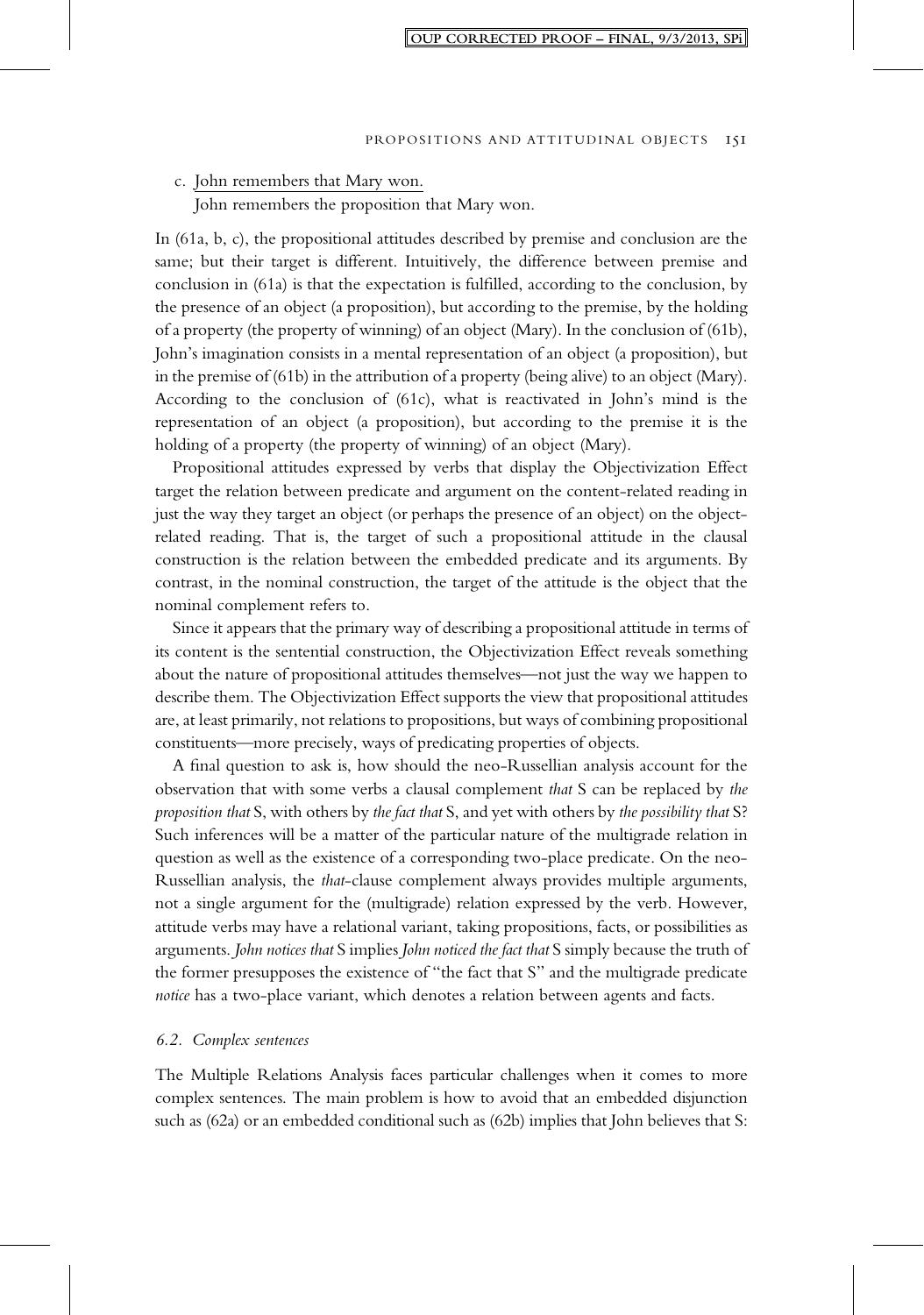(62) a. John believes that S or S'. b. John believes that if S, then S'.

In (62a, b) predication in the belief-way can target only the highest connectives, or or if-then, not the predicate of the embedded sentences S or S'. The predicates of the embedded sentences could be the target only of the most general intentional predication of entertaining. This problem, known in the philosophical literature as the Frege-Geach problem, is a well-known problem for expressivism. I will not discuss the problem in detail, but mention only two options that present themselves within the present neo-Russellian analysis. $^{33}$  First, one might consider connectives such as *or* and *if-then* multigrade predicates taking attitudinal objects of entertaining as arguments in any of their places. Alternatively, one might take connectives to be multigrade also with respect to each of their argument places, so that the propositional constituents given by the embedded sentences will fill in the various positions within any of those argument places. This requires imposing conditions to the effect that only the highest predicate or connective will involve the specific predication relation expressed by the verb, whereas the lowest predicates or connectives will be involved only in the most general predication relation of entertaining. On the first view, John believes that Mary wins or Bill wins will have the analysis in (63a); on the second view, its analysis will look as in (63b):

(63) a. believe( John; OR, f[WIN, Mary], f[WIN, Bill]) b. believe( John; OR, WIN, Mary; WIN, Bill)

The same two options carry over to expressions that may be considered sentential operators, such as modal and temporal operators. The general condition is that a particular propositional attitude expressed by an attitude verb will target only the highest predicate, operator, or connective in the sentences, specifying the mode in which it is to be predicated of its arguments. Operators and connectives themselves will provide the connection among lower-level propositional constituents.

The neo-Russellian approach shares a number of issues concerning complex sentences with structured propositions approaches. This means that whatever one's preferred version of the theory of structured propositions, it will be applicable to the neo-Russellian approach as well. This includes the treatment of quantifiers, variables, and complex predicates.<sup>34</sup>

<sup>&</sup>lt;sup>33</sup> In his written work, Russell himself did not say much about how sentences other than atomic ones are to be accounted for.<br> $34$  For example, quantifiers on either approach may be taken to express higher-order functions, functions

mapping a property to a truth value. In the case of John thinks that everyone is happy, the that-clause provides the sequence of a quantifier and a property. It is straightforward to extend this account to sentences with more than one quantificational argument with particular scopal relations, by using generalized quantifier theory, where different generalized quantifiers are assigned to subject and object NPs with a particular scope-order (Keenan and Faltz 1985).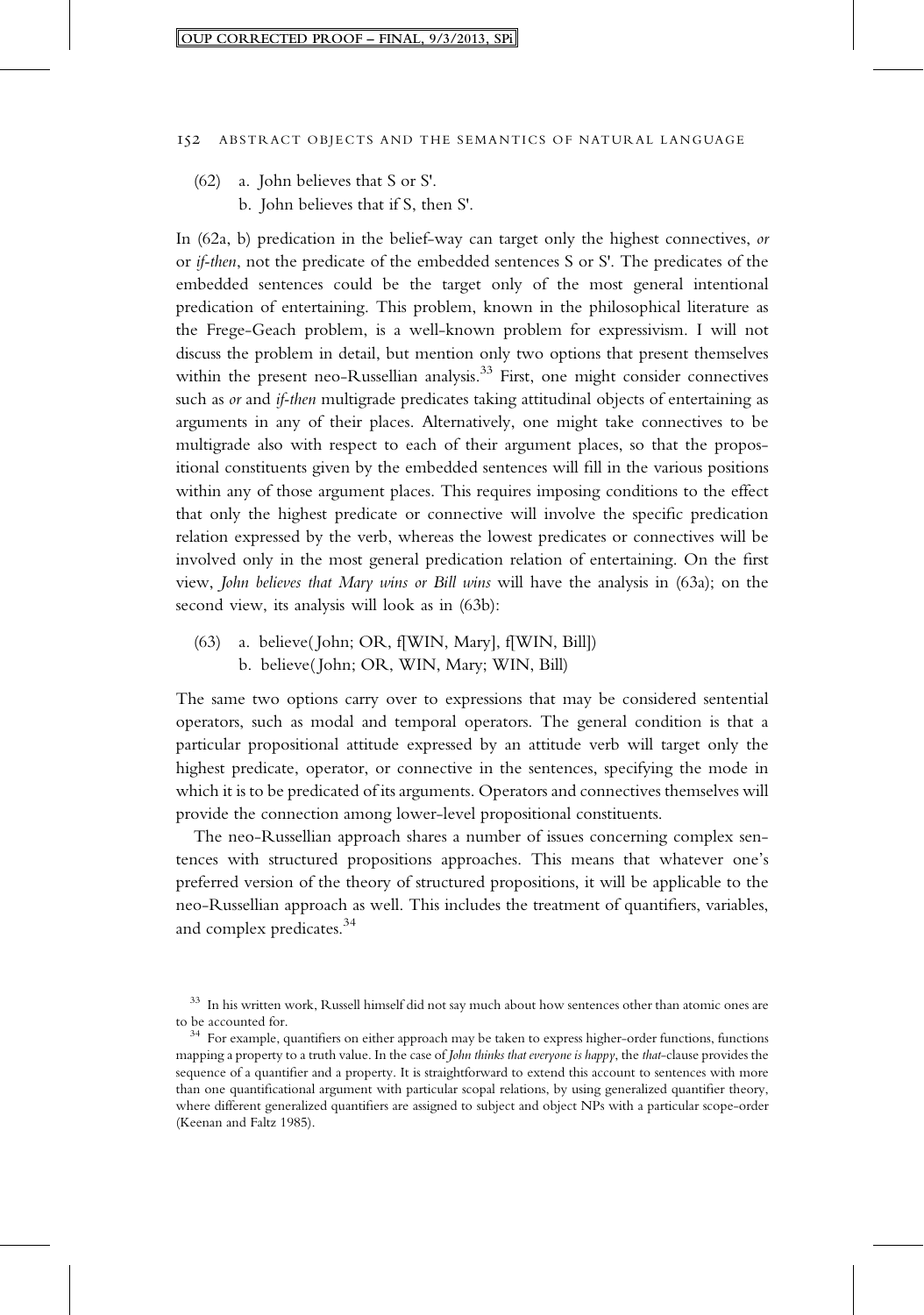The semantics of independent sentences will be similar to that of embedded ones. Independent sentences as such specify a sequence of propositional constituents; but together with, let's say, the declarative mode, they specify a property of agents as in (64), for a content  $\langle C_1, \ldots, C_n \rangle$  and the multigrade assertion relation ASSERT:

(64)  $\lambda$ x[ASSERT(x, C<sub>1</sub>, ..., C<sub>n</sub>)]

That is, by asserting Mary is happy, an agent will predicate of Mary, in the assertive mode, the property of being happy.

I have taken the meanings of sentences, in simple cases, to consist in sequences (ordered pluralities) of properties or relations and their arguments. This is in what the present neo-Russellian account shares with a common version of the structured propositions account. However, in the present case, the fact that the constituents are arguments of a multigrade attitudinal relation will ensure that the sequence forms the content of an attitudinal object that is truth- or satisfaction-directed and has the right truth conditions. This is what the multigrade attitudinal relation guarantees, but what would have to be imposed on a structured proposition from the outside. Based on the truth conditions of attitudinal objects, truth conditions can be assigned indirectly to the sequence denoted by a sentence and in fact to the sentence itself:

(65) A sentence S expressing the sequence  $\langle C_1, \ldots, C_n \rangle$  is true in a circumstance c iff for any kind of attitudinal object t with  $C_1, \ldots, C_n$  as propositional constituents,  $t$  is true (satisfied) in  $c$ .

Note that by making use of kinds of attitudinal objects, a sentence has truth conditions even if the structured proposition expressed by it has never been the content of a particular attitudinal object.

#### 6.3. Other sentence-embedding predicates

The neo-Russellian analysis does not necessarily apply to all attitude verbs, that is, some attitude verbs may not express multigrade predication relations. An example is emotive factives such as be glad, be angry, and is surprising. Emotive factives generally allow for a replacement of that S by (about) the fact that S:

- (66) a. Mary is glad that S.
	- b. Mary is glad about the fact that S.
- (67) a. That S is surprising.
	- b. The fact that S is surprising.

This makes a quasi-relational analysis plausible according to which the that-clause in the context of the complement or subject position of an emotive factive verb serves to describe a fact that will then act as an argument of the predicate. Epistemic factives like know, realize, and see, by contrast, do exhibit the Objectivization Effect and thus are not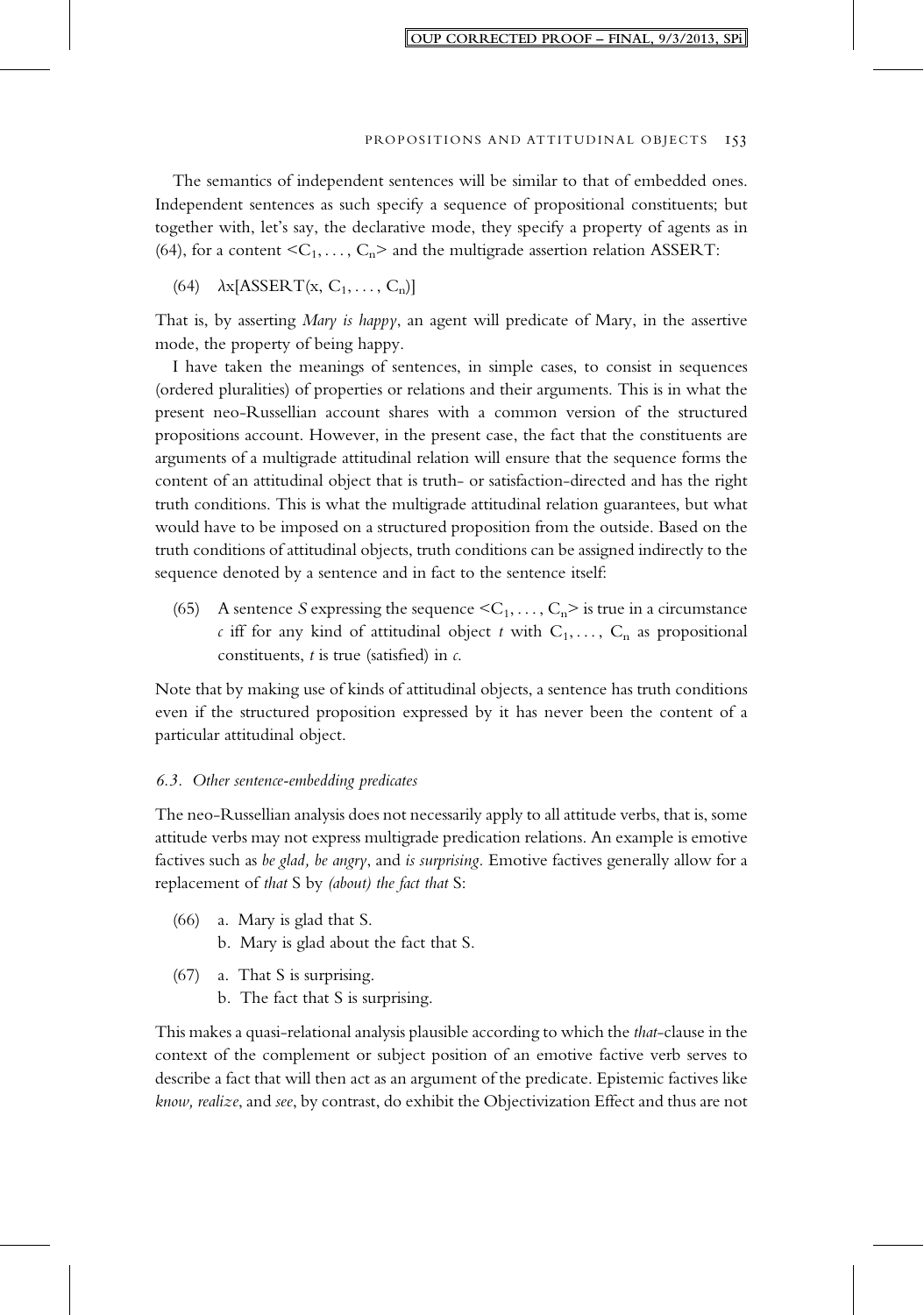up for a quasi-relational analysis.<sup>35</sup> With those verbs, the predication relation that is expressed would be subject to the general factive condition that the predicate actually holds of the arguments. Other attitude verbs such as agree, convince, and deny may involve more than one act of predication.

The neo-Russellian analysis of attitude reports raises the question how sentences should be analyzed that are embedded under predicates that are generally not considered predicates expressing intentional predication relation, for example *is true*, *imply*, or contradict. I will restrict myself to only a few remarks on the issue. In some cases, embedded clauses do not actually display the Substitution Problem and the Objectivization Effect. Again, the behavior of that-clauses with respect to substitution should be taken into account. Is true does allow substitution of a subject clause by the proposition that S, which again is suggestive of a quasi-relational analysis according to which the that-clause in that particular context serves to describe a proposition to which the truth predicate then applies (in, of course, the sense of "proposition" as the most general kind of attitudinal object). This also holds for that-clauses in the subject or complement position of *imply* or *contradict*. However, the same does not hold for the predicate is possible, which does not allow substitution of the that-clause by the proposition that S, but only by a special quantifier:

- (68) a. That S is possible.
	- b. The proposition that S is possible.
	- c. Something is possible.

(68a) and (68b) are not equivalent: is possible with a that-clause means "is possibly true," and with a referential term "possibly exists." A deflationary account of truth would obviously avoid positing propositions as referents of that-clauses and as arguments of truth-related predicates. Then the question is what to do about special quantifiers and pronouns in place of that-clauses. Here the Nominalization Theory is not of much help: there is no attitude involved in the sentence on the basis of which an attitudinal object could be introduced—though, of course, special quantifiers in such contexts may range over "propositions" in the sense of the most general kinds of attitudinal objects.<sup>36</sup>

#### 6.4. Empirical evidence for the neo-Russellian view: plural terms for propositional contents

On the neo-Russellian account, attitude verbs are multigrade predicates (with respect to their object argument position). Multigrade predicates, like plural predicates, take pluralities as arguments, though these will be ordered pluralities. Ordered pluralities, I have argued, form the denotations of that-clauses. The purpose of this section is first to

<sup>35</sup> Russell (1913), though, took epistemic verbs of perception to express relations taking facts as arguments—as did Vendler (1972).<br><sup>36</sup> Recall that such kinds exist even if no one has entertained the propositional content in question.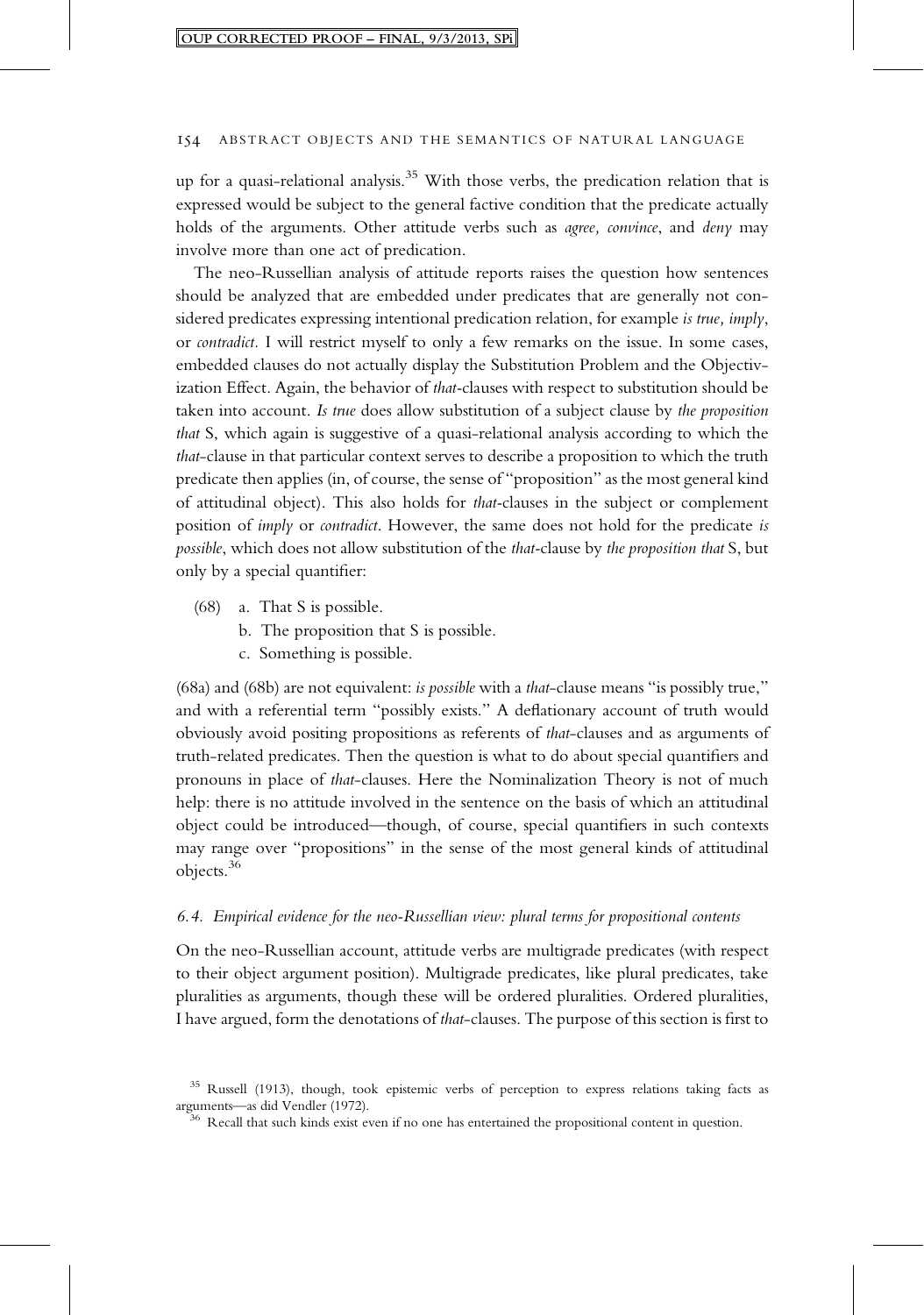#### OUP CORRECTED PROOF – FINAL, 9/3/2013, SPi

#### PROPOSITIONS AND ATTITUDINAL OBJECTS 155

show that ordered pluralities may form the arguments of predicates in natural language in general. Furthermore, it will present particular linguistic evidence for the status of the object argument of attitude verbs as a plurality.

Besides attitude verbs, there are other kinds of multigrade predicates in natural language, and they in general allow for both lists (which denote ordered pluralities) and plurals. The predicate add is one such predicate. It takes a list as a complement in (69a) and a plural NP in (69b):

(69) a. John added two and two and three. b. John added these numbers.

Add in (69a) is a multigrade predicate rather than a plural predicate because in its second, multigrade place, the same entity may occur as an argument twice.

The view that clausal complements have the status of plural arguments is quite a non-standard view; but there is some linguistic evidence for it, namely the ability of certain that-clause-taking verbs to accept plural NPs as complements instead of a thatclause. For example, say in English allows for the plural those words as complement, instead of a that-clause.

(70) John said those words.

In (70), those words stands for a plurality of words in a certain order, not an unordered plurality. (In fact, it is likely to stand for words in the particular structural configuration of a sentence.)

Natural languages sometimes distinguish different plural forms for ordered and unordered pluralities. For example, in German, Wort "word" has two plural forms: Worter for the unordered plurality and Worte for the ordered plurality. The plural Worte means as much as "sentence or sentences," that is, "words in a particular order with a particular sentential structure and meaning." Thus, the order of the words matters in (71a), but not in (71b):

- (71) a. Hans hat diese Worte verwendet. Maria hat sie auch verwendet. "John has used those words. Mary has used them too."
	- b. Hans hat diese Wörter verwendet. Maria hat sie auch verwendet. "John has used these words. Mary has used them too."

An important observation is that unlike *Wörter, Worte* can be the complement of verbs that otherwise only accept that-clauses and special NPs, such as sagen "say":

- (72) a. Hans sagte diese Worte. "John said those words."
	- b. ??? Hans sagte diese Wörter. "John said those words."
	- c. Hans sagte, dass es regnet. "John said that it is raining."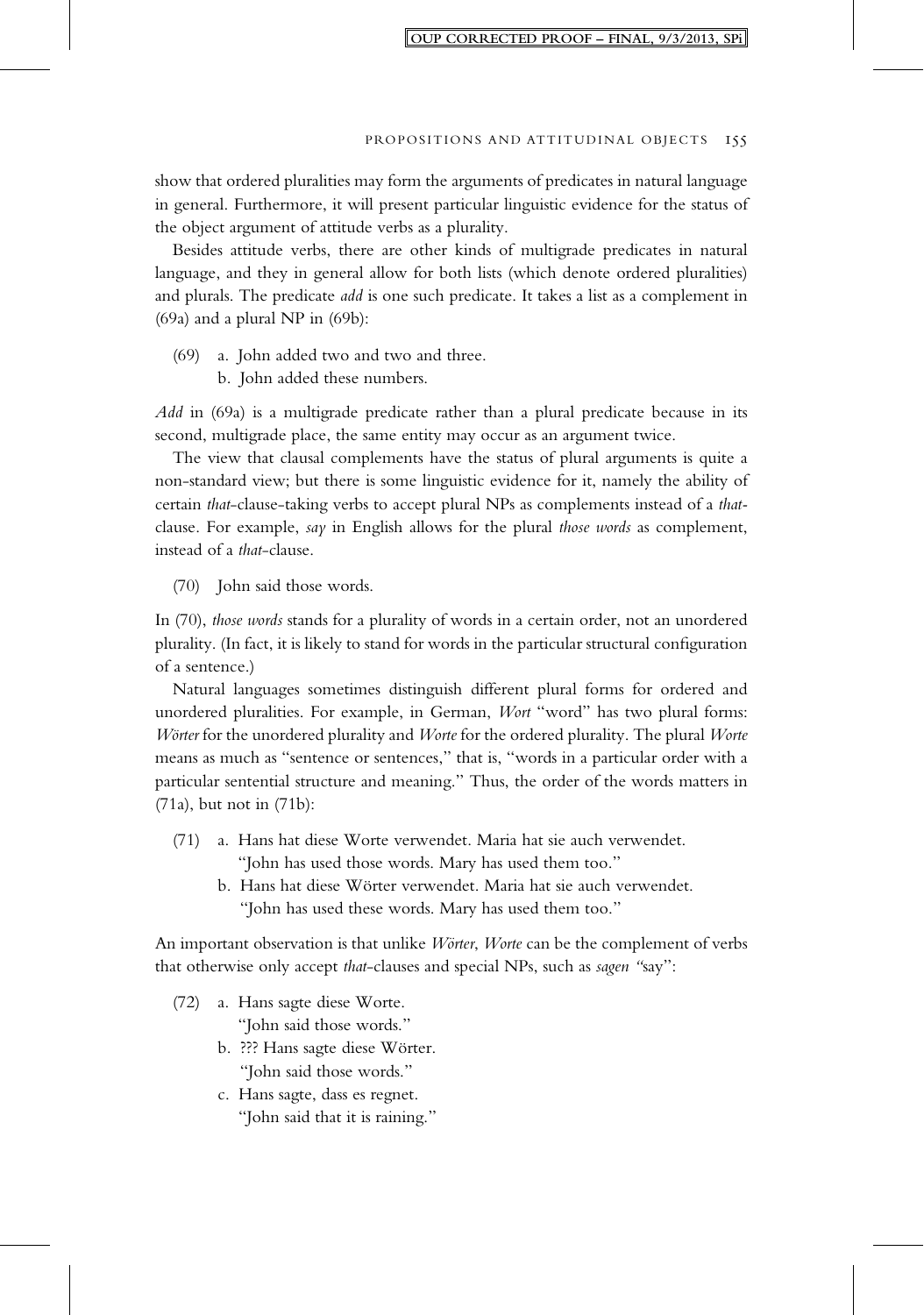#### OUP CORRECTED PROOF – FINAL, 9/3/2013, SPi

#### 156 ABSTRACT OBJECTS AND THE SEMANTICS OF NATURAL LANGUAGE

- d. ??? Hans sagte diesen Text. "John said that text."
- e. Hans sagte etwas. "John said something."

Moreover, Worte and that-clauses can flank a predicate of identity, which is not possible with *Wörter* and a *that*-clause:

- (73) a. Seine letzten Worte waren, dass alles vergeben ist. "His last words were that everything was forgiven."
	- b. ??? Seine letzten Wörter waren, dass alles vergeben ist. "His last words were that everything was forgiven."

Worte is a plural NP both syntactically and semantically (and not, let us say, an NP of the same semantic status as a singular collective NP). Thus, Worte allows for predicates that take only plural complements, such as voneinander unterscheiden 'distinguish from each other' (Chapter 1, Section 6):

(74) Maria konnte seine Worte nicht voneinander unterscheiden. "Mary could not distinguish his words from each other."

Thus, there are at least some plural expressions in some languages that can play exactly the semantic role of that-clauses.<sup>37</sup>

There is further evidence for the plural status of clausal complements. It comes from semantic selectional requirements, more precisely the Accessibility Requirement, as discussed in Chapter 1. Recall that the Accessibility Requirement says that predicates making reference to the parts of an argument (but not the whole) require pluralities as arguments and cannot take single objects. The Accessibility Requirement manifests itself with clausal complements as follows. Predicates that care about the internal structure of a propositional content or the manner of its presentation and not just its truth conditions in general allow only for that-clauses as arguments and not for proposition-referring NPs. These are predicates like think (expressing occurrent thought), write, shout, and whisper:

- (75) a. John thought/wrote/shouted/whispered that S.
	- b. ??? John thought/wrote/shouted/whispered the proposition that S.

By contrast, predicates like believe and assert, which focus on the content only, allow for both that S and the proposition that S.

We can thus conclude that there is significant linguistic evidence for *that*-clauses having the status of plural arguments and attitude verbs being multigrade predicates.

(i) ??? John thought/believed/suspected/hoped/feared those propositional constituents/those concepts.

<sup>&</sup>lt;sup>37</sup> Of course, it remains to be explained why not all attitude verbs allow for a plural NP representing propositional constituents. In fact most attitude verbs don't: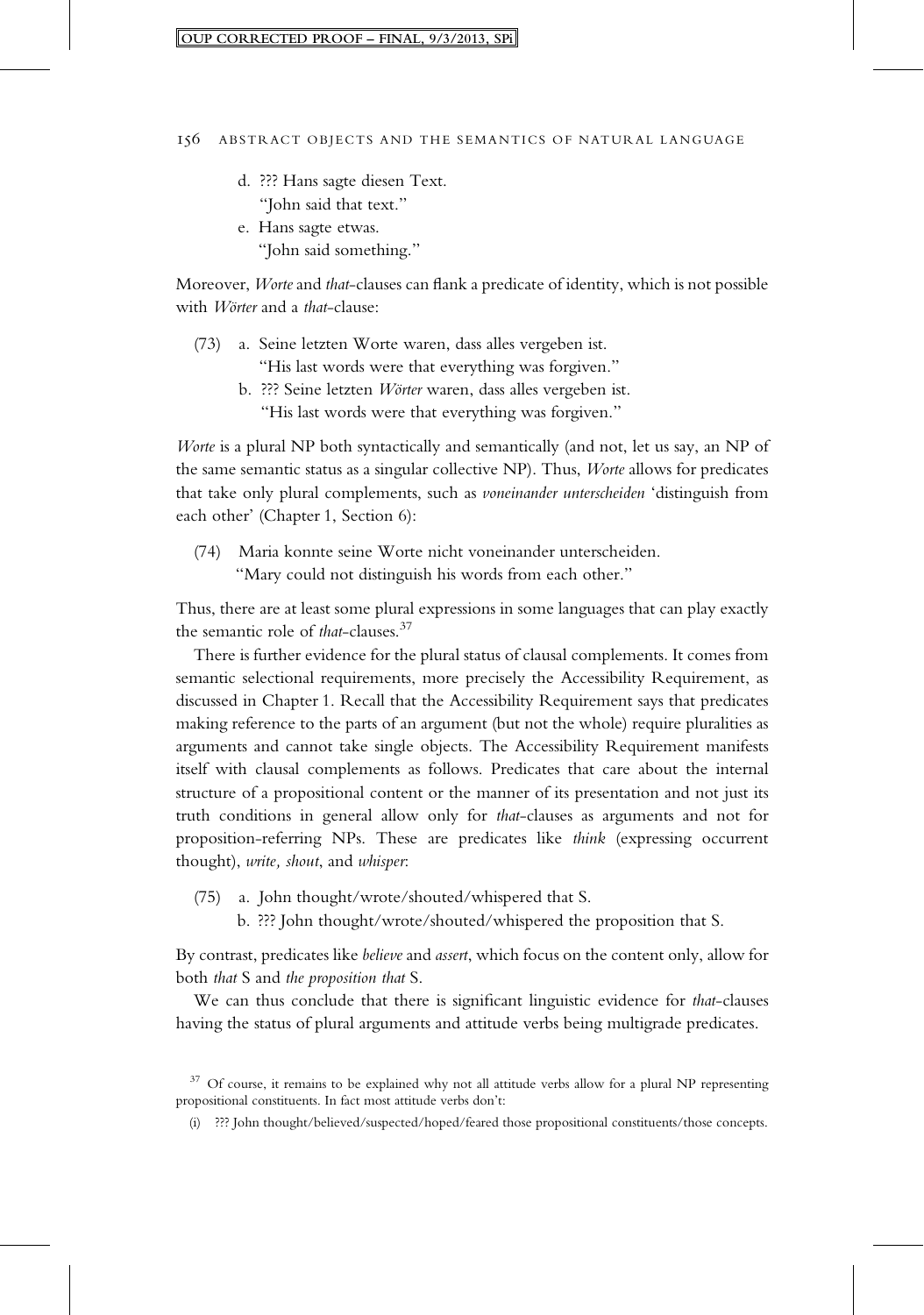# 7. The ontology of attitudinal objects

Let us now turn to the ontology of attitudinal objects. Coming from a propositionbased approach, one might conceive of "John's belief that S" as a qua object in the sense of Fine (1982), namely as the proposition that S qua being believed by John. Such a qua proposition would inherit certain properties from the base proposition ("the proposition that S"), in particular its truth conditions, though the attitudinal component (the property of being believed by John) will also be an essential feature. However, attitudinal objects have the advantage of allowing to dispense with the notion of a proposition together with the various problems that go along with it. I will propose an account of attitudinal objects not making use of propositions. On that account, attitudinal objects are tropes involving the notion of intentional predication introduced in the last section. This account will do justice to the concreteness of attitudinal objects as well as the ways in which attitudinal objects differ from events. Both events and attitudinal objects will be conceived in terms of tropes: they will both be complex tropes, but of very different kinds.

Generally, tropes are referents of de-adjectival nominalizations. Therefore, it may not initially be plausible that attitudinal objects, which are referents of deverbal nominalizations, are tropes. However, there are deverbal nominalizations that do describe tropes, for example weight and smile. Weight and smile clearly are predicates of tropes, not events. Thus, the view that attitudinal objects as referents of deverbal nominalizations are tropes is not entirely unmotivated.

In Chapter 2, I had argued that events are best conceived as second-level relational tropes, namely as instances of temporal transition relations involving first-level tropes in times. Given this account of events, it is clear why events cannot have truth conditions. Temporal transitions are just not true or false. There is nothing truth-directed about temporal transitions. It can also be explained why events on this conception do not enter relations of close similarity when they have the same content and are of the same type. Different events with different agents will certainly involve transitions among many qualitatively different tropes, and those first-level tropes will ensure distinctness. Finally, the present account explains why the time during which an event takes place is constitutive of the event. If relations of temporal transition make up an event, this implies that the relevant periods are also constitutive of the event.

On the present view, both attitudinal objects such as "John's thought that S" and events such as "John's thinking that S" are tropes, but complex tropes of quite different sorts.<sup>38</sup>

The idea is that what distinguishes attitudinal objects from events is that they are instantiations of a multigrade attitudinal or illocutionary relation. This explains the way

<sup>&</sup>lt;sup>38</sup> I will leave out the category of states, such as "John's believing that S." States, as we have seen in Chapter 2, are on a par with facts rather than with tropes and events. Consequently, they require a very different ontological account, one that assimilates them to facts. See Chapter 2, Section 8. See also Moltmann (forthcoming (a)).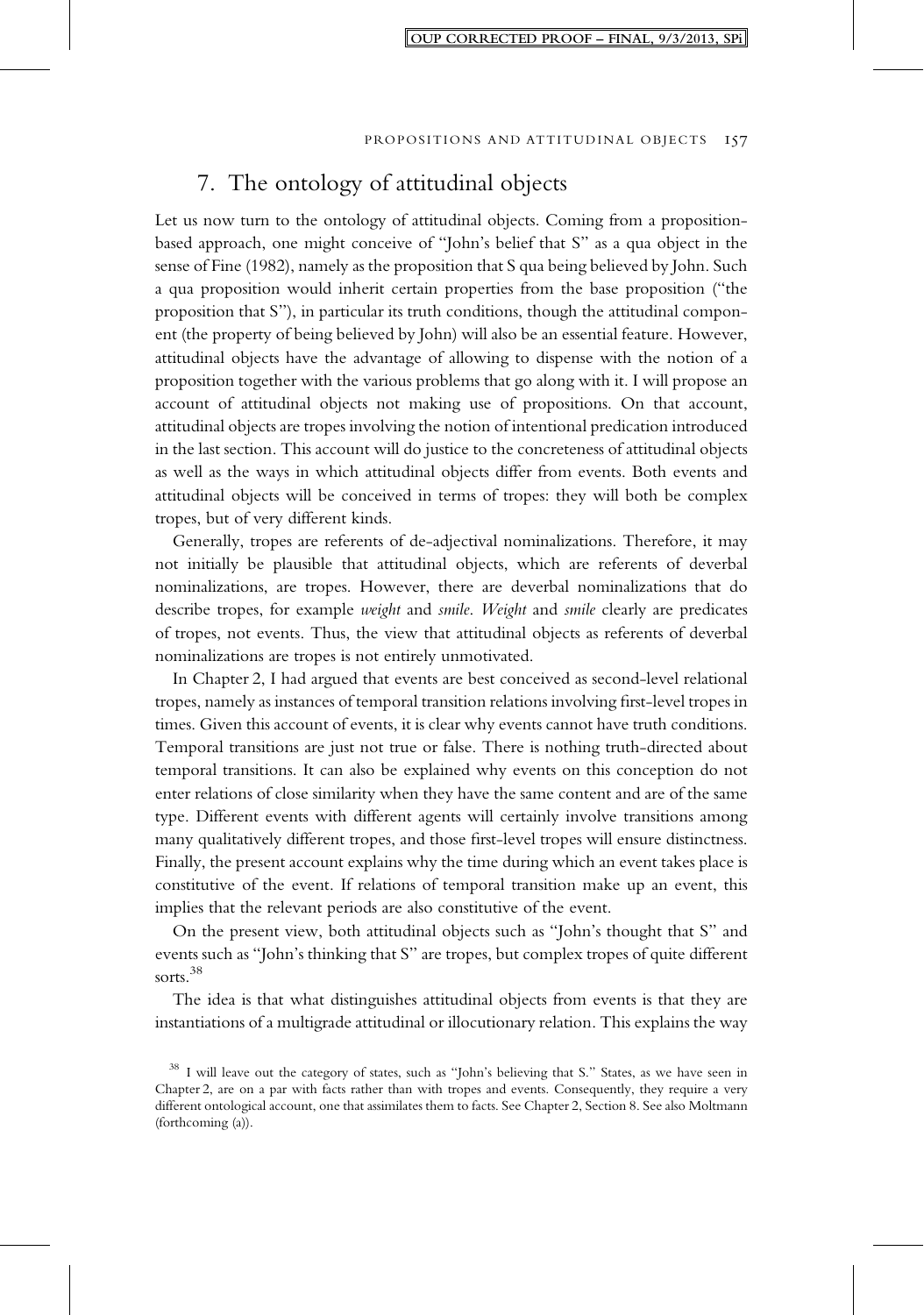evaluative predicates are understood: evaluative predicates when applied to attitudinal objects care also about the attitudinal or illocutionary force and not just the propositional constituents.

One might then take attitudinal objects to be relational tropes instantiating a multigrade attitudinal or illocutionary relation. That is, "John's belief that Mary likes Bill" would be the instantiation of the multigrade belief relation in John, the liking relation, Mary, and Bill. However, this view faces several problems. First, it makes the wrong predictions about perceptual properties: perceptual properties predicated of an attitudinal object can target only the agent, never a propositional constituent. Thus, the agent and the propositional constituents cannot be on a par, both being bearers of the trope that is an attitudinal object. For example, if Joe heard John's remark that Mary hit Bill, this can never mean that Joe heard Mary hit Bill. An even more serious problem for the view is that it gets the similarity relations wrong that attitudinal objects display. If "John's belief that Mary likes Bill" is the instantiation of the belief relation in four entities ( John, the liking relation, Mary, and Bill), then such a relational trope should be exactly similar to "Mary's belief that Joe kissed Sue," which is an instance of the same multigrade belief relation. However, this is clearly wrong. "John's belief that Mary likes Bill" can bear exact similarity only to a belief with the same content (though possibly a different agent), such as "Joe's belief that Mary likes Bill."<sup>39</sup>

A better way of conceiving of attitudinal objects as instances of attitudinal or illocutionary multigrade relations is as what I will call quasi-relational tropes. Quasirelational tropes are monadic tropes instantiating object-dependent properties based on relations. The examples below illustrate the difference between relational and quasirelational tropes:

- (76) a. the relation between John and Bill
	- b. John's relatedness to Bill
	- c. Bill's relatedness to John

Whereas (76a) stands for a relational trope, (76b) and (76c) stand for quasi-relational tropes. There are also more specific terms that stand for quasi-relational tropes, for example John's fatherhood. Relations in general give rise to both relational tropes and (possibly various types of) quasi-relational tropes (and of course with three or more place-relations, a mixture of both).

Attitudinal objects, I propose, are quasi-relational tropes that are instantiations in an agent of complex properties of the sort  $\lambda x$ [believe(x; LIKE, Mary, Bill)]. This explains straightforwardly the sorts of properties attitudinal objects may have. As quasi-relational tropes, two attitudinal objects are "the same" just in case they involve the same attitudinal mode and the same propositional constituents. Perceptual properties will

<sup>&</sup>lt;sup>39</sup> A further problem for the view is that it treats all propositional constituents as bearers of a relational trope ontologically on a par, as objects in the world. However, some propositional constituents may be considered concepts, which means, entities one might not want to assign the status of actual objects.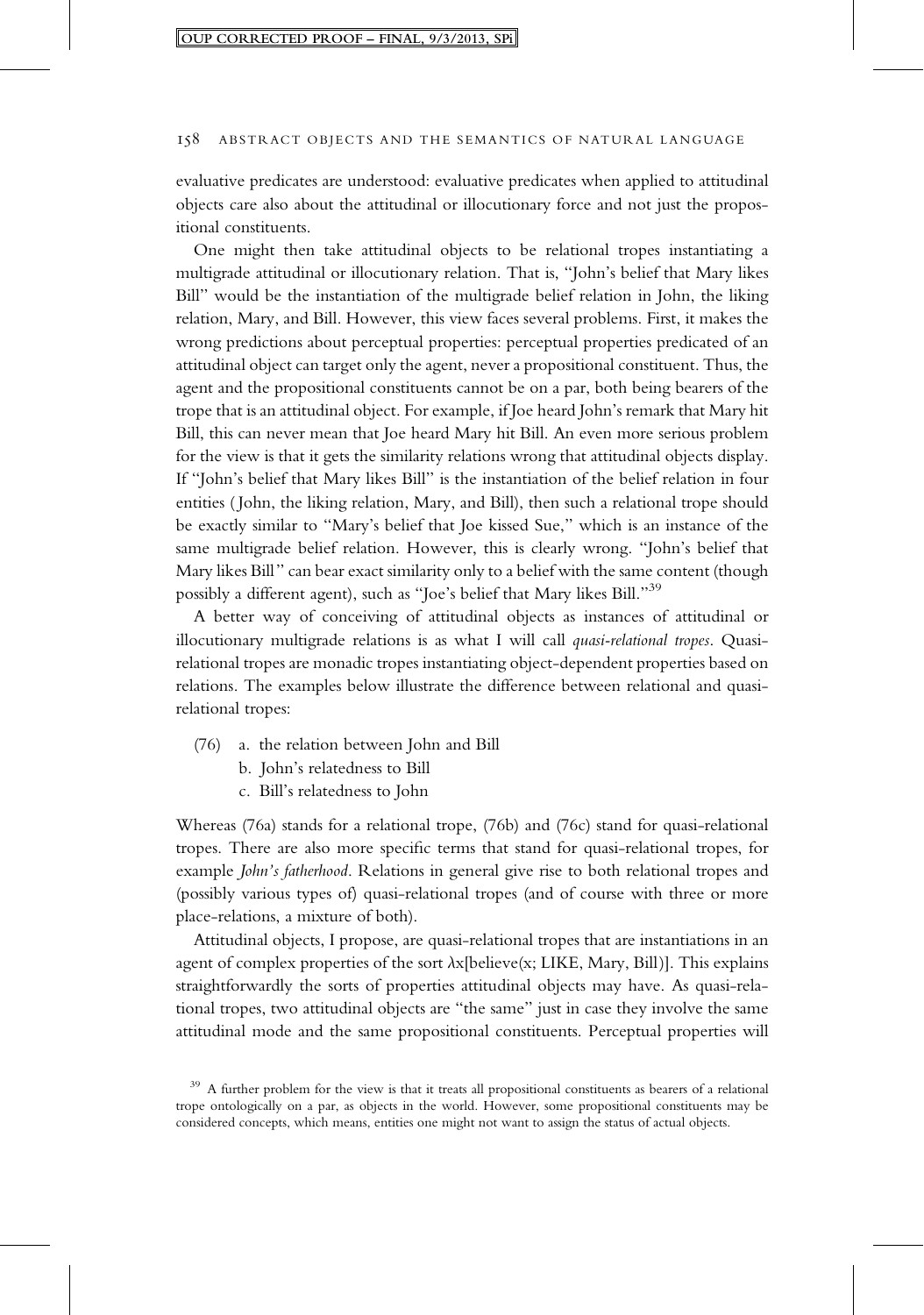target only the one bearer of the trope, the agent. As instances of intentional predication relations, attitudinal objects will obviously be truth-directed (or satisfactiondirected). Furthermore, propositional constituents will not necessarily obtain the status of objects: propositional constituents may be concepts, occupying a position in the multigrade place of the attitude verb specifically marked for such concepts. Finally, it is explained why the time of occurrence is only accidental to an attitudinal object. An attitudinal object as the instantiation of an attitudinal property of an agent need not involve the time of that instantiation as an essential component. In the case of events, by contrast, times were the bearers of the relational trope itself and thus essential components.

This account of attitudinal objects can be extended to physical products. A walk or a scream would be the instantiation in an agent of the property (of an agent) to have particular physical properties at subsequent times. In a very simple case, such a property may be of the form  $\lambda x[\exists t \exists t' (P^t(x) \& Q^{t'}(x) \& t < t')]$ , for contrary properties P and Q and " $t \le t$ " meaning "t immediately precedes t!"

The account also explains why gestalt properties are unproblematic with products, but problematic with actions. There is no problem for an agent (of a product) to instantiate a time-related property involving an interval as a whole. However, gestalt properties involving the interval as a whole can hardly play a role in actions as instances of temporal transition properties in subsequent times.

## 8. The semantics of terms for attitudinal objects

Attitudinal objects, I have argued, can be viewed as instances of complex objectdependent properties. Thus "John's belief that Mary is happy" is the instantiation of the property of standing in the belief relation to happiness and Mary in John. For giving the formal semantics of such terms, a few more remarks are necessary.

I will now make use of the Davidsonian event semantics for verbs (which I have not adopted so far for the sake of simplicity). This means that believe will in fact have an additional argument position for events. Formally, the interpretation of John's belief that S will be either as in (77a) (describing a particular attitudinal object) or as in (77b) (describing a kind of attitudinal object, which also involves John):

- (77) a. [John's belief that S] = f(John,  $\lambda x$ ] = believe(e, x, C<sub>1</sub>, ..., C<sub>n</sub>)]), where  $\langle C_1, \ldots, C_n \rangle = [S]$ 
	- b. [John's belief that  $S = \alpha[x = f_{kind}(\lambda y[\exists e \text{ claim}(e, y, C_1, ..., C_n)]) \& R(\text{John},$  $f_{kind}(\lambda y[\exists e \text{ believe}(e, y, C_1, \ldots, C_n)])]$

Here  $\lceil \rceil$  is the translation function. I take f to be the function mapping an individual and a property onto the trope that instantiates the property in the individual (or makes it true that the individual falls under the concept). Note that properties as used in this context should simply be understood as concepts, not in a realist sense. R is the relation that holds between an individual and a kind that has an instance of which the individual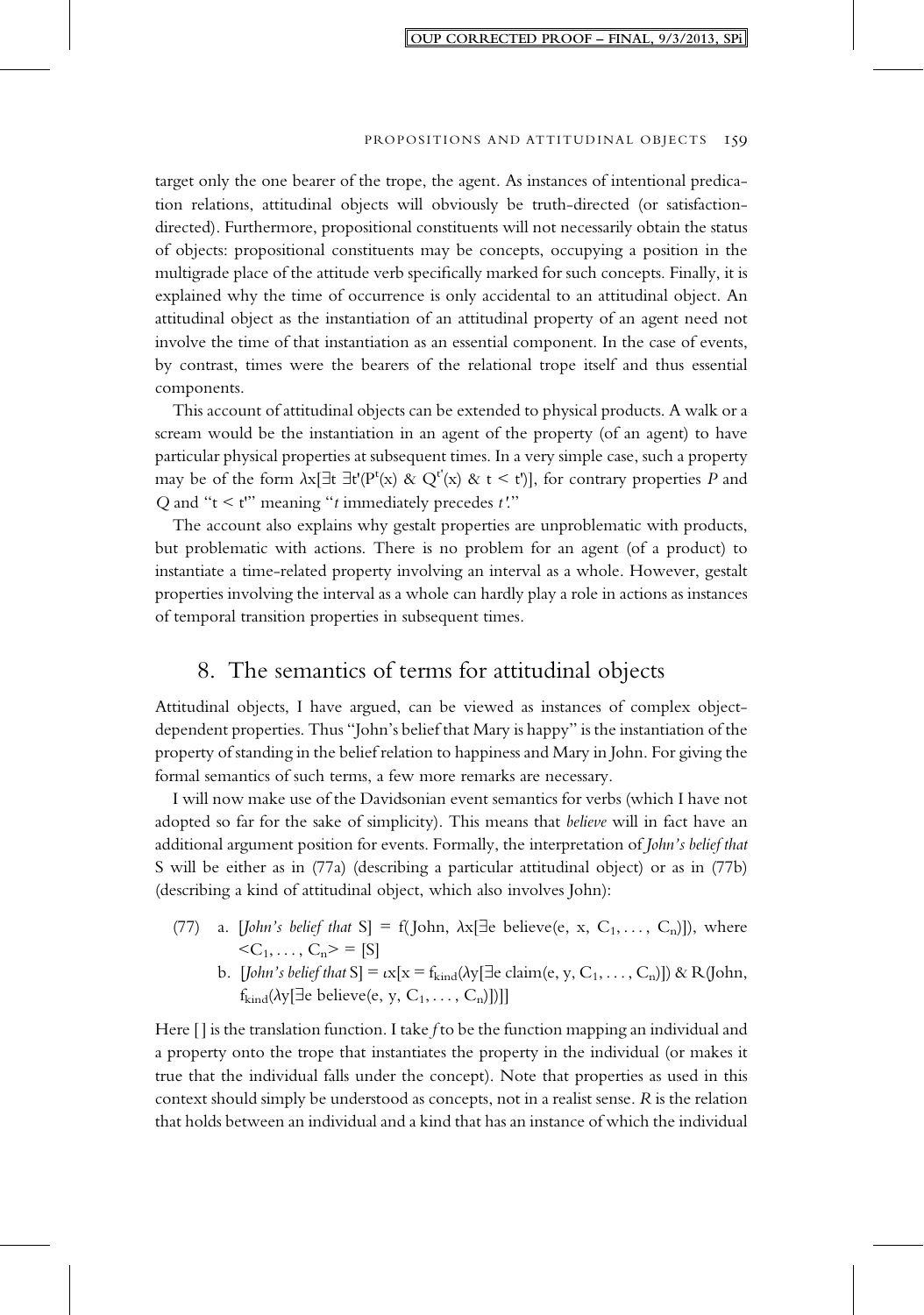#### OUP CORRECTED PROOF – FINAL, 9/3/2013, SPi

#### 160 ABSTRACT OBJECTS AND THE SEMANTICS OF NATURAL LANGUAGE

is the subject.  $f_{kind}$  is the function mapping a property to the kind of objects that are instances of the property.

Note that f(John,  $\lambda x$ ] e believe(e, x, C<sub>1</sub>, ..., C<sub>n</sub>)]) should be the very same entity as the product of the belief state e such that "believe(e, John,  $C_1, \ldots, C_n$ )".

The truth conditions or more generally satisfaction conditions of attitudinal objects (with the simple kinds of content so far discussed) can now be given as follows:

(78) An attitudinal object f(a,  $\lambda x$ ]  $\exists e \ R(e, x; C_1, \ldots, C_n)$ ]), for an agent a, propositional constituents  $C_1, \ldots, C_n$ , and an attitudinal relation R, is true (satisfied) at a world w iff  $\langle C_2, \ldots, C_n \rangle \in [C_1]^w$ .

As mentioned in Section 6.2, a sentence expressing a sequence of propositional constituents can be assigned truth (or rather satisfaction) conditions derivatively, on the basis of the satisfaction conditions of the corresponding attitudinal object. This is stated more formally below:

(79) A sentence S expressing the sequence  $C_1, \ldots, C_n$  at a world and a time is true in a world w iff for any kind of attitudinal object e', e' =  $f_{\text{kind}}(\lambda x)$ ]e  $R(e, x, C_1, \ldots, C_n)$ ]), for some multigrade (positive) attitudinal relation R, e' is true (satisfied) at w'.

Inferences among sentences could be accounted for as follows: A sentence S expressing a sequence of propositional constituents  $C_1, \ldots, C_n$  at a world and a time implies a sentence S' expressing the propositional constituents  $C'_1, \ldots, C'_m$  at a world and a time iff for any world in which  $S$  is true,  $S'$  is true, which means, for any attitudinal objects  $e$ and  $e'$ ,  $e = f(d; \lambda x] \exists e^* R(e^*, x, C_1, \ldots, C_n)$ ) and  $e' = f(d; \lambda x] \exists e^* R(e^*, x, C_1, \ldots, C_n)$  $(C<sub>m</sub>)$ ): for any world w, if e is true (satisfied) at w, then e' is true (satisfied) at w.

# 9. The semantics of special quantifiers in sentential position

We can now turn to the formal semantics of special quantifiers in sentential position, as quantifiers ranging over either attitudinal objects or kinds of attitudinal objects. The semantic analysis of special pro-sentential quantifiers will be very similar to that of special pro-predicative quantifiers in Chapter 3. First, special pro-sentential quantifiers have both a scope and a nominalization domain, the part of the sentence on which the introduction of the new entities, the attitudinal objects, is based. The nominalization domain now includes both the object position and the attitude verb. Second, special pro-sentential quantifiers will require quantification over propositional constituents  $C_1, \ldots, C_n$  as well as attitudinal objects. Finally, the sentence will involve quantification over events (Davidsonian event arguments). The result is the analysis of (80a) as in (80c) based on the Logical Form in (80b):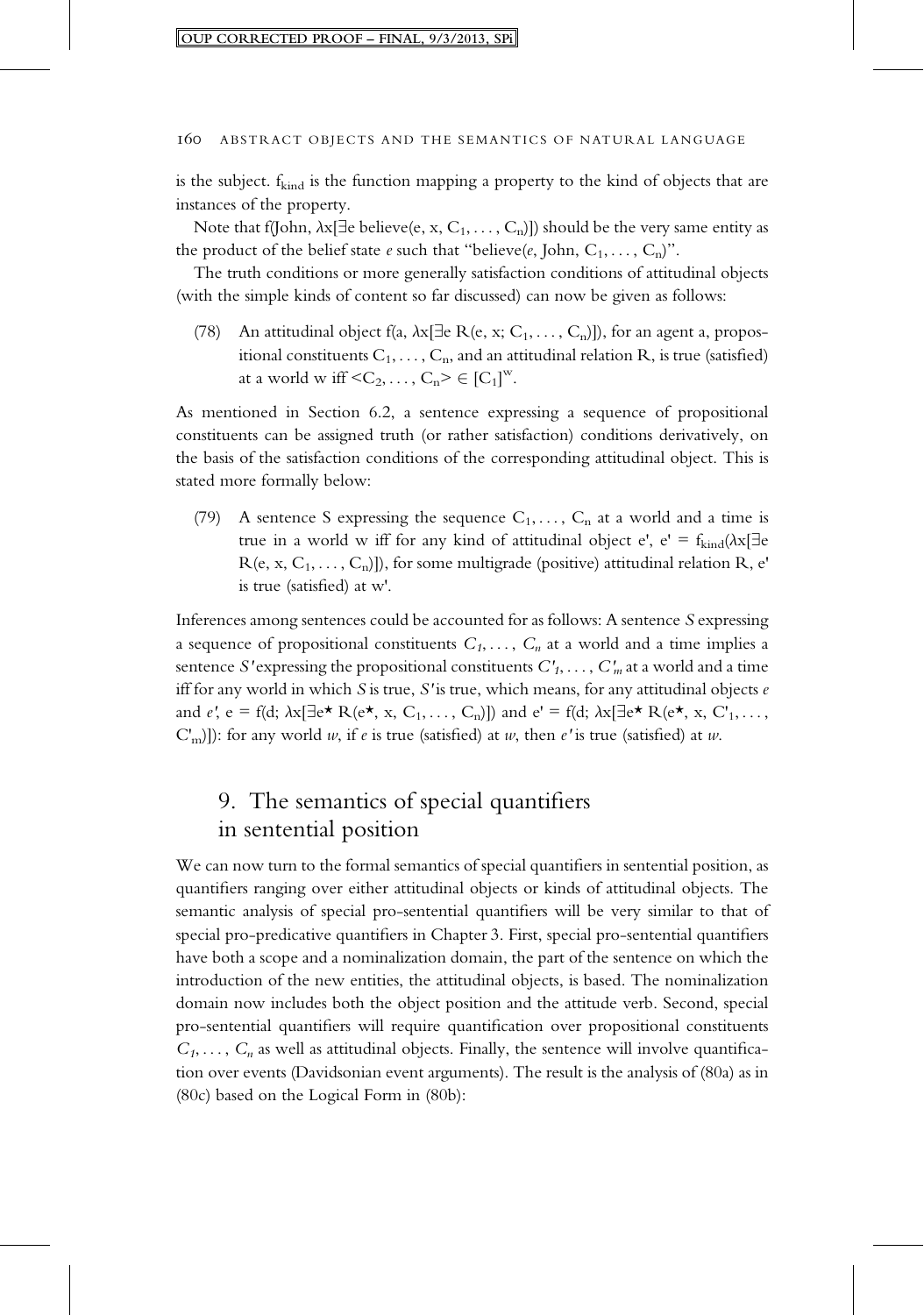- (80) a. John claimed something interesting.
	- b. something interestingi (John claimed ti)
	- c.  $\exists x \exists n \exists C_1, \ldots, C_n(x = f(John, \lambda y[\exists e \text{ claim}(e, y, C_1, \ldots, C_n)]) \&$ interesting(x) &  $\exists$ e claim(e, John, C<sub>1</sub>, ..., C<sub>n</sub>))

For an interpretation involving quantification over kinds we will have:

(80) d.  $\exists x \exists n \exists C_1 \ldots C_n (x = f_{kind}(\lambda y) \exists e \ \text{claim}(e, y, C_1, \ldots, C_n))$  & interesting(x) &  $\exists$ e claim(e, John, C<sub>1</sub>,..., C<sub>n</sub>))

Free relative clauses like what Mary claimed involve the same nominalization function. Taking the denotation of (81a) to be a kind of attitudinal object, (81b) can be analyzed as in (81c):

- (81) a. [what Mary claimed  $e$ ] =  $\iota$ x[ $\exists n \exists C_1, \ldots, C_n$ (x =  $f_{\rm kind}(\lambda y)$ ]  $\exists$ e claim(e, y, C<sub>1</sub>, ...,  $(C_n)$ ]) & R(Mary, x) &  $\exists$ e claim(e, John,  $C_1, \ldots, C_n$ )))]
	- b. John claimed what Mary claimed.
	- c.  $\exists x \exists n \exists C_1,\ldots,C_n(x = f_{kind}(\lambda y | \exists e \text{ claim}(e, y, C_1,\ldots,C_n)) \& \exists e' \text{claim}(e',$ John,  $C_1, \ldots, C_n$ ) & R(John,  $f_{kind}$  ( $\lambda y$ ] de claim(e, y,  $C_1, \ldots, C_n$ )]) &  $x =$ [what Mary claimed])

Finally, a special pronoun such as *that* can be treated as anaphoric to an attitudinal object or kind of attitudinal object given by the context:

(82) [John believes that<sub>i</sub>] =  $\exists n \exists C_1, \ldots, C_n(e_i = f_{kind}(\lambda x^i | \exists e \text{ believe}(e, x^i, C_1, \ldots,$  $(C_n)]$ ) &  $\exists e \text{ believe}(e, \text{John}, C_1, \ldots, C_n)$ 

The analysis so far has not yet done justice to the variability of attitudinal objects that show up in certain contexts. For this purpose, it must be permitted that not all of the content of an attitude verb makes up the attitudinal relation in question, but rather part of it may just play the role of characterizing such a relation.

The fact that only part of the contribution of the predicate is taken into account should be considered an instance of the more general way in which terms for dependent concrete entities such as tropes or events can be interpreted. Thus, Kim (1976) argued that event descriptions such as John's slow walk might either refer to an event constituted by John's walking only, an event that happens to be slow, or to an event that is constituted both by John's walking and John's slowness. Similarly, John's stroll may either refer to an event constituted by John's walking, which happens to be casual, or to an event constituted by John's walking as well as "casualness." Introducing events on the basis of a (possibly complex) predicate and its arguments will thus involve a division of the content of the predicate and possibly its arguments into parts that will play a constitutive role and parts that will play a characterizing role for the event. The same will hold for tropes in general and attitudinal objects in particular.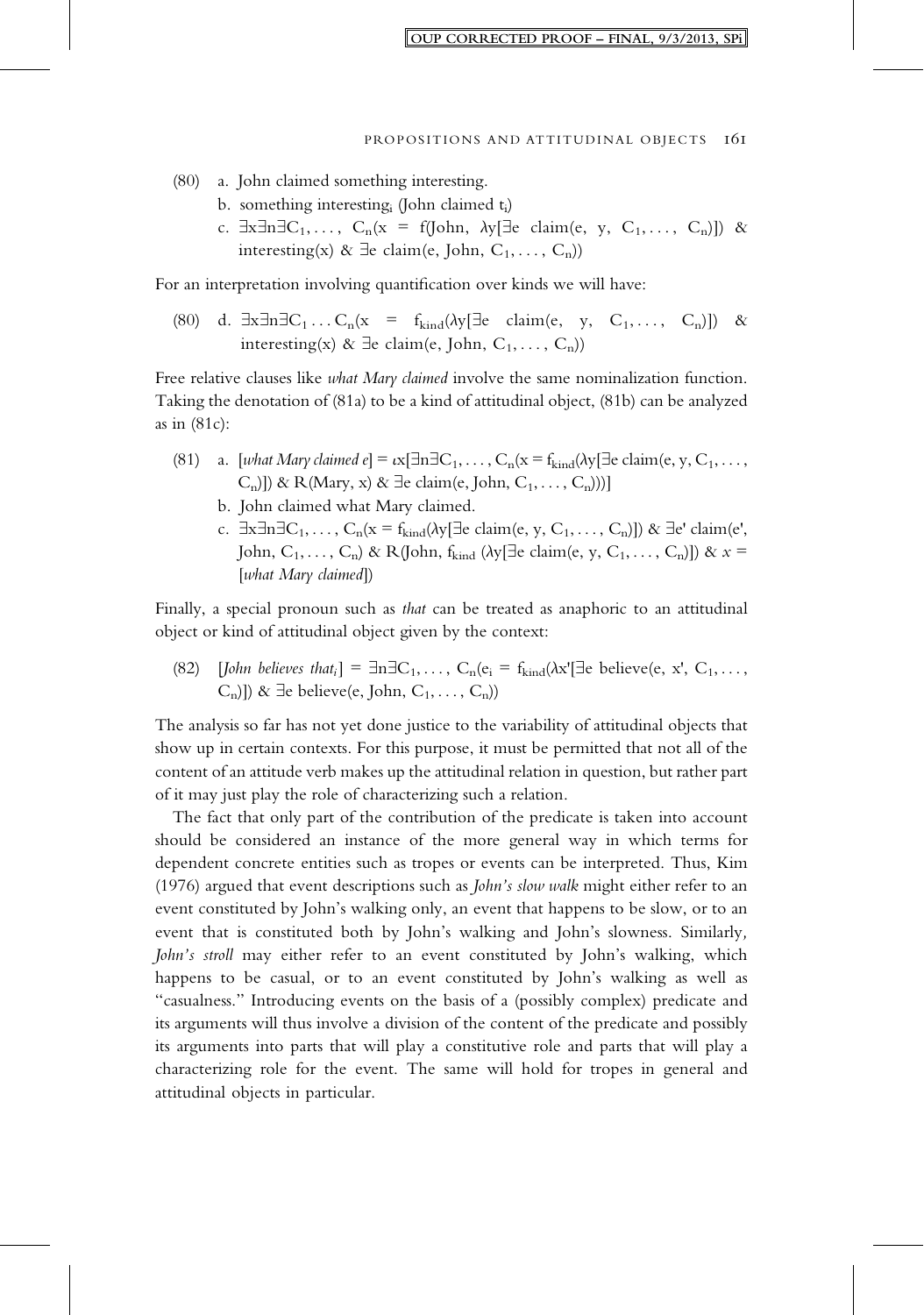Various kinds of divisions of content into characterizing and constitutive parts may play a role for the introduction of attitudinal objects. One kind of division that is generally available concerns attitude verbs that differ in the degree of strength of the commitment to truth, but otherwise share a particular kind of attitudinal object (believe, doubt, disbelieve, and assume). In this case, the specification of the degree of commitment to truth will not be constitutive of the attitudinal object the nominalizing expression introduces. Emphasis on the predicate or its modifiers furthermore allows attitude verbs with quite different contents to share their attitudinal object. In that case, the attitudinal object is based on some very general attitudinal relation, such as "acceptance" or "entertaining" and the modifier will be rather rich in content. Formally, this means that before an attitudinal object is introduced, a function  $f_c$  determined by the context  $c$ will map the verb onto a pair consisting of a relation modifier and a relation, so that the application of the relation modifier to the relation is identical to the intension of the verb:

(83) For a context c,  $f_c(V) = \langle m, R \rangle$ , for some relation R and relation modifier m so that  $[V] = mR$ 

(84a) can then be analyzed as in (84b) or equivalently as in (84c):

- (84) a. John (finally) said what Mary has (always) believed.
	- b.  $\exists nC_1,\ldots,C_n(\exists e \text{ pr}_1(f_c(said)) (pr_2(f_c(believes))(e, John, C_1,\ldots,C_n))]$  &  $f_{\text{kind}}(\lambda y)$ ] $\exists e \text{ pr}_2(f_c(said))(e, y, C_1, \ldots, C_n)) = [what Mary believes]$  &  $R(John, f_{kind}(\lambda y | \exists e \text{ say}(e, y, C_1, ..., C_n))]))$ 
		- c. [what Mary believes] =  $\iota$ x[ $\exists C_1,\ldots,C_n$ (x =  $f_{kind}(\lambda y[\exists e \ pr_1(f_c(believes))(e, y,$  $(C_1,\ldots,C_n)$ ]) & pr<sub>2</sub>(f<sub>c</sub>(believes))(pr<sub>1</sub>(f<sub>c</sub>(believes))(x,  $C_1,\ldots,C_n$ ))]

Here  $pr_1(f_c(V))$  is the first projection of  $f_c(V)$ , the modifier of the relation, and  $pr_2(f_c(V))$ is the second projection, the relation itself.

# 10. Cognate objects and special quantifiers

Special quantifiers, on the analysis I have given, act like nominalizations in that they introduce a "new" domain of objects, even though they themselves do not act as referential terms like the familiar sorts of explicit nominalizations. With that-clausetaking attitude verbs, special quantifiers introduce attitudinal objects or kinds of attitudinal objects, the products of the act or state described by the verb. It appears that certain non-special NPs may play a very similar semantic role in one particular part of construction, namely as cognate objects. Cognate objects are NP-complements that generally occur with intransitive verbs, as below:

- (85) a. John jumped a high jump.
	- b. John lives a good life.
	- c. John screamed a terrible scream.
	- d. Mary danced a nice dance.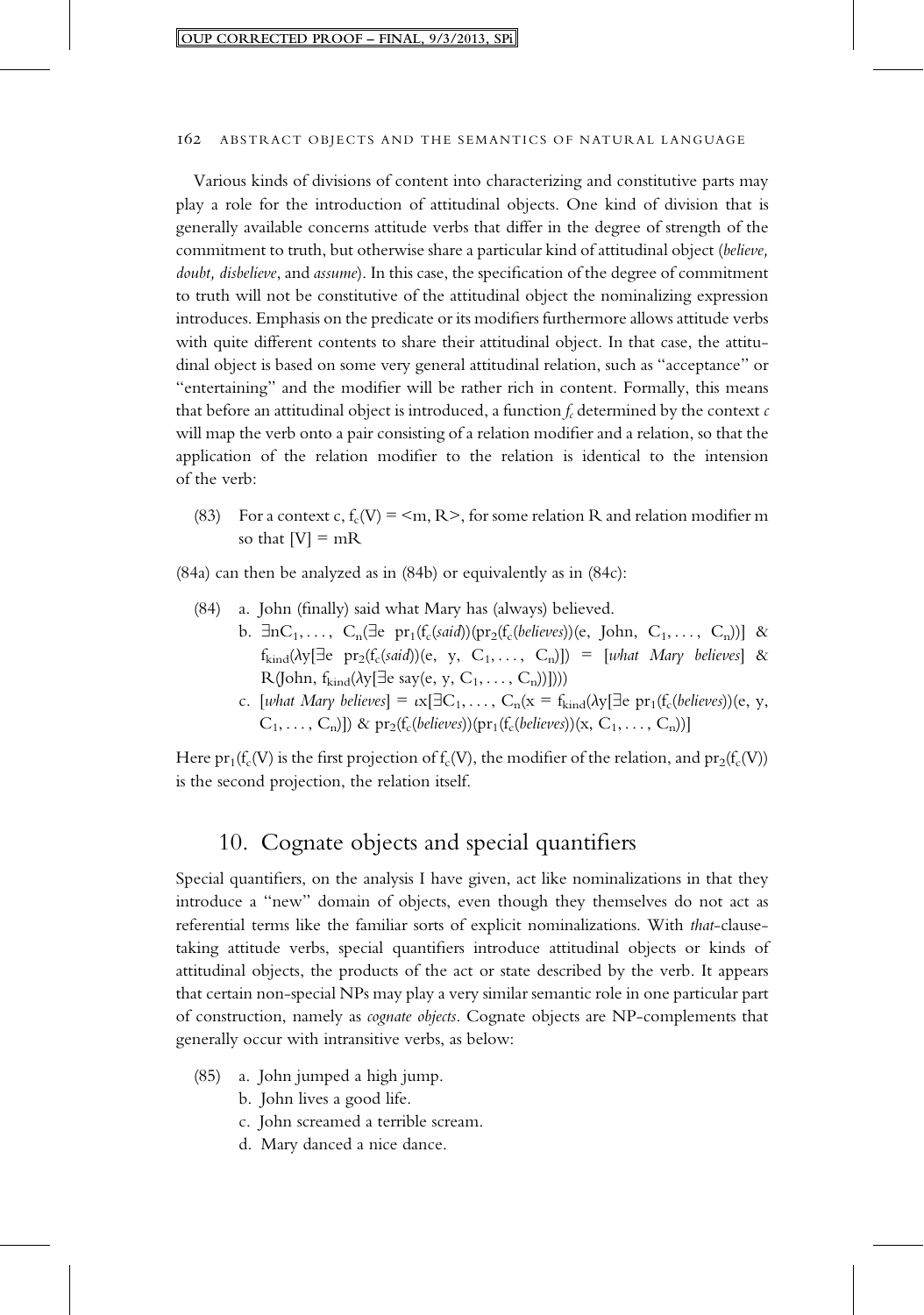Cognate objects are complements that seem to spell out the very same event that the verb describes. In fact, a common approach to cognate objects is that they play the role of making explicit the implicit Davidsonian event argument of the verb (cf. Moltmann 1989, Mittwoch 1998).

There are problems, however, with this view about the semantic role of cognate objects. First, a cognate object may describe a trope rather than an event, for example a smile, which would not be a Davidsonian event argument:

(86) John smiled a beautiful smile.

Moreover, cognate objects are restricted to product nominalizations and impossible with action nominalizations, as is illustrated below:<sup>40</sup>

- (87) a. ??? John jumped intense jumping.
	- b. ??? John screamed terrible screaming.
	- c. ??? Mary danced nice dancing.

Finally, cognate objects are also possible with certain transitive verbs that may take thatclause complements, such as think in (88a) and dream (88b), and in such a case, the cognate object describes an attitudinal object, an object that has truth or satisfaction conditions:

- (88) a. John thought an interesting thought.
	- b. John dreamt a nice dream.

The modifiers *interesting* and *nice* in (88) are predicates of the product, not the act: interesting in (88a) is predicated of the content of John's thought, not his act of thinking, and nice in (88b) is predicated of the content of John's dream, not his dreaming.

Cognate objects of this sort can be replaced by special quantifiers. Thus, the questions below can have (88a) and (88b) as answers:

- (89) a. What did John think?
	- b. What did John dream?

By contrast, such questions are not possible with other cognate objects, which instead require how-questions. Thus, the question corresponding to (85a) is (90a), not (90b):

(90) a. ?? What did John jump? b. How did John jump?

Unlike special quantifiers, which can replace that-clause complements of any attitude verb, the cognate-object construction is restricted to particular lexical verbs (and

<sup>&</sup>lt;sup>40</sup> The claim that cognate objects are restricted to product nominalizations can be found already in Twardowski (1912).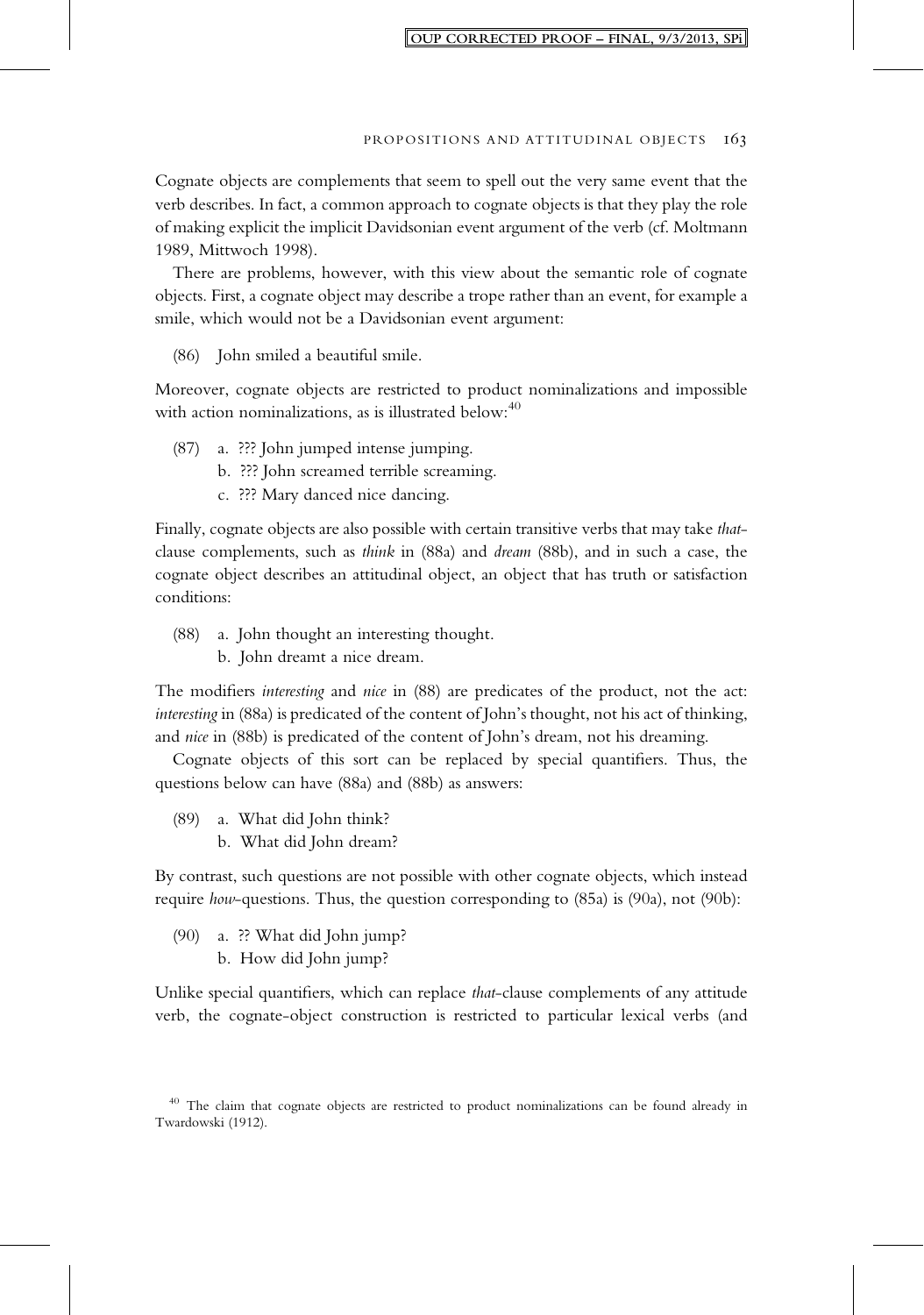languages differ in what verbs may take cognate objects). The nominalizations belief, claim, and imagination, for example cannot act as cognate objects. Verbs thus must be specified in the lexicon as to whether they take cognate objects or not. Setting this difference aside, the semantics of pro-sentential special quantifiers and of cognate objects is almost the same. Thus, cognate objects in the place of sentential complements take both a scope and a nominalization domain, as in (91a) (for (88a), and they introduce tropes on the basis of the nominalization domain as in (91b):

- (91) a. An interesting thought<sub>i</sub>  $[i_k]$ ohn thinks t<sub>k</sub>]
	- b.  $\exists x \exists n \exists C_1,\ldots, C_n(\exists e(\text{think}(e, \text{John}, C_1,\ldots, C_n)) \& x = f(\text{John},$  $\lambda y[\exists e(think(e, y, C_1, \ldots, C_n))]$  & interesting(x)]]

Other cognate objects will simply involve the function prod mapping an event onto a product, as in the analysis of (85a) in (92):

(92)  $\exists e \exists x (jump(e, John) \& x = prod(e) \& jump(x) \& high(x))$ 

The cognate-object construction thus serves to characterize the product–event relation, and in particular permits modifiers of cognate objects to act as predicates of products, rather than the Davidsonian event argument. Cognate objects thus introduce the very same sorts of entities as special quantifiers, though by means of an explicit nominalization.

To summarize, cognate objects do not have the semantic role of adjuncts, acting as predicates of the event argument of the verb, and they do not have the semantic role of ordinary complements either, providing an argument of the relation expressed by the verb. Rather they are "nominalizing complements": they have the function of introducing a new entity on the basis of their nominalization domain, namely the product of the event or state described by the verb.

## 11. That-clauses and measure phrases

That-clauses share a range of similarities with measure phrases, as do nominalizations of attitude verbs such as thought with nominalizations of measure verbs such as weight. In fact, some philosophers, for purely philosophical reasons, have proposed that propositional attitudes should be understood in measure-theoretic terms, a view that goes along with a functional account of attitudinal states. This is the Measurement Theory of propositional attitudes (cf. Matthews 1985, 2007). The Measurement Theory need not make use of propositions and amounts to a non-relational account of propositional attitudes. Given the present context, this raises the question whether the Measurement Theory might not provide a semantic alternative to the neo-Russellian analysis of attitude reports, to account for the linguistic problems for the Relational Analysis.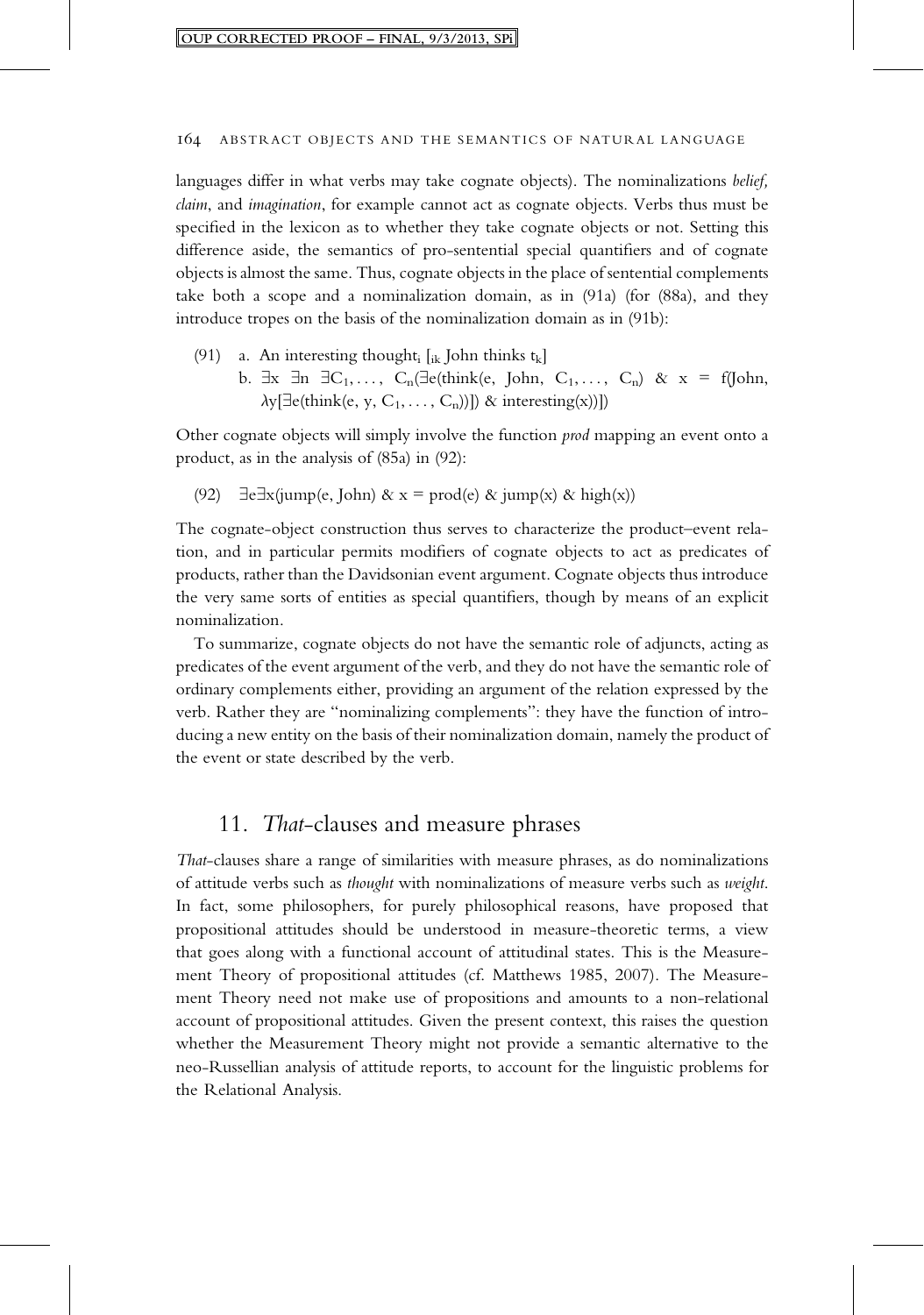On the Measurement Theory of propositional attitudes, attitude reports describe relations between an attitudinal state or act and a proposition or sentence. Within this theory, crucially, the proposition or sentence only serves to represent certain properties of the attitudinal state or act, such as its entailment relations with respect to other states, its truth conditions as well as any aboutness relations it may stand in to external objects. Technically, this means that attitude verbs express a measure function mapping attitudinal states or acts to sentences or propositions, while preserving the relevant semantic properties and relations. That is, they specify homomorphisms between an empirical system (attitudinal states and certain of their properties and relations) and a representation system (propositions or sentences and their semantic properties and relations). On this view, propositional attitudes are not genuine relations (which could be established on the basis of empirical properties of objects), but relations based on a stipulation as to the choice of the "representation system," a system which only serves to represent certain empirical properties of the measured entity.

While the Measurement Theory as such is a theory about the nature of propositional attitudes and not the semantics of attitude reports, it does raise the question of its potential linguistic adequacy and of the linguistic parallels between attitude reports and measure constructions. Let us first take a closer look at the semantics of measure constructions. Measure phrases occur as complements of measure verbs, as in (93a), and measure verbs allow for nominalizations, with a degree phrase as complement, as in (93b):

(93) a. John weighs 100 pounds. b. John's weight (of 100 pounds)

Several linguistic criteria show that measure phrases such as 100 pounds in (93a) do not act as referential arguments, but more like (obligatory) adjuncts (Rizzi 1990). They do not allow for passivization and, like adjuncts, cannot be extracted from "weak islands," for example that-clauses in the scope of negation. Thus, the contrast between the ambiguous (94a) and the unambiguous (94b), with an adjunct, corresponds to the contrast between (95a) and (95b) (which can be understood only as a question about an object, not a measurement) (cf. Rizzi 1990):

- (94) a. It is for this reason that I believe that he was fired t. b. It is for this reason that I do not believe that he was fired t.
- (95) a. What do you believe he weighed t? (possible answer: 100 kilos)
	- b. What do you not believe he weighed t? (impossible answer: 100 kilos)

Measure phrases also exhibit the Substitution Problem, though they are of course replaceable by special quantifiers and pronouns:

(96) a. ??? John weighed the same number/entity /degree as Mary. b. John weighed what Mary weighs.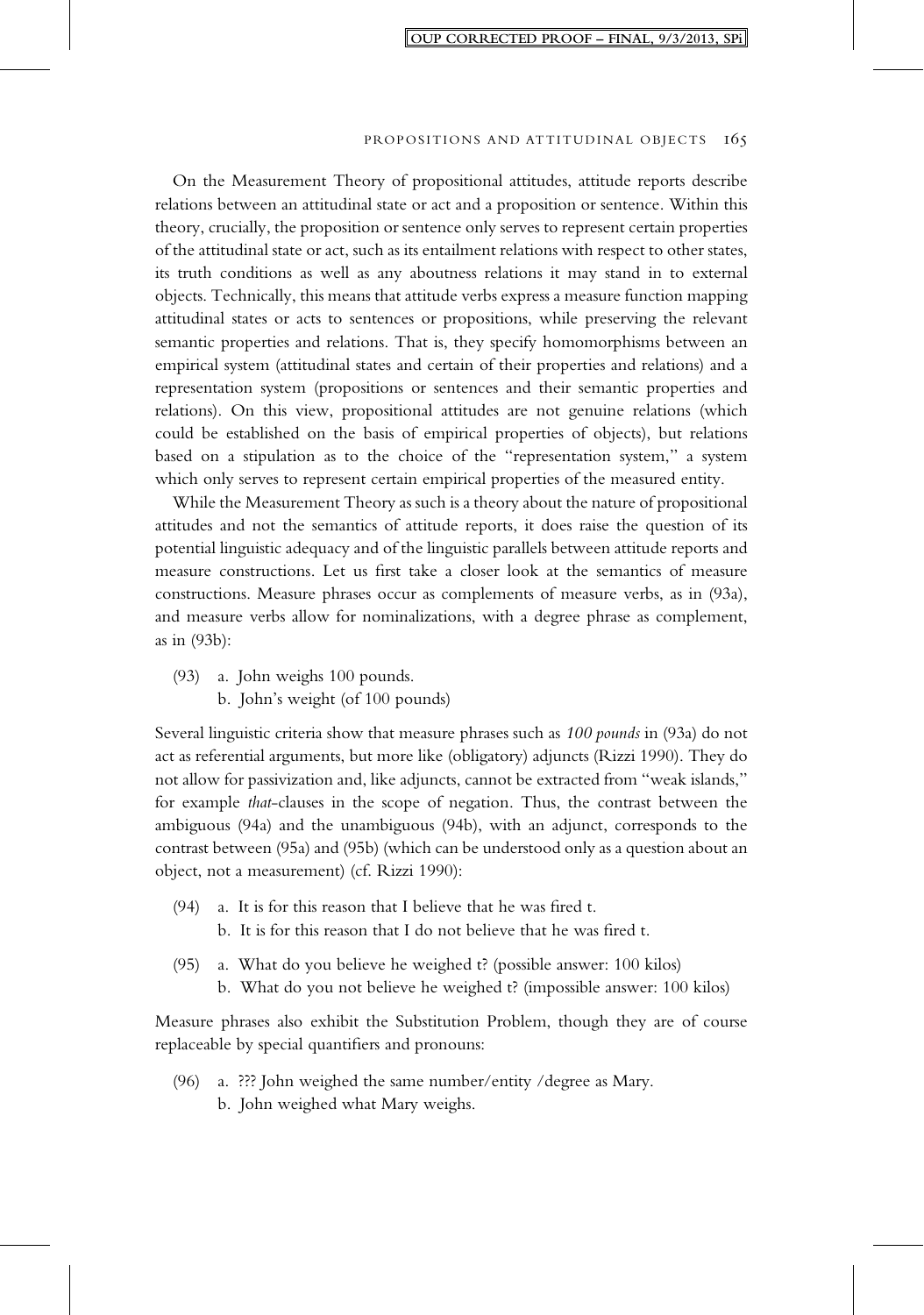#### OUP CORRECTED PROOF – FINAL, 9/3/2013, SPi

#### 166 ABSTRACT OBJECTS AND THE SEMANTICS OF NATURAL LANGUAGE

- c. Bill weighs that too.
- d. John weighs the same as Mary.<sup>41</sup>

This is evidence that the measure phrase does not provide an argument of a relation expressed by the measure verb (a number, say). A measure verb in fact could not really express a relation. A measure verb on its own cannot denote a function from individuals (or rather tropes such as weights) to numbers, but rather such a function must be partly specified by part of the content of the measure phrase as well ("pound," as opposed to "kilo"). Moreover, the contribution of the measure phrase cannot just be an entity as an argument of a relation expressed by the verb: it specifies both a function and a value of the function. This indicates that both the measure verb and the measure phrase are syncategorematic expressions, forming a complex predicate expressing a measure property.

NPs such as *John's weight* were discussed already in Chapter 2 as NPs referring to quantitative tropes. A measure phrase such as a hundred pounds in John's weight of 100 pounds then serves to measure the trope, rather than specifying a degree to which the entire NP would refer to.

Measure verbs display an action–product distinction, parallel to the distinction between mental states or events and their products, that is, attitudinal objects (tropes of a complex sort). "John's weighing 100 pounds" is a state, whereas "John's weight," the product, is a trope. Only the trope has a measurement, the event does not. While John's weight of 100 pounds is fine, John's weighing of 100 pounds is not.<sup>42</sup> Furthermore, only the tropes enter similarity relations that go along with a shared measurement, events and states do not. Thus, (97a) is fine and possibly true, but not (97b), which could only be false:

- (97) a. John's weight last year is the same as John's weight this year.
	- b. John's weighing 100 kilos this year is the same as John's weighing 100 kilos last year.

Attitude verbs and measure verbs thus share two properties: that of taking a nonreferential complement and that of having a nominalization that is trope-referring, rather than event-referring. Given these parallels between measure constructions and attitude reports, it appears that the Measurement Theory might provide an interesting alternative way of explaining some of the relevant data, while being based on entirely different philosophical assumptions about propositional attitudes and mental states than the neo-Russellian account. However, there are two problems for the Measurement Theory when applied to the semantics of attitude reports.

 $41$  Note that measure verbs do not allow the full form the same thing as complement:

<sup>(</sup>i) ??? John weighs the same thing as Mary.

Measure verbs thus are not entirely parallel to attitude verbs in their ability to accept special quantifiers. Why that is so remains to be explained.<br> $42$  A measurement theorist of propositional attitudes will relate this to the fact that only the attitudinal

object has truth conditions, a corresponding event or act does not.